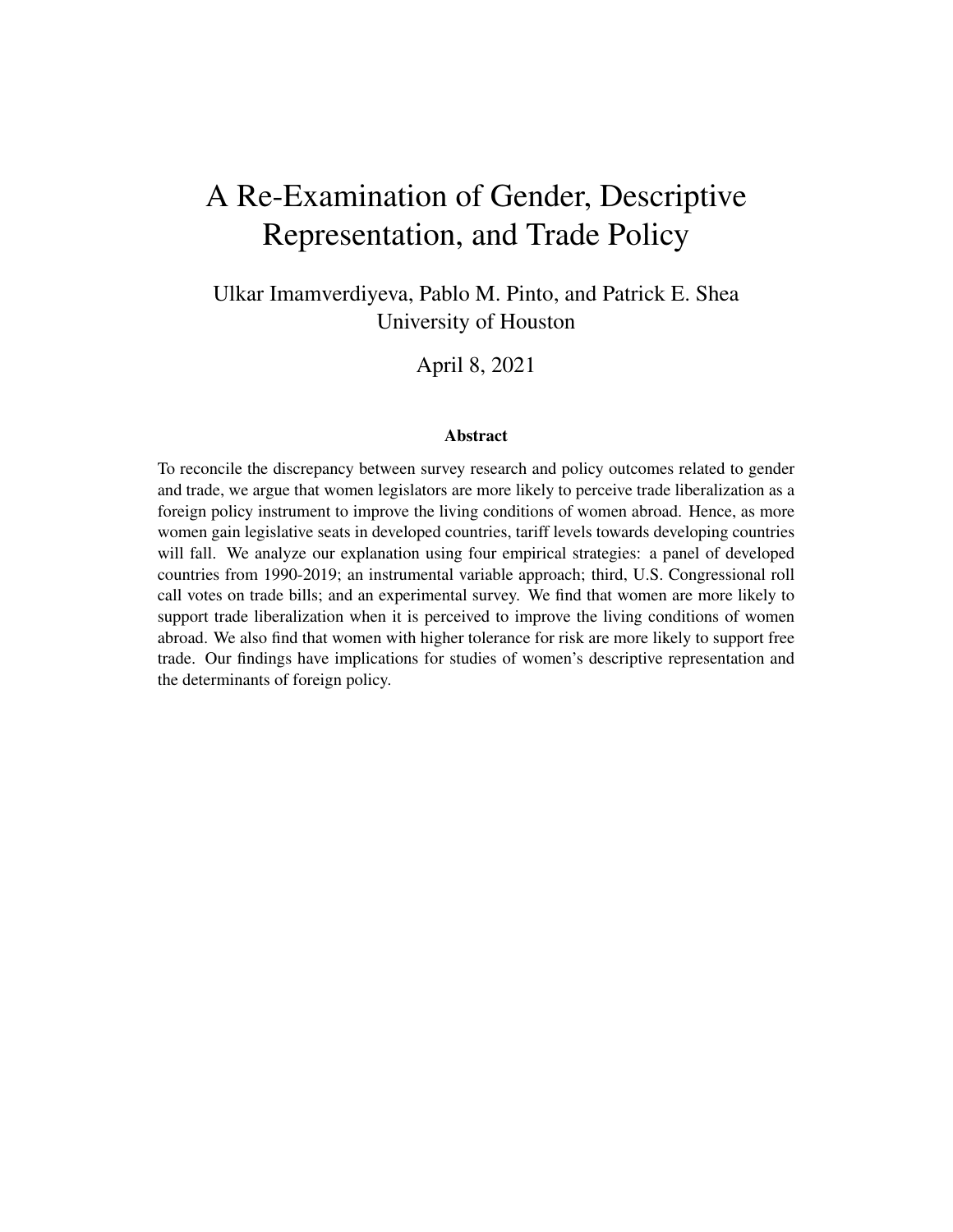### Introduction

Figure [1](#page-1-0) illustrates two recent trends: first, women's descriptive representation increased in national legislatures in OECD states [\(World Bank 2016,](#page-33-0) [Paxton, Green and Hughes 2008\)](#page-31-0), and second, most OECD countries have liberalized trade [\(World Bank 2016\)](#page-33-0). Are trade policies reflective of the impact of increased presence of women in legislatures? Ample survey-based evidence sug-gest that women favor protectionism.<sup>[1](#page-1-1)</sup> If we take this individual level evidence at face value, we would predict a positive correlation between rising woman presence in legislatures and protectionist trade policy. Figure [1b](#page-1-0) clearly shows that this is not the case: most countries around the world have swiftly liberalized trade. Moreover, while OECD (non-EU) tariffs are generally trending downward, we observe a tariff rate gap between states that have more than the average percentage of women in legislatures and those where the woman share of legislative seats is less than average.[2](#page-1-2)

Figure 1: OECD countries, 1990–2018

<span id="page-1-0"></span>

(b) Tariffs Rates and Women in Legislatures

How do we reconcile this apparent difference between the results from survey research and policy outcomes related to gender and trade? Building off of research in American politics, we

<span id="page-1-1"></span><sup>&</sup>lt;sup>1</sup>See [O'Rourke and Sinnott](#page-31-1) [\(2001\)](#page-31-2), [Scheve and Slaughter](#page-31-2) (2001), [Burgoon and Hiscox](#page-28-0) [\(2008\)](#page-28-0), [Mayda and Rodrik](#page-31-3) [\(2005\)](#page-31-3), [Mansfield and Mutz](#page-30-0) [\(2009\)](#page-30-0), [Ardanaz, Murillo and Pinto](#page-27-0) [\(2013\)](#page-27-0), [Mansfield, Mutz and Silver](#page-31-4) [\(2014\)](#page-31-4), [Guisinger](#page-29-0) [\(2016\)](#page-29-0).

<span id="page-1-2"></span> $2$ The average percentage of women in legislatures is evaluated at each year, and a country is either above or below that global average for a given year. Though not the focus of this study, possible reasons for observing the general decline in tariffs could be attributed to democratization [\(Milner and Kubota 2005\)](#page-31-5), increased literacy [\(Hainmueller](#page-29-1) [and Hiscox 2006\)](#page-29-1), and international institutions [\(Tomz, Goldstein and Rivers 2007\)](#page-32-0).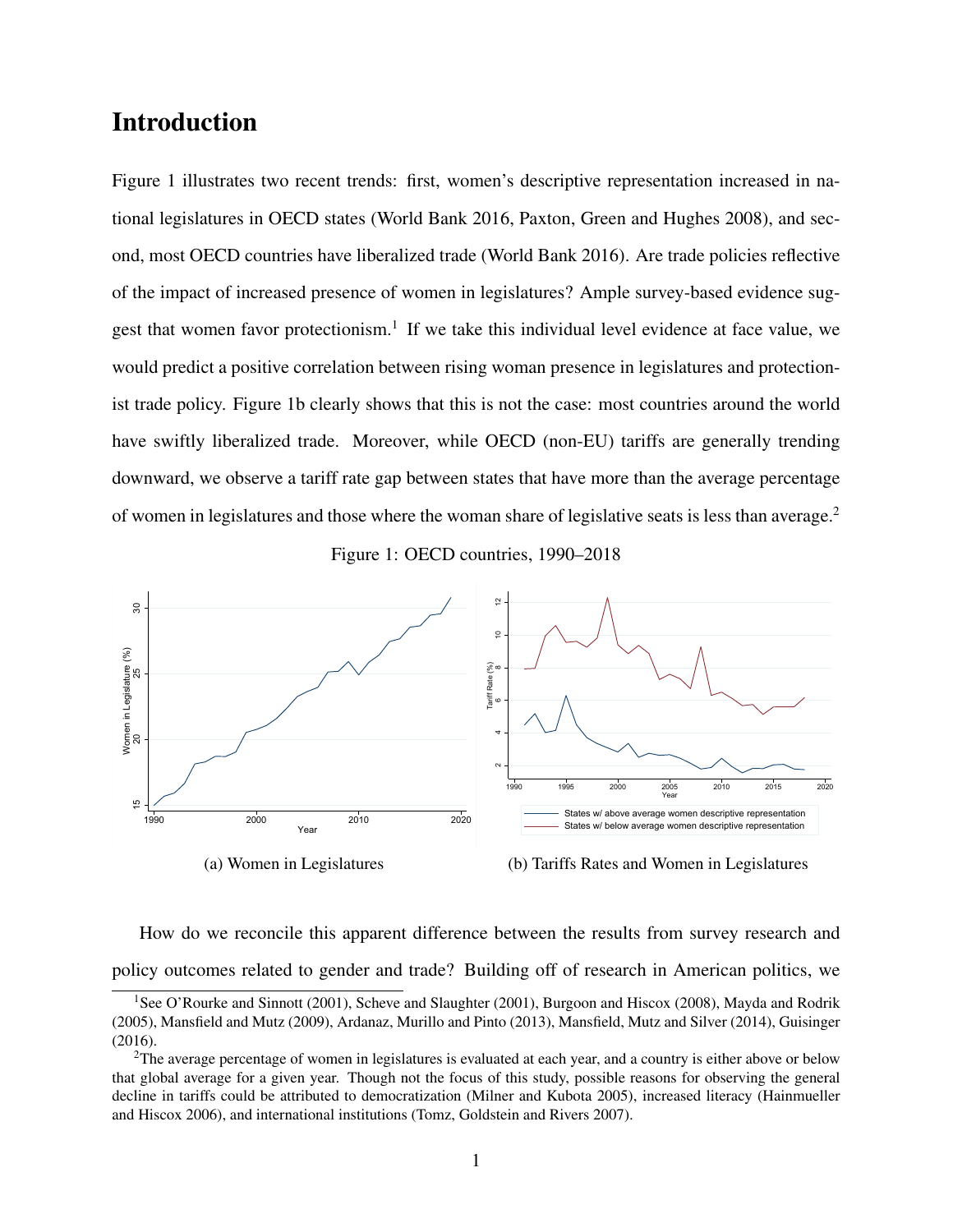argue that women legislators and women in general are different in important ways [\(Schneider and](#page-32-1) [Bos 2014\)](#page-32-1). First, women legislators are more likely to feel responsibility for advancing women's issues, even when those issues affect non-constituents. As a result, when enacting trade policy woman legislators – unlike voters or survey respondents – internalize material and non-material consequences of trade protectionism at home and abroad. When voting to change tariffs on foreign goods, women legislators are likely to weigh the economic and social effects of their choices on the well-being of women in other countries more heavily than men. Importantly, women legislators are likely to value trade openness as an effective means to improve the living conditions of women and promote development abroad. These surrogate responsibility considerations usually do not arise in survey questions, which often ask respondents about their support for increasing or decreasing trade [\(Mansfield, Mutz and Silver 2014\)](#page-31-4).

Moreover, not only do women legislators and women in general think about trade benefits in different ways, they have different risk preferences. Trade is beneficial to economies, but can be disruptive in terms of obsoleting some jobs while creating new jobs. Individuals who hold more risk averse preferences tend to prefer the safer status-quo than the disruptive consequences of trade, even as trade increases aggregate welfare. However, we suspect that women legislators are more risk acceptant than the average woman survey respondent: women legislators have selected themselves into a career requiring some tolerance of risk [\(Maestas et al. 2006,](#page-30-1) [Sweet-Cushman](#page-32-2) [2016\)](#page-32-2). Specifically, the uncertainty surrounding election outcomes suggests that women legislators are risk takers. If women survey respondents tolerate risk, then we expect them to also favor free trade openness. In sum, women legislators are more risk acceptant than women in general, leading women legislators to be more favorable of free trade.

Because of these differences between women legislators and women in general, we expect lower tariffs as more women gain legislative seats. While women's descriptive representation does not necessarily lead to substantive representation, it is more likely to [\(Mansbridge 2005\)](#page-30-2). Moreover, the impact of increased women's descriptive representation on trade policy should be strongest in developed countries. Opening up trade in developed countries will impact economic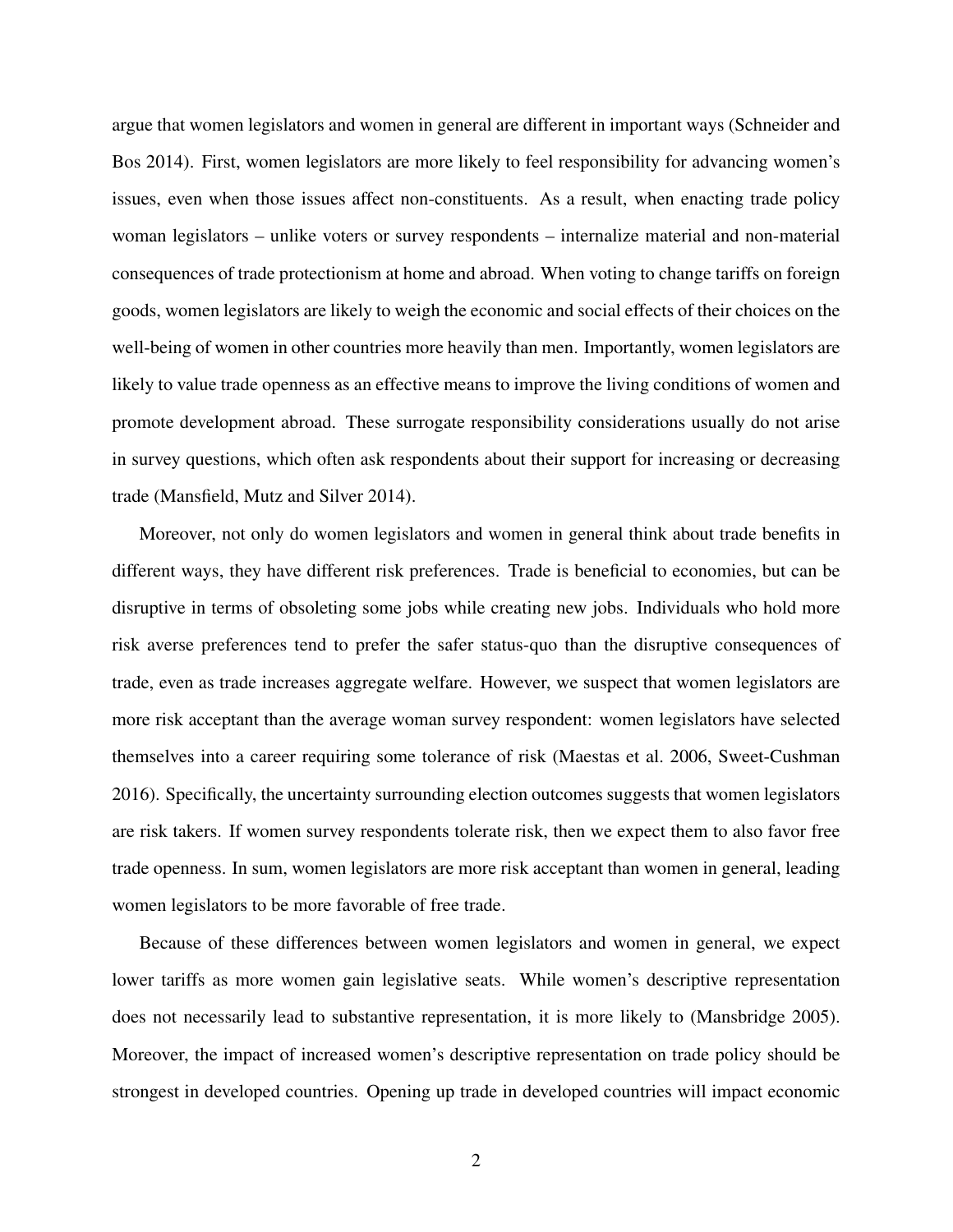activity in developing countries, especially those integrating in global markets.

Figure [1b](#page-1-0) provides suggestive evidence that variation in descriptive women representation is associated with differences in tariff rates. We develop four additional rigorous tests of our argument and of alternative explanations. First, we analyze data on tariff rates for (non-EU) developed countries from 1990-2019 using an autoregressive distributed lag model. Second, we account for confounding variables and endogeneity concerns using an instrumental variable approach. In these first two tests, we consistently find that higher levels of women representation in legislatures lead to lower tariffs; we also find these effects persist in the long run. While these tests do not directly test our assumption that women legislators take into account the impact of lowering tariffs on women abroad, we demonstrate that the impact of higher presence of women in legislative bodies on trade policy directly counters the protectionist bias identified in survey-based research on individual attitudes towards trade.

Our next analyses more directly examine the proposed mechanism, which aims to reconcile the apparently contradictory results between public opinion and legislative activity on trade. A third test examines U.S. Congressional roll call data on tariff bills aimed at liberalizing access to the U.S. market for goods and services originating is less developed countries, without requesting reciprocal liberalization from developing countries. We find that woman legislators are more likely to vote for these free trade bills, controlling for partisanship, ideology and other observable confounders. Finally, we conduct an original survey experiment. While we cannot directly measure women legislators attitudes in the surveys, we can prime respondents to think about trade in ways we assume women legislators are forced to when making their trade policy choices. We find that women respondents' support for trade openness is conditional on whether trade is framed as being beneficial for women abroad. We also find that the gender bias on trade policy preferences is a function of respondents' risk aversion. Altogether, these findings help reconcile the results from our analysis of gendered patterns in trade policymaking with existing survey-based research identifying gender gap in trade attitudes.

Given that women representation is increasing in governments across the world, our results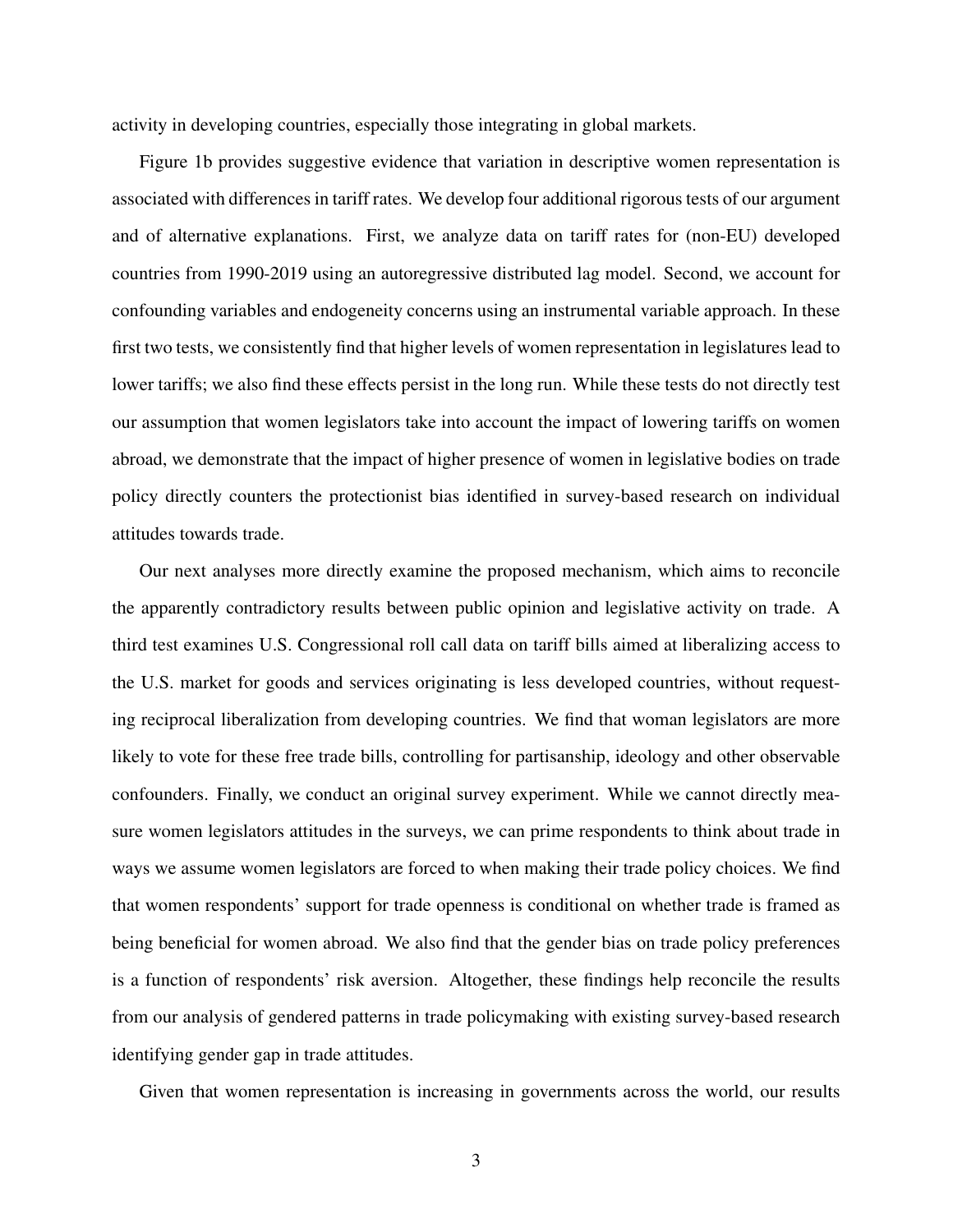have implications on the future of national trade policy outcomes. This is especially true in contemporary politics, as the United States and other countries have brought trade policy to the forefront of their states' agendas. Recent research on trade politics has focused on changing domestic preferences related to populism, economic nationalism, and support for radical political parties [\(Colantone and Stanig 2018,](#page-28-1) [Margalit 2019,](#page-31-6) [Hafner-Burton, Narang and Rathbun 2019\)](#page-29-2). Our analysis focuses on an alternative political dynamic: changes in descriptive representation of women. Our study builds off of previous research that demonstrates that descriptive representation may results in changes in substantive representation, reflected in policies related to women at home and abroad [\(Swers 2013,](#page-32-3) Wängnerud 2000, [2009\)](#page-33-1). However, this line of research often focuses on domestic policy outcomes rather than foreign policy. We argue that foreign policy analysis is general, and trade policy specifically, would benefit from considering the implications of women's descriptive representation.

In the ensuing sections we review the literature on why trade is a gendered issue and on the impact of woman representation on policy outcomes. We develop our argument on why we should expect women legislators to support lower trade tariffs. We then explain our four empirical strategies, present our findings, and discuss the implications of our study.

### Why Trade is a Gendered Issue

Survey research focused on preferences towards globalization suggest that women are less supportive of free trade than men [\(O'Rourke and Sinnott 2001,](#page-31-1) [Scheve and Slaughter 2001,](#page-31-2) [Burgoon](#page-28-0) [and Hiscox 2008,](#page-28-0) [Mayda and Rodrik 2005,](#page-31-3) [Mansfield and Mutz 2009,](#page-30-0) [Ardanaz, Murillo and Pinto](#page-27-0) [2013,](#page-27-0) [Mansfield, Mutz and Silver 2014,](#page-31-4) [Guisinger 2016\)](#page-29-0). Some have attributed the trade gender gap to differences in skill endowment, educational attainment, and economic knowledge [\(Burgoon](#page-28-0) [and Hiscox 2008\)](#page-28-0); mobility constraints [\(Cooke and Bailey 1996,](#page-28-2) [Mckinnish 2008\)](#page-31-7); or preferences towards lower involvement in foreign affairs [\(Mansfield and Mutz 2009,](#page-30-0) [Mansfield, Mutz and Sil](#page-31-4)[ver 2014\)](#page-31-4). Others have found that women perceive more risk to their own employment as a result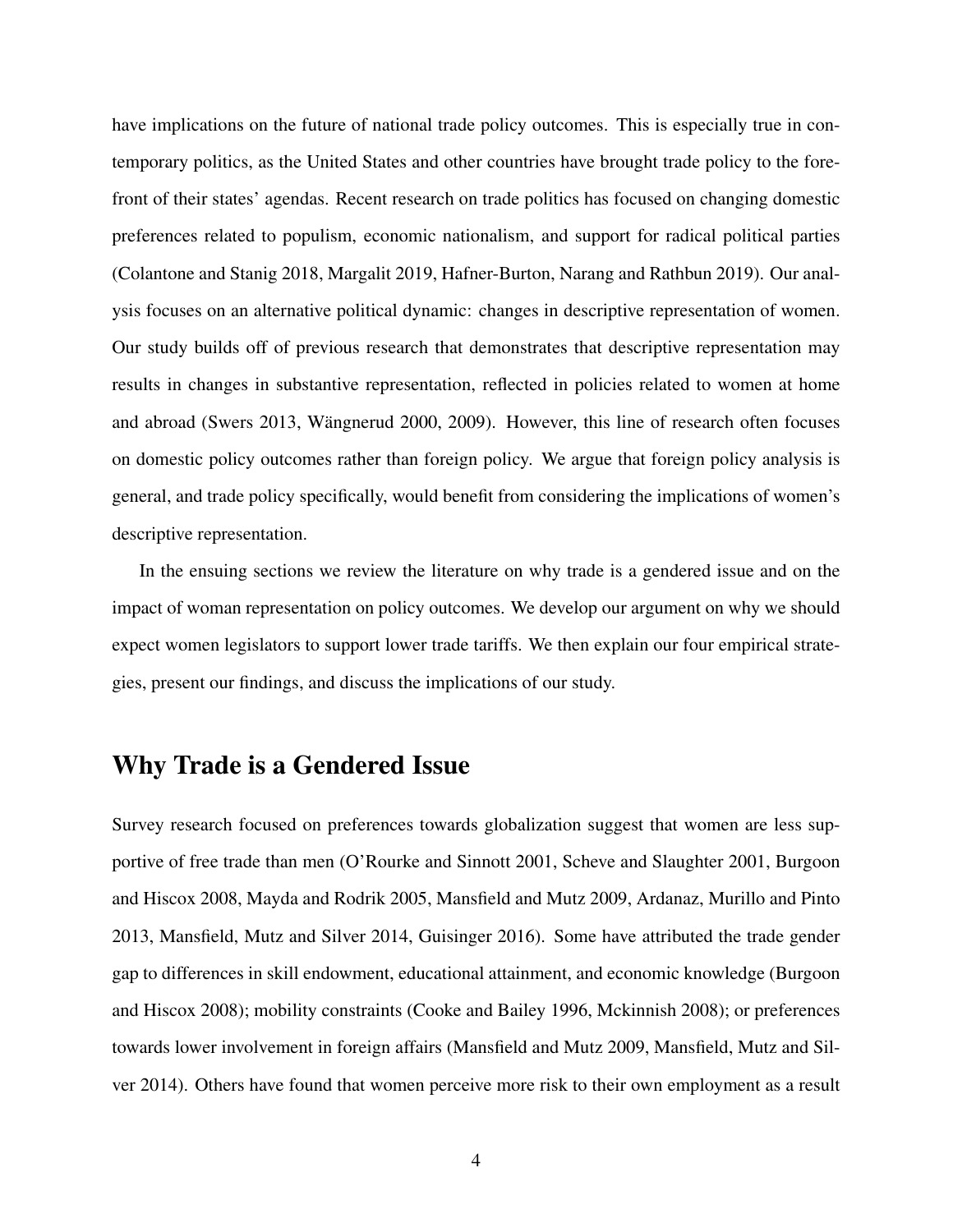of trade openness than men [\(Guisinger 2016\)](#page-29-0).

Integration into the global economy through trade not only affects economic activities at home; trade affects economic and political conditions abroad. For instance, the reduction of tariffs changes the production strategies of both exporting and import competing firms. To remain competitive, firms facing decreased import tariffs usually invest in cost-saving technology and machinery [\(Juhn, Ujhelyi and Villegas-Sanchez 2013,](#page-30-3) [2014\)](#page-30-4). This investment in technology decreases the demand for physically demanding labor, which then makes female labor more substitutable with male labor [\(Weinberg 2000\)](#page-33-2). Consistent with this prediction, [Black and Brainerd](#page-27-1) [\(2004\)](#page-27-1) find that industries in the United States that faced more competition as a result of trade liberalization saw a reduction in the gender wage gap.

[Juhn, Ujhelyi and Villegas-Sanchez](#page-30-3) [\(2013\)](#page-30-3) further explore this relationship by considering expectations of new technology investments. They find that blue-collar women that worked in export competitive firms experienced higher employment and wages as a result of the North American Free Trade Agreement (NAFTA). As a comparison, white-collar women workers did not see the same wage increase, which is expected given that the demand for physically demanding skills should remain unchanged as a result of trade competition [\(Juhn, Ujhelyi and Villegas-Sanchez](#page-30-3) [2013,](#page-30-3) [2014\)](#page-30-4).

Firms utilize men and women workers in different ways. Hiring practices usually benefit men. Increased trade liberalization, however, is likely to effect investments in technology and costsaving changes in labor demand shifting benefits towards women workers. As countries engage in the global economy, women employed in exporting firms should expect higher employment and wages because of reduced tariffs. Tariffs reductions abroad should expand production for exporting firms, which increases the general demand for labor. The prospect of increased production should attract investment resulting in new technologies that benefit the relative demand of women workers. Consistent with this, [Aguayo-Tellez et al.](#page-27-2) [\(2010\)](#page-27-2) find increased employment in womenintensive industries in Mexico after the implementation of NAFTA. Trade liberalization is also likely to reduce gender discrimination in hiring because of increased competition and demands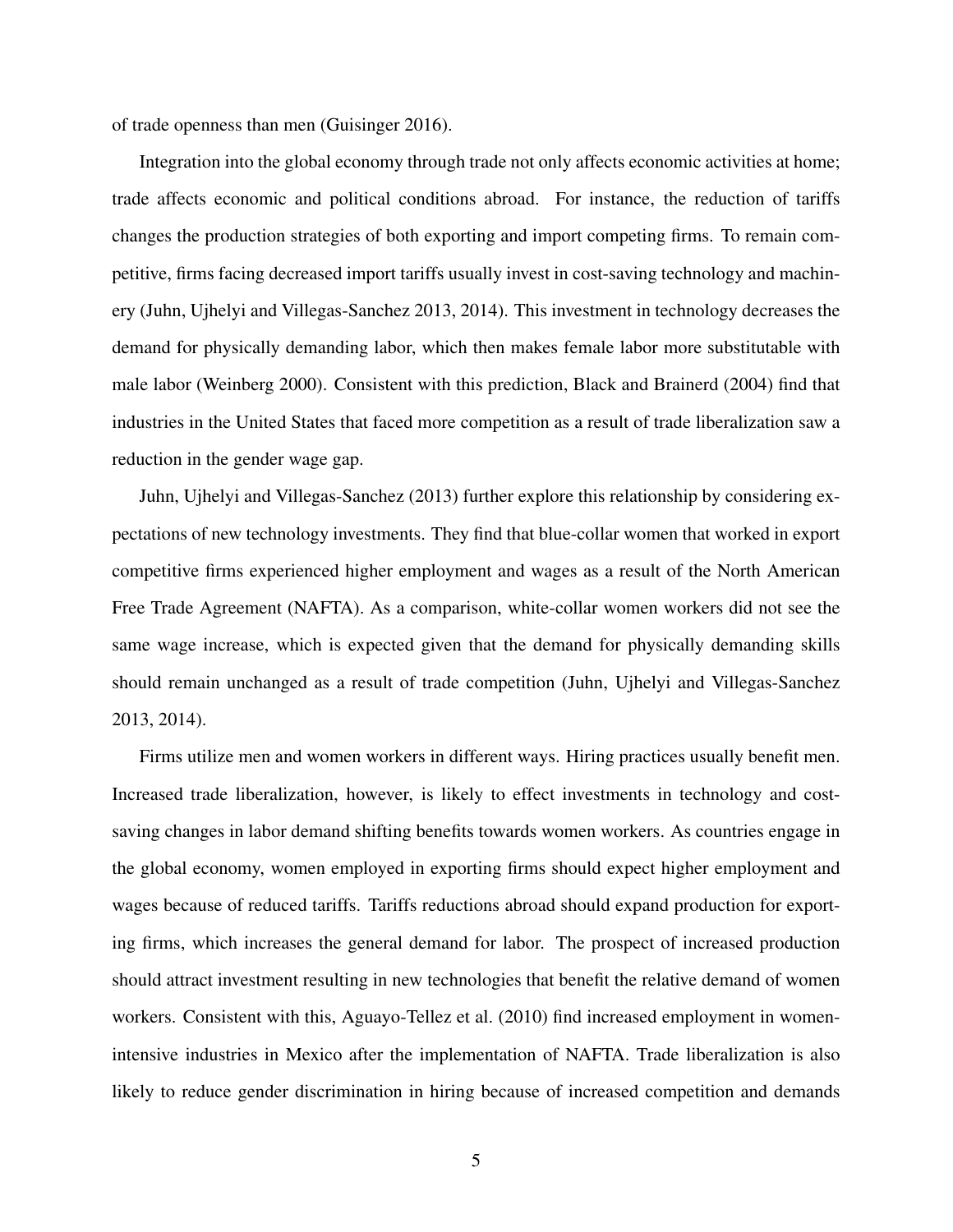from the importing state [\(Becker 2010,](#page-27-3) [Krueger 1996\)](#page-30-5).

Given that reduced trade tariffs can help women's wages and employment, we expect improvements in women's overall welfare as a result of trade liberalization. Wages and employment not only increase market and bargaining power for women at the macro-level; at a micro-level they increase women's bargaining position within households. As evidence of this, [Aguayo-Tellez et al.](#page-27-2) [\(2010\)](#page-27-2) find that household expenditures shift from men's preferences (i.e. alcohol and tobacco) to women's preferences (i.e. education) following trade liberalization. This not only signifies that trade can empower women, but that women empowerment can help improve the overall utility of the household and the well-being of the country. Women legislators in developed countries seem to be well aware of these patterns. For example, U.S. Congresswomen Jackson Lee in her speech supporting the passage of AGOA bill, stated "Our Growth and Opportunity trade bill seeks to uplift the women entrepreneurs and provide business and employment opportunities that will guarantee a better quality of life."[3](#page-6-0)

These positive consequences of openness are not obvious to respondents to public opinion surveys, who do not have direct responsibility in enacting policy. However, the consequences of trade should be apparent to legislators, especially those who value peace and prosperity abroad, but favor less interventionism to attain these goals.<sup>[4](#page-6-1)</sup> Hence, we could expect that gender, development, and peace issues surrounding trade relations will increase legislative support for free trade, particularly among women legislators.

#### Impact of women legislators on policy outcomes

Previous empirical work demonstrates that woman politicians in legislative bodies are strong advocates on issues related to women. For example, eight-five percent of woman representatives in U.S. state legislatures stated in a 2001 survey that they agreed that "women legislators have a spe-

<span id="page-6-0"></span><sup>3</sup>From the Congressional Record Online [https://www.congress.gov/congressional-record/](https://www.congress.gov/congressional-record/1999/7/16/house-section/article/H5699-2) [1999/7/16/house-section/article/H5699-2](https://www.congress.gov/congressional-record/1999/7/16/house-section/article/H5699-2).

<span id="page-6-1"></span><sup>4</sup>The Generalized System of Preferences (GSP) promoted United Nations Conference on Trade and Development (UNCTAD) in the 1960s and adopted by GATT in the 1970s, and the African Growth and Opportunity Act (AGOA) passed by the US Congress in 2000, are rooted in a similar rationale.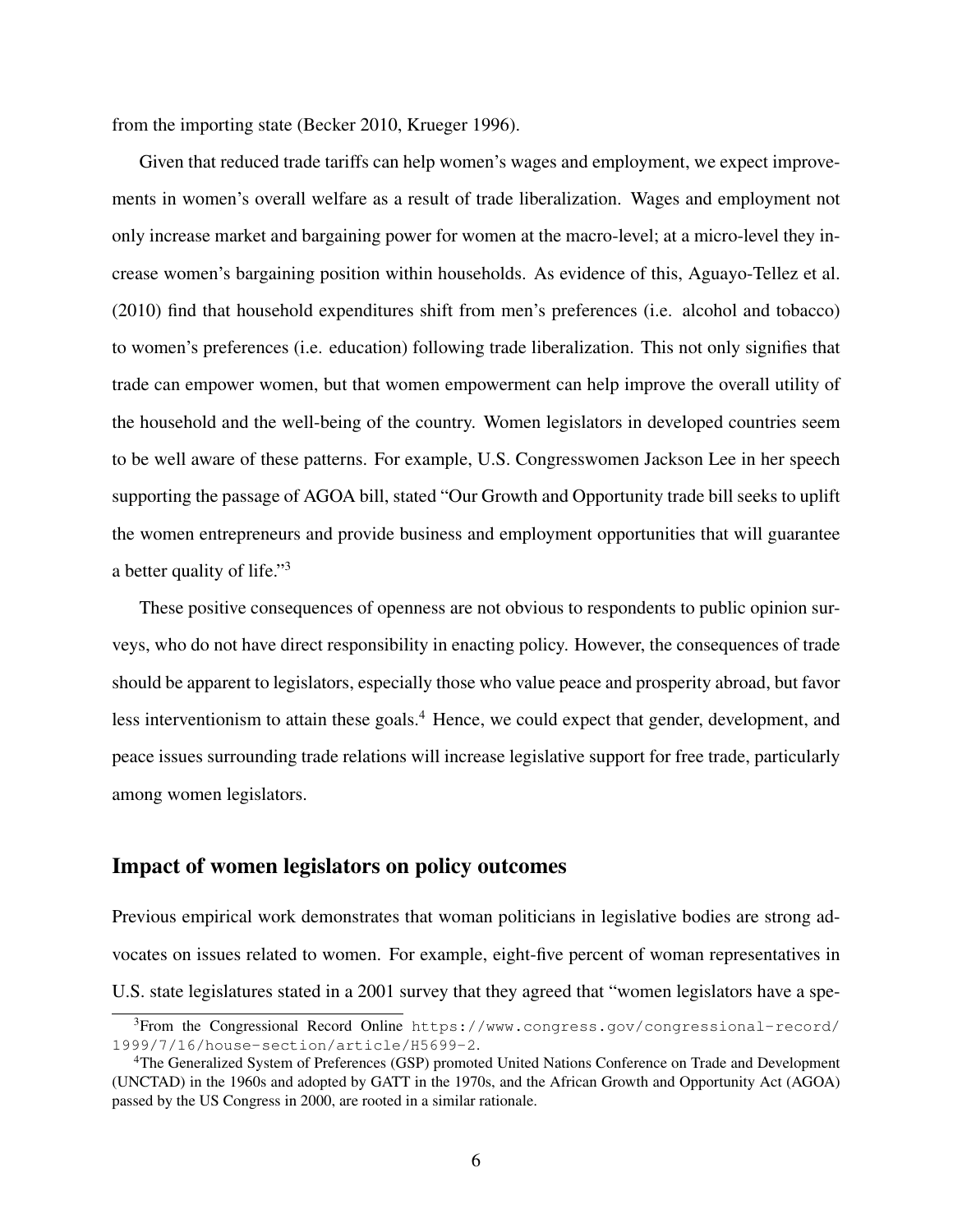cial responsibility to represent women's concerns within the legislature." Two-thirds of the same sample reported they directly worked on women's issue legislation [\(Center for American Women](#page-28-3) [and Politics 2001\)](#page-28-3). Cross-nationally, this relationship holds. Woman representatives vote more for legislation aimed at promoting foreign women's rights [\(Swers 2006\)](#page-32-5). Women legislators, across party lines, are more likely to debate women's interests during the legislative process [\(Pearson](#page-31-8) [and Dancey 2011\)](#page-31-8), and women are more likely to vote as a coalition on these issues [\(Swers 1998,](#page-32-6) [2002,](#page-32-7) [Dolan 1997\)](#page-29-3). Related to foreign policies, more women in legislatures leads to increased development assistance and humanitarian interventions that are thought to help women [\(Breuning](#page-28-4) [2001,](#page-28-4) [Shea and Christian 2016\)](#page-32-8). However, the existing literature has not considered the impact of women's descriptive representation on other foreign policies, specifically trade.

Women are not a monolithic political coalition with uniform preferences. While women's interests are varied, there are common experiences of being women. A woman legislator will feel responsibility for women's issues, even when those issues affect non-constituents, when the representative has shared similar experiences with the surrogate constituents [\(Mansbridge 2003\)](#page-30-6). This "surrogate responsibility" is more likely to manifest when women legislators identify with potential surrogates [\(Angevine 2017\)](#page-27-4). We argue that gender discrimination in the workforce is such a shared experience. Women legislators, for instance, are likely to experience discrimination from both voters and from their political colleagues, which discourages many capable women from running for office in the first place [\(Anzia and Berry 2011\)](#page-27-5). While men can have empathy for gender discrimination, men are less likely to be politically motivated by this empathy than women legislators.

### Women legislators and trade policy

As discussed above, trade liberalization is likely to benefit women within a country, as well as in trade partners, especially when women are employed – or potentially will work – in an industry which expands because of liberalization. The expansion of trade related activities also results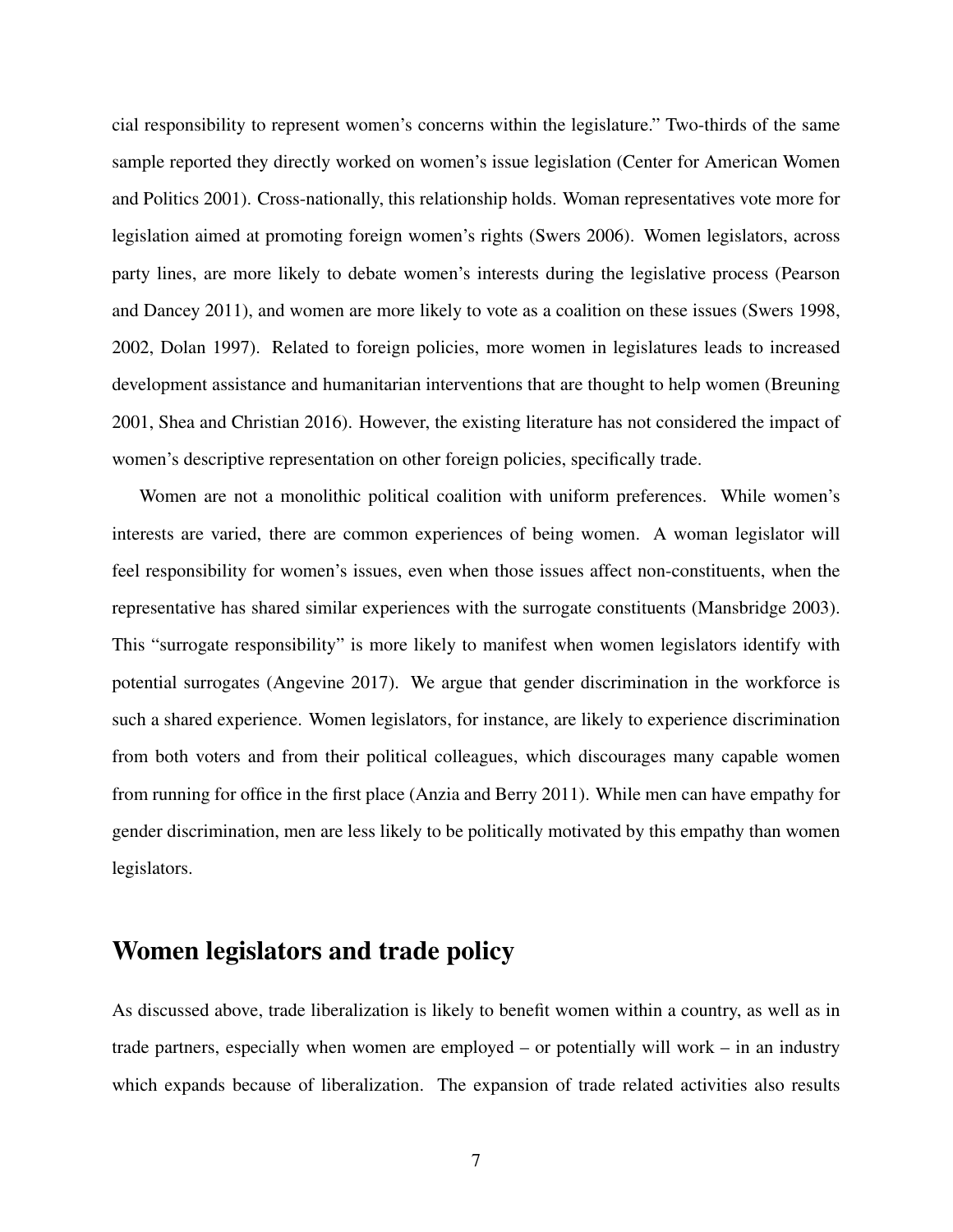in greater bargaining power for women, better educational and social outcomes, and accelerated development [\(Duflo 2012\)](#page-29-4). Women legislators are more likely to act as surrogate representatives for women in their constituency and act as transnational surrogate representatives for other women beyond their constituency.<sup>[5](#page-8-0)</sup> Hence, we argue that women legislators will be more supportive of reduced tariffs.

We expect that women legislators not only prefer reduced tariffs, they are also likely to be more effective at lowering tariffs. Consequently, greater women presence in legislative bodies will lead to lower tariffs on trade. There are three reasons why more women legislators lead to lower tariffs. First, women as a strategic voting coalition will grow more influential with increased members. Growing strategic women coalitions should also influence men legislators on trade policy, and we expect that the likelihood that men legislators are influenced increases as the number of woman legislators increases. Though there is risk of backlash from men as more women enter office [\(Childs](#page-28-5) [and Krook 2009\)](#page-28-5), this potential resistance is unlikely to occur over trade liberalization. Trade is not normally framed as a women's issue, nor does it undermine men's positions in government. If the politics surrounding tariff reduction are not undermining men's position of political dominance, we expect that men legislators will be less likely to oppose lower tariffs *because* they are a women's issue. Related, men legislators will be more likely to be influenced by women legislators if tariff reduction policies are not perceived as women issues or framed as such. Instead, trade is usually framed around broader issues of economic growth and prosperity.

The second reason why we expect women legislators to impact trade policy is the shared experience of gender discrimination. Gender discrimination motivates women legislators to mobilize and overcome the constraints placed by their minority status. We expect that identity issues and shared experiences will motivate women legislators to assume the role of critical actors in the legis-lature.<sup>[6](#page-8-1)</sup> Critical actors on issues surrounding women's employment status do not necessarily have to be woman. Men may experience similar empathy as woman legislators, however, we expect

<span id="page-8-0"></span><sup>&</sup>lt;sup>5</sup>See [Mansbridge](#page-30-6) [\(2003\)](#page-30-6), [Angevine](#page-27-4) [\(2014\)](#page-27-6), and Angevine [\(2017\)](#page-27-4) for a more in-depth discussion on surrogate representation.

<span id="page-8-1"></span><sup>6</sup>Critical actors on woman issues are those "who act individually or collectively to bring about women-friendly policy change." [\(Childs and Krook 2009,](#page-28-5) 127).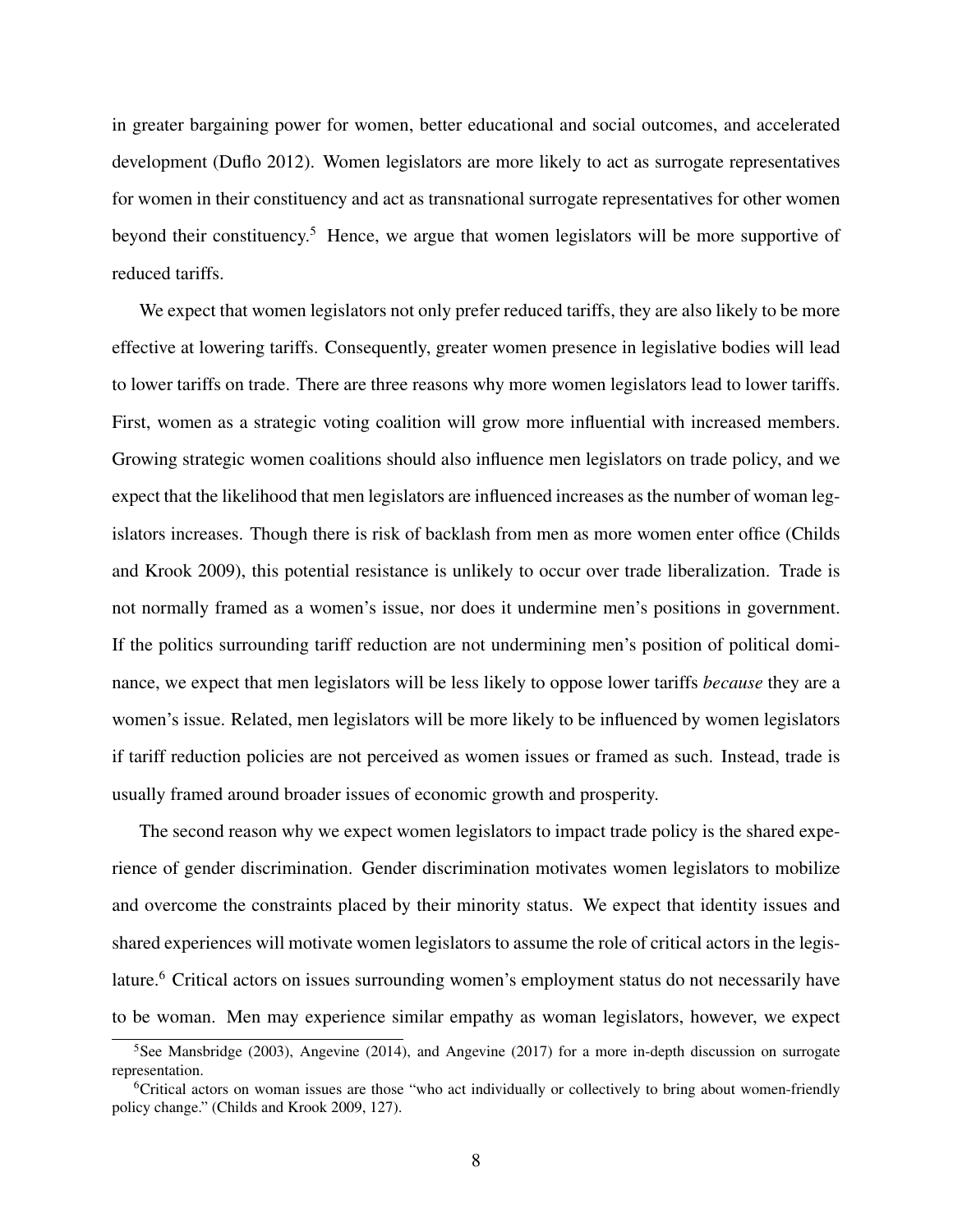some divergence on how much men are willing to advocate for trade policies based on gender motivations. More women legislators increase the likelihood that a woman critical actor materializes. For example, the more women legislators, the greater the supply to fill important ministry positions [\(Krook and O'Brien 2012,](#page-30-7) [Barnes and O'Brien 2018\)](#page-27-7). Related to trade policy, we expect women to emerge as critical actors as a result of the importance of gender discrimination, and the impact of trade on women empowerment and development abroad. The quote below from the Representative Eddie Bernice Johnson supports this expectation:

"I rise in support of H.R. 434, hoping that many of my colleagues will answer the call from African leaders, and specifically women who are eager to possess the means to fully engage the global economy, becoming economically self-reliant. This bill helps the economic standing of women in Africa and well as in the U.S... Currently, women in Africa head about 40 percent of African households and supply a significant percentage of the African workforce in the following industries: food processing, agricultural workforce, marketing and domestic food shortage. This shows that they are already proving their ability to work to take advantage of the benefits that would be provided by the passage of H.R. 434. Economic growth provided under AGOA also benefits women by generating increased resources for critical health care and educational needs." [7](#page-9-0)

Finally, we expect women to be more effective in legislating on trade issues specifically, and policy in general. Gender bias in the electoral process leads to a selection effect: only more capable women candidates succeed in elections. Thus, the women we observe in office will perform their job better than the average male legislator [\(Anzia and Berry 2011\)](#page-27-5). While gender bias in American electoral system may be declining [\(Hayes and Lawless 2016\)](#page-29-5), previous research finds that women U.S. representatives deliver more federal spending to their districts [\(Anzia and Berry](#page-27-5) [2011\)](#page-27-5) and sponsor more successful legislation [\(Wiseman, Volden and Wittmer 2013\)](#page-33-3). [Mendelberg,](#page-31-9)

<span id="page-9-0"></span><sup>&</sup>lt;sup>7</sup>[Congressional Record Proceedings and Debates of the 106th United States Congress, First session.](#page-31-9) [https:](https://www.congress.gov/crec/1999/07/16/CREC-1999-07-16.pdf) [//www.congress.gov/crec/1999/07/16/CREC-1999-07-16.pdf](#page-31-9)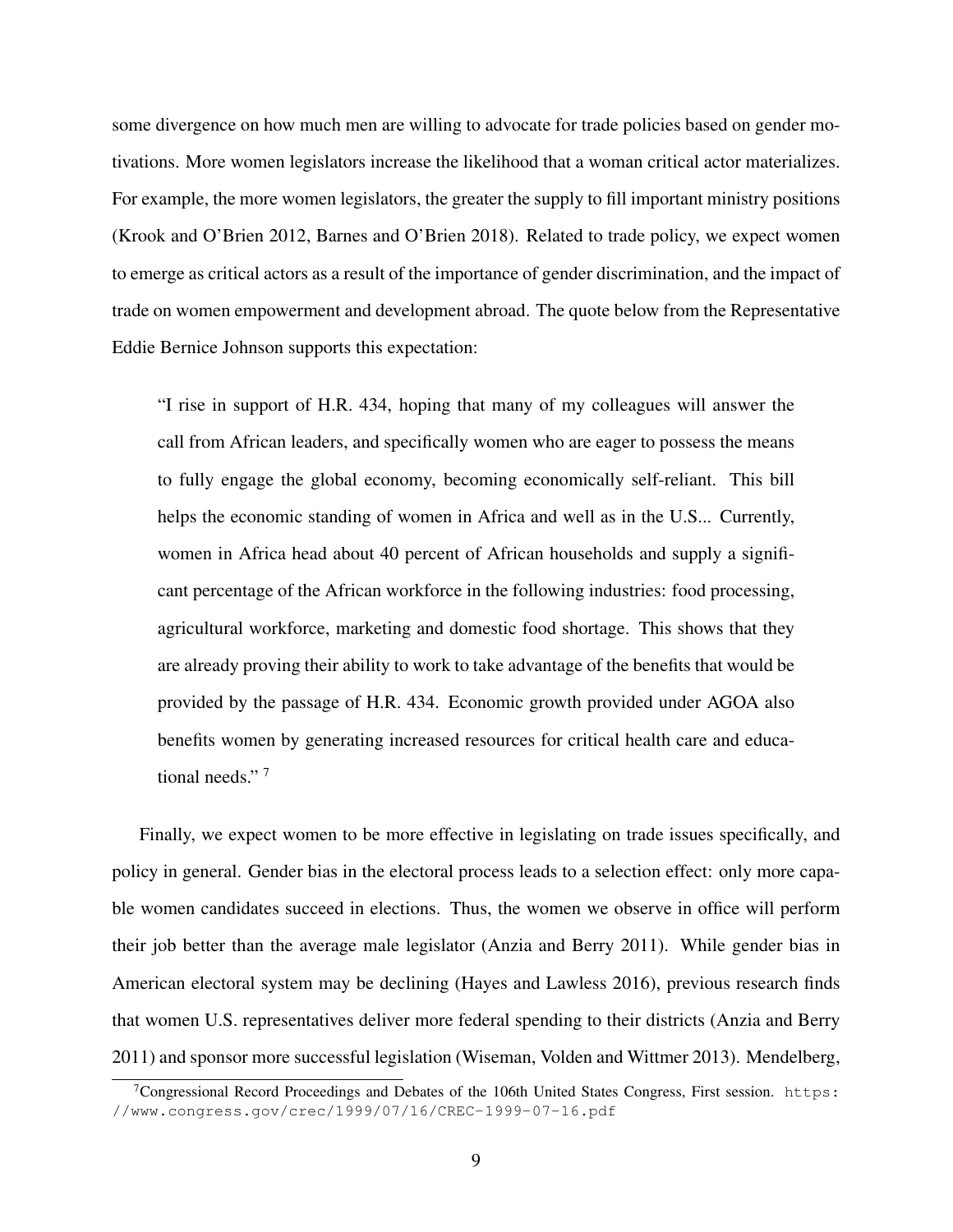[Karpowitz and Goedert](#page-31-9) [\(2014\)](#page-31-9) demonstrate more women representation leads to higher advocation on issues related to women. In addition, legislatures with more women representatives pass more laws related to women's issues [\(Bratton 2005,](#page-27-8) [Thomas 1991,](#page-32-9) [1994,](#page-32-10) Wängnerud 2000, [2009\)](#page-33-1). The gender bias prevalent in many countries' electoral institutions suggests that research in American politics on political representation has broader empirical implications. Thus, we expect that women in legislatures across countries are highly effective in advocating on women issues. Also, we expect that if women legislators do not advocate on behalf of other women, it will be less likely that anyone will. This statement from Republican U.S. representative Marge Roukema is consistent with our expectation:

"I didn't really want to be stereotyped as the woman legislator... I wanted to deal with things like banking and finance. But I learned very quickly that if the women like me in Congress were not going to attend to some of these family concerns, whether it was for jobs or children, pension equity, or whatever, then they weren't going to be attended to. So I quickly shed those biases that I had and said 'Well nobody else is going to do it; I'm going to do it.' "[8](#page-10-0)

Woman legislators are well-positioned to advocate for trade policies that benefit women at home and abroad. We expect that as women's descriptive representative increases in a country's legislature, that country will be more likely to reduce tariffs. From this discussion we derive the following hypotheses:

*Hypothesis 1: Higher presence of women in national legislatures is associated with lower average tariffs.*

*Hypothesis 2: Women legislators will be more likely to support free trade legislation than men.*

We expect women legislators to favor lower trade barriers because trade is an effective means to improve women's living conditions at home and abroad. Then why do we observe a gender

<span id="page-10-0"></span> $8$ Quoted in [Carroll](#page-28-6) [\(2002,](#page-28-6) 55).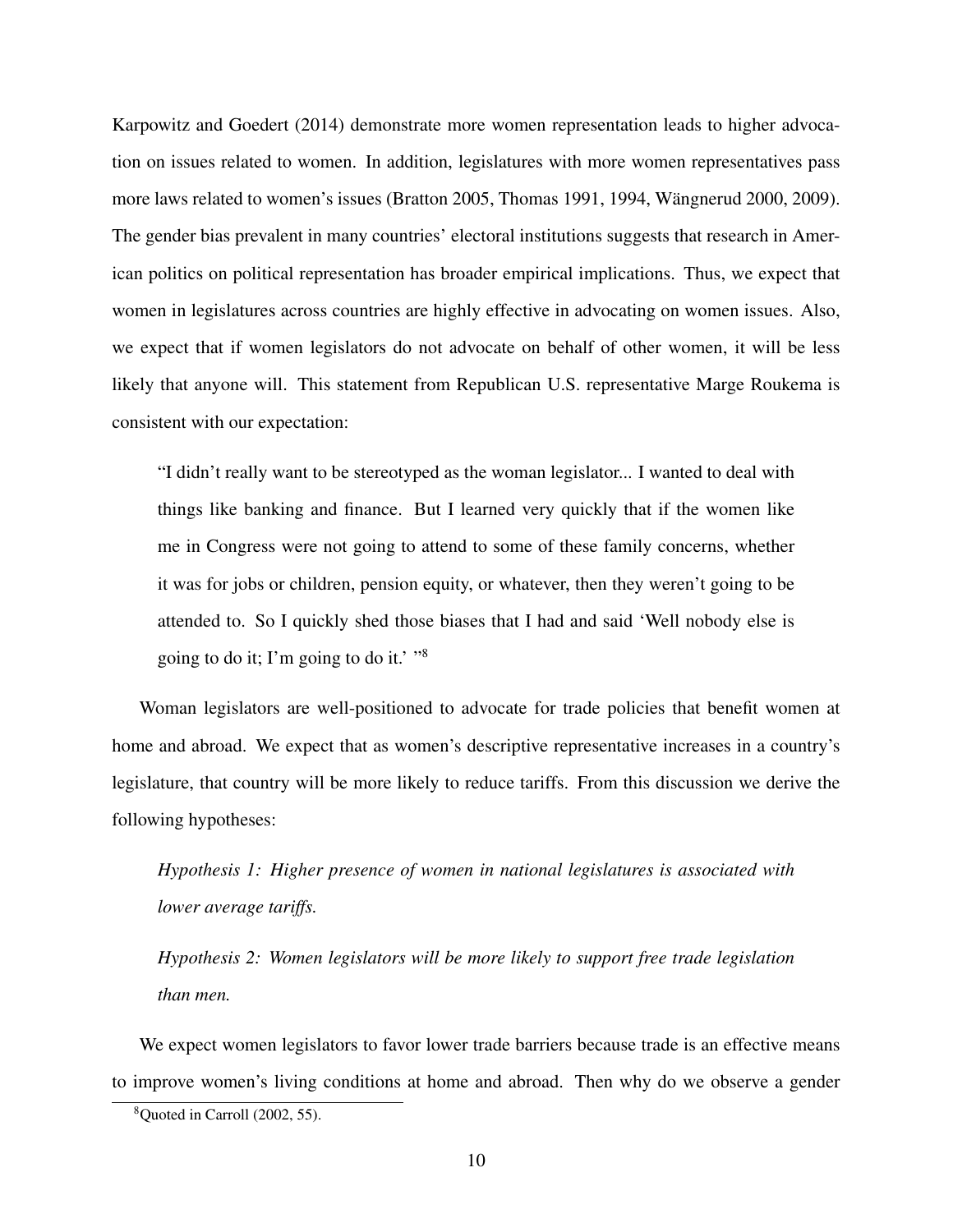gap in the trade literature, where women survey respondents are more supportive of protectionist policies? We put forward two explanations. First, surveys measuring women's attitudes towards trade do not usually frame trade policies in terms of development benefits or targeted benefits of trade for women. Instead, the trade surveys usually focus on self-interest, skill endowments, educational attainment and economic knowledge. Therefore, the development benefits of trade may not be obvious to the average respondent in survey samples. Woman legislators, however, do think of trade in terms of development benefits. We expect that women respondents would respond more favorably to free trade if trade's development benefits were highlighted.

*Hypothesis 3: Women's support for lower trade barriers is conditional on the expectation that trade liberalization benefits women.*

An alternative explanation for the discrepancy between our expectations of women legislators' support for free trade and the gender gap in surveys is risk orientation. Despite trade's overall benefits, trade openness is risky given disruption to some jobs. Individuals who hold more risk averse preferences tend to prefer the safer status-quo than the disruptive consequences of trade, even if trade increases overall welfare. Consistent with this expectation, [Guisinger](#page-29-0) [\(2016\)](#page-29-0) finds that women's individual risk preferences, rather than sociotropic motivations, lead to difference in trade preferences. If the average women respondent is more risk averse than the average man [\(Kam and](#page-30-8) [Simas 2010\)](#page-30-8), then we should expect a gender gap in survey responses related to trade. However, we suspect that woman legislators are more risk acceptant that the average woman survey respondent, given that woman legislators have selected themselves into a career requiring some tolerance of risk [\(Maestas et al. 2006,](#page-30-1) [Sweet-Cushman 2016\)](#page-32-2). If women survey respondents tolerate risk, then we expect them to also favor free trade.

*Hypothesis 4: Risk acceptant women are more likely to favor trade than risk averse women.*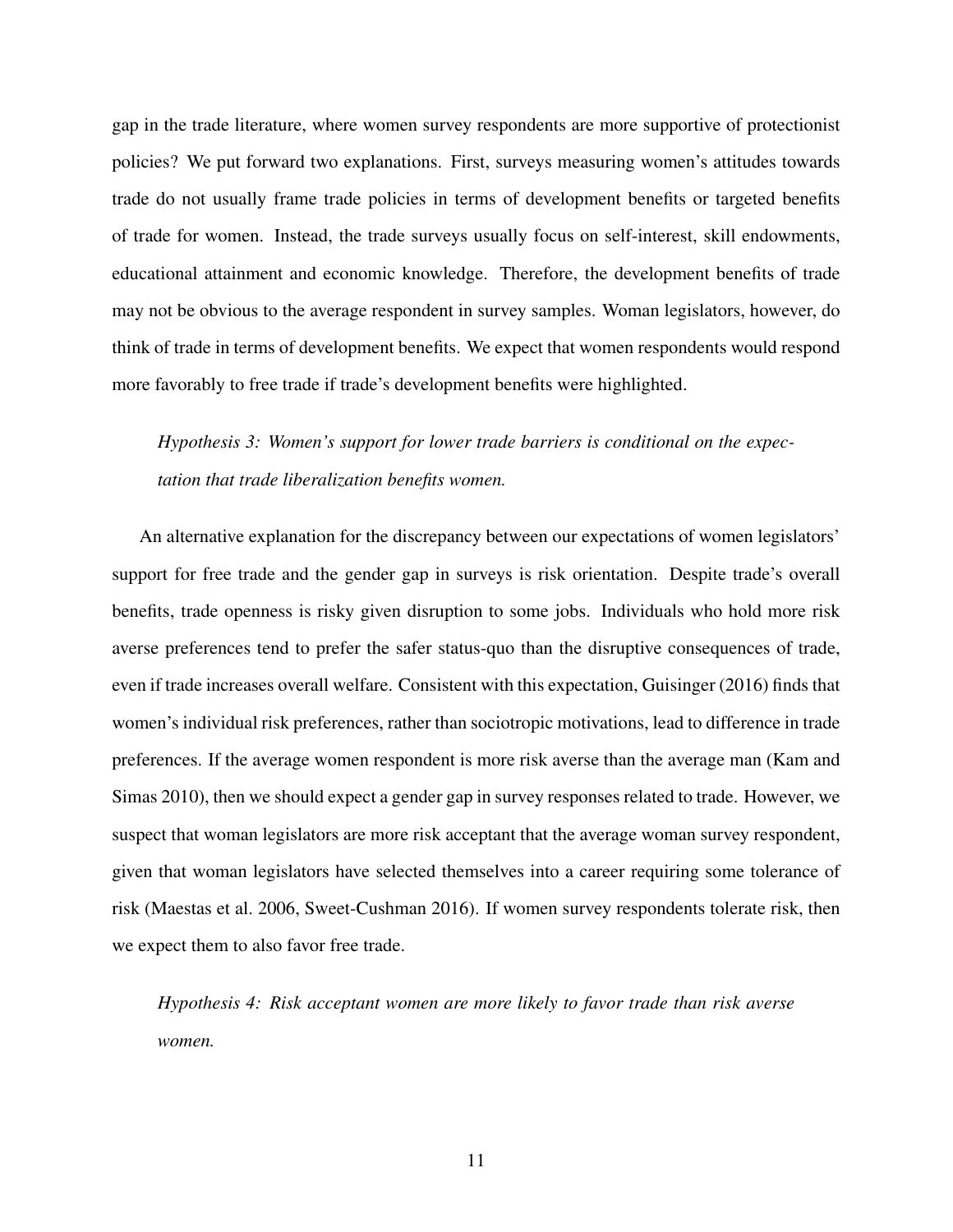#### 0.1 Alternative explanations

A plausible explanation for the differences in tariffs rates in Figure [1b](#page-1-0) is that global trends account for both lower tariff rates and increased women descriptive representation. Global integration into the world economy or the effectiveness of the WTO can help explain declining tariff rates. In addition, global initiatives – such as UN Women – help increase women representation and normalize women leadership.

Domestic factors may also explain both trade policies and women descriptive representation. For example, higher education or embedded liberal ideals may lead to lower trade barriers and higher women presence in government. Alternatively, partisan alignments or economic conditions may affect both trends. In sum, there may exist some observable or unobservable global or domestic political confounders explaining trade policy and representation. Therefore the difference between the survey and observed results is not a discrepancy at all, but rather just a function of these confounders.

Alternatively, it may be the case that women legislators do not favor free trade more than men. Instead, women legislators select themselves to represent certain constituencies and promote certain policies. Alternatively, women legislators could be more risk acceptant than the average woman survey respondent. Trade is beneficial to economies, but can be disruptive in terms of obsoleting some jobs while creating new ones. Individuals who hold more risk averse preferences oppose the disruptive consequences of trade, even if trade increases aggregate welfare. We test these potential alternative arguments and our own preferred argument in the next section.

### Empirical Analysis

We employ four empirical strategies to test our hypotheses. First, we analyze data on cross-country tariff rates over time fitting an autoregressive distributed lag model. Second, we adopt an instrumental variable estimation to mitigate endogeneity concerns. Third, we examine U.S. Congressional roll call votes on tariff legislation. Finally, we examine responses to an original survey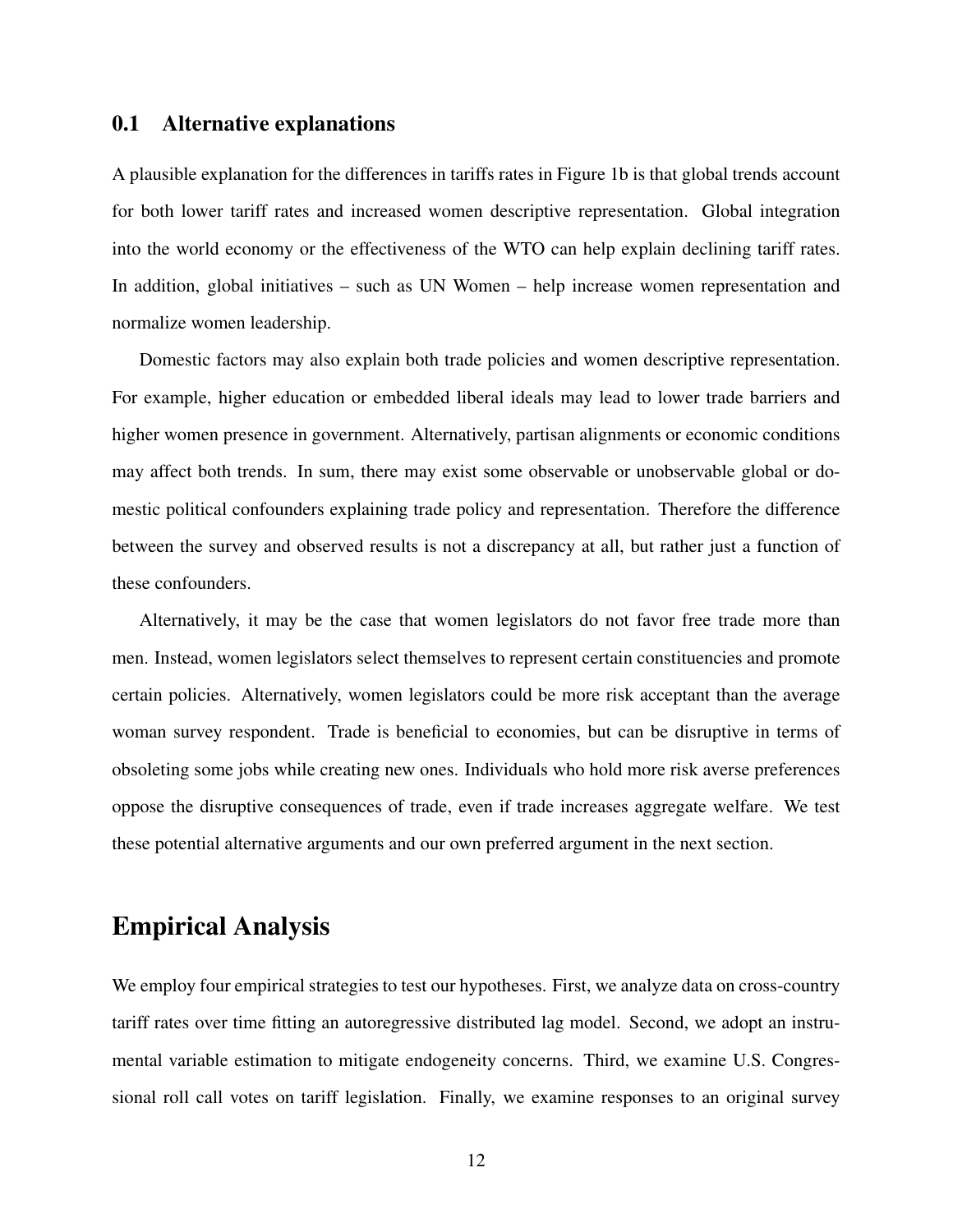experiment exploring the proposed mechanisms connecting woman respondents and trade preferences.

To begin, we compile cross-sectional-time-series data on tariff rates and women in legislatures. Our data extends from 1990 to 2019, and the unit of observation is country-year. The cases are limited to Organization for Economic Cooperation and Development (OECD) states for several reasons. First, these countries are the most developed economies, have active trade with most countries around the world, and have been increasingly engaged in trade with developing countries in the past three decades. Second, these states tend to be consolidated democracies, where legislators can impact trade policy. Finally, evidence from survey-based research on trade and gender has focused mostly on respondents in developed countries.<sup>[9](#page-13-0)</sup>

The first test is designed to control for potential observed and unobservable confounders. To control for confounders, we implement three strategies, First, we use unit and year fixed effects. These account for time invariant country characteristics –including GATT/WTO membership or trade history– and common temporal effects. Second, we control for observable, time variant confounders. We acknowledge that our controlling for observables does not guarantee that our estimates represent causal effects. We therefore employ an instrumental variable model as our second test.

Our dynamic data varies over time. Up until this point we have not specified our temporal expectations of how women legislators affect tariffs. We surmise that women in legislatures should have more long-term consequences as these policies take time to develop and negotiate. Consequently, we focus on long-term effects of women legislators and estimate an autoregessive distributed lag (ADL) model with a lagged dependent variable and lagged covariates.<sup>[10](#page-13-1)</sup> We express

<span id="page-13-0"></span><sup>&</sup>lt;sup>9</sup>We exclude European Union (EU) members from our analysis given that these states negotiate common tariff rates. We extend our analysis to non-OECD countries in the appendix.

<span id="page-13-1"></span> $10$ The long temporal scope of our data makes it unlikely that the inclusion of both a lagged dependent variable and unit fixed effects would bias our results [\(Beck and Katz 2011\)](#page-27-9). In the appendix, we estimate a general ADL model that includes changes in covariates and find support for our temporal restriction assumptions in the ADL model [\(De Boef](#page-29-6) [and Keele 2008\)](#page-29-6).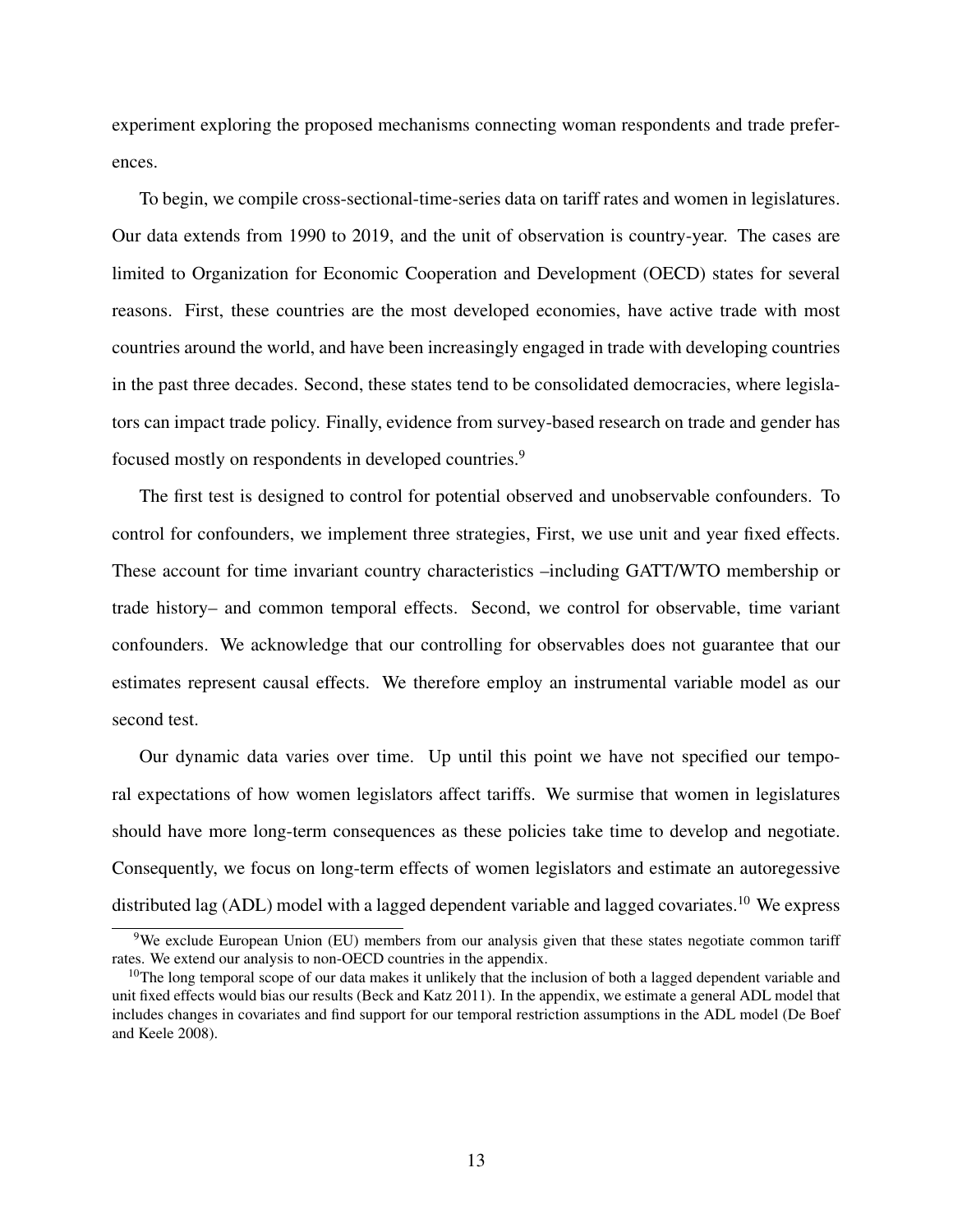the simplified version of the model as:

$$
Y_t = \beta_0 Y_{t-1} + \beta_1 X_{t-1} + \nu_i + \varepsilon
$$

Data: We examine tariff rates as our outcome of interest, using the weighted average percentage of all applied tariffs rates (data from World Bank's World Development Indicators). We also examine most-favored-nation (MFN) tariffs rates in the appendix and find similar results. We focus on tariffs instead of alternative dimensions of trade liberalization because legislatures directly deliberate, debate, and legislate over tariffs.

We measure women's descriptive representation as the percentage of women in a national legislature, using data from WDI (1991, 1997 – 2018) and [Paxton, Green and Hughes](#page-31-0) [\(2008\)](#page-31-0) to fill in some gaps in the data in years (1990, and 1992–1997).

We include control variables to address global and domestic confounders. First, we focus on structural economic conditions that may be a result of global or domestic conditions. These include the following economic variables: real GDP per capita, economic growth, and unemployment rates. Data for these variables are drawn from WDI [\(World Bank 2016\)](#page-33-0). These economic variables affect trade conditions and the politics under which tariffs are negotiated. They also may affect the likelihood of women being elected into office.

We also consider institutional and political factors that may influence women legislators' effect on policy. While the states in our sample are democratic, they vary their adherence to liberalism. We expect that more liberal states will have lower trade barriers and more women representation. We use the v-Dem measure for liberalism for this control [\(Coppedge et al. 2019\)](#page-28-7). Similarly, we want to account for women rights and empowerment, as this variable should covary with representation and trade policies. Again, we use v-Dem's measure of women empowerment. Finally, we control for education levels [\(World Bank 2016\)](#page-33-0), as more educated societies may promote women representation and more open trade policies.<sup>[11](#page-14-0)</sup>

<span id="page-14-0"></span> $11$ We consider alternative institutional features, such as proportional presentation systems. We find that these variables have negligible effect on our results. This is expected, given that the influence of slow-changing state characteristics will be captured by the unit fixed effects.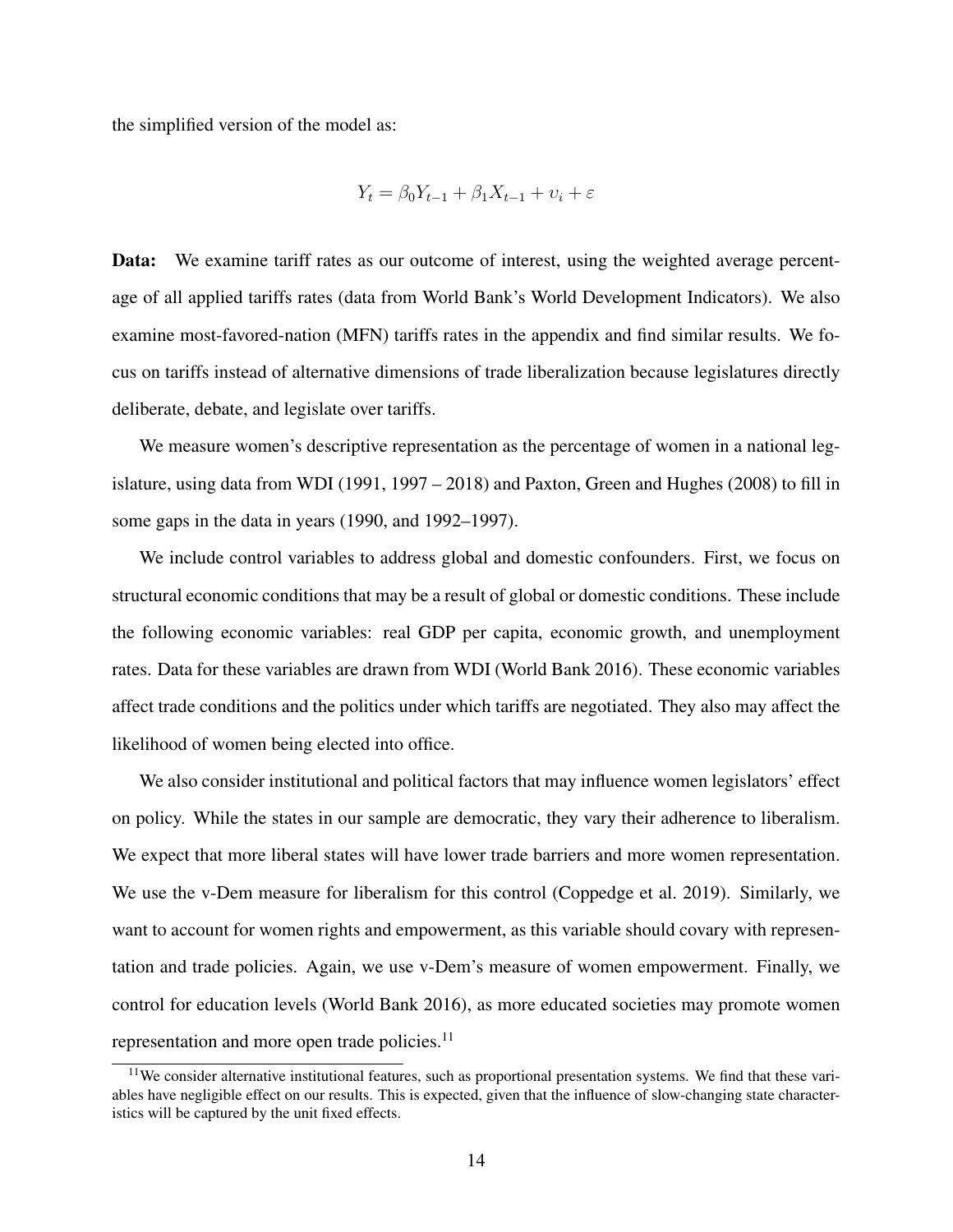To instrument for women representation, we consider the consequences of household decisions on education. Specifically, we look at the ratio of women enrolled in secondary school (as a percent of all women eligible to attend school) compared to men enrolled in secondary school (as a percent of all eligible men). This measure captures the investment in women household members, and reflects the household's gender socialization. [Esarey and Schwindt-Bayer](#page-29-7) [\(2019\)](#page-29-7) use a similar instrument, but we lagged our variable by a generation (twenty-five years) as household investment and socialization process should affect women's decisions to run for office later in their life. The lag also makes it harder to connect the past ratio of woman-to-man enrollment to trade and tariffs a generation later. The correlation between the ratio measure and women legislators is moderate  $(\rho = 0.63)$ ; additional tests indicate a strong and valid instrument.

#### Results of ADL and IV Models

Table [1](#page-16-0) first presents autoregressive distributed lag (ADL) estimates in model 1. To illustrate the substantive effect, we plot the predicted tariff levels from this model over *women in legislatures* in Figure [2.](#page-17-0) We observe a substantial decrease in tariffs as the number of female legislator increases. Model 2 examines the effect of the instrumented variable, *Women in Legislature* using the ratio enrollment measure as the IV, finding consistent results. The results suggest that the relationship between women descriptive representation and tariffs are not driven by global or domestic confounders.

#### Roll Call Vote Analysis

The above results consistently show that more woman legislators lead to lower tariffs, and that these effects persist in the long run. To further probe our argument at a less aggregate level, we examine whether woman legislators are more likely to vote for trade liberalization. This test also allows us to test for constituent selection effects.

We collect data on trade bills considered in the U.S. Congress, such as the Andean Trade Preference Act, the African Growth and Opportunity Act and the Generalized System of Preferences,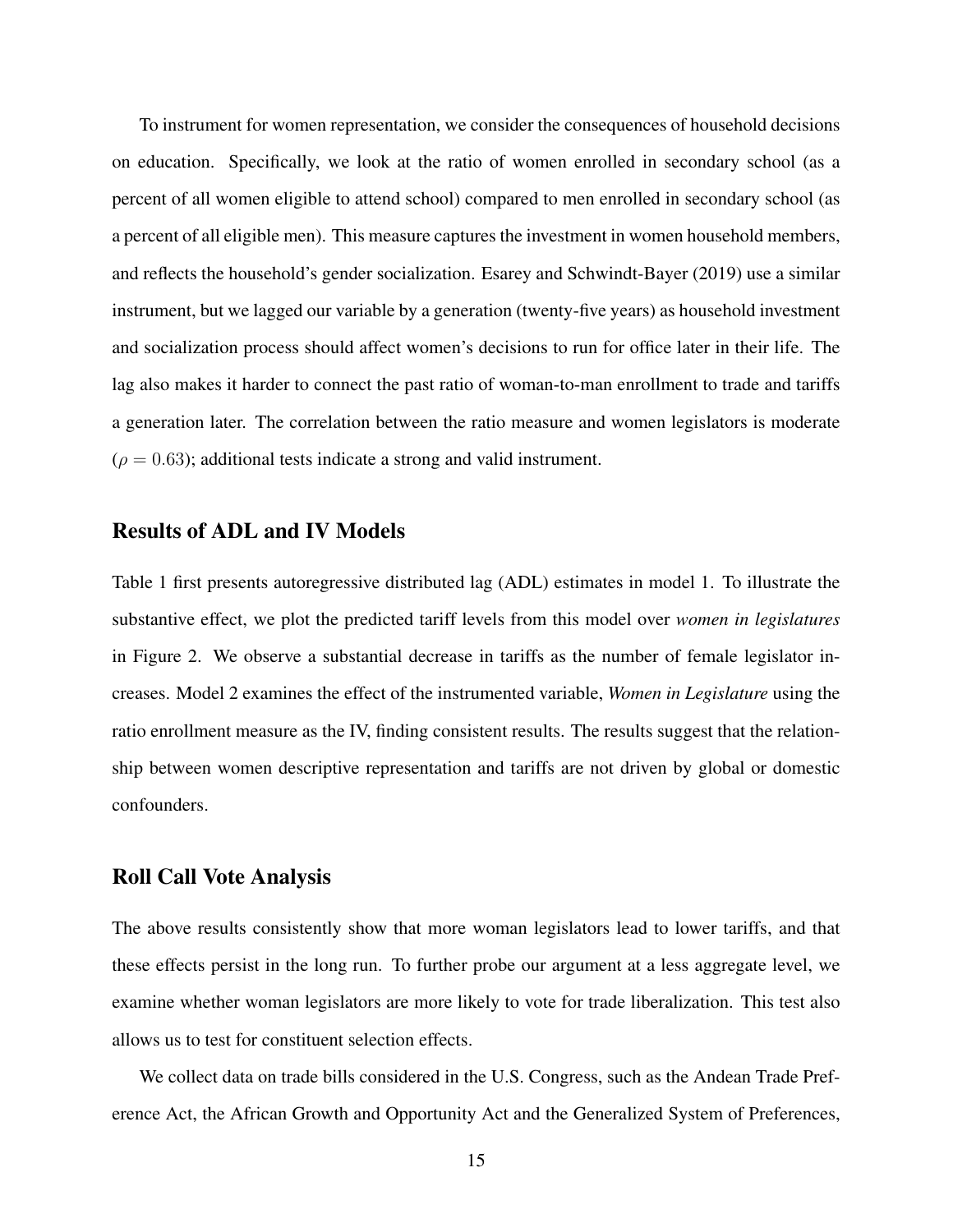| <b>OLS</b>                    | IV         |  |  |
|-------------------------------|------------|--|--|
| (1)                           | (2)        |  |  |
| $-0.173*$                     | $-0.828*$  |  |  |
| (0.051)                       | (0.241)    |  |  |
| $0.153*$                      | 0.017      |  |  |
| (0.065)                       | (0.106)    |  |  |
| 0.050                         | $-0.297$   |  |  |
| (0.084)                       | (0.189)    |  |  |
| 0.019                         | $-0.092$   |  |  |
| (0.051)                       | (0.082)    |  |  |
| 0.140                         | 0.071      |  |  |
| (0.088)                       | (0.135)    |  |  |
| $-5.400*$                     | $-12.460*$ |  |  |
| (2.608)                       | (4.540)    |  |  |
| $-5.370$                      | 36.636*    |  |  |
|                               | (17.738)   |  |  |
| 0.008                         | $0.186*$   |  |  |
| (0.028)                       | (0.069)    |  |  |
| Yes                           | Yes        |  |  |
| Yes                           | Yes        |  |  |
| 0.57                          | 0.20       |  |  |
| 843                           | 739        |  |  |
| 226                           | 165        |  |  |
| <b>Weak IV Diagnostics</b>    |            |  |  |
| Cragg-Donald Wald F statistic |            |  |  |
|                               | 17.58*     |  |  |
|                               | (6.402)    |  |  |

<span id="page-16-0"></span>Table 1: Women Legislators and Tariffs Rates, 1990 - 2018

∗p < 0.05; ; RHS variables are lagged one year.

Sample includes only OECD, non-EU states.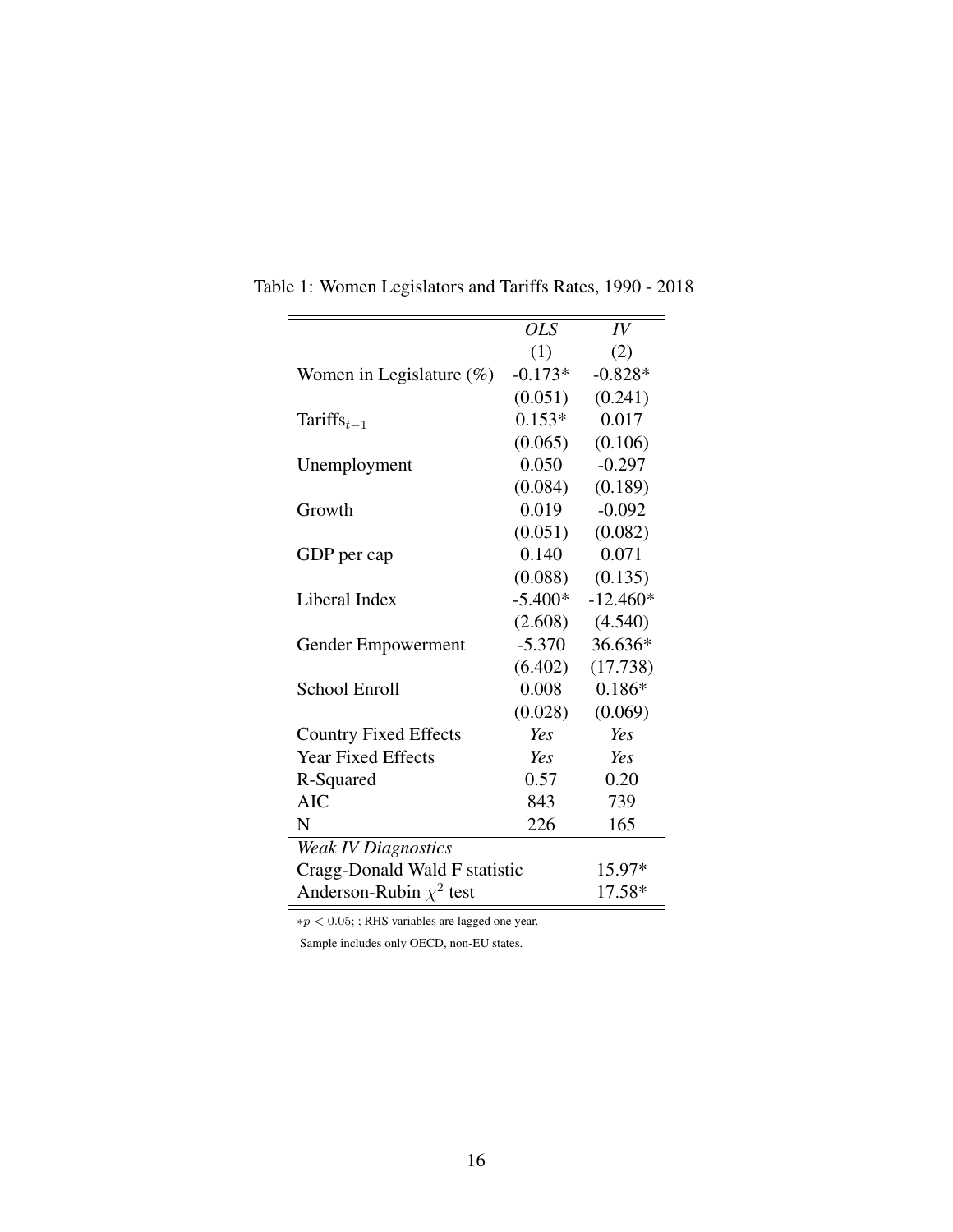<span id="page-17-0"></span>

Figure 2: Predicted Tariff Rates, 1990 - 2019

that aim at promoting development abroad by providing preferential access to the U.S. market of goods and services originating in developing countries. This empirical strategy has the additional advantage of examining individual legislators' behavior in trade policy votes, while controlling for ideology, party and district level covariates. We analyze roll call data from the  $93^{rd}$  to the  $114^{th}$ US Congresses in the years 1990 - 2015. The unit of analysis is a legislator's vote.

The dependent variable is binary: each vote is coded as one when a legislator favors the trade liberalization bill.<sup>[12](#page-17-1)</sup> Our main explanatory variable is the gender of the individual legislator. We control for potential confounders including partisanship –coded as one for Democrats– and ideology –measured using the first dimension of DW nominate score, where higher values indicating more conservative legislators [\(Carroll et al. 2011\)](#page-28-8). Model 1 in Table [2](#page-18-0) estimates a logistic regression with fixed effects for each round of voting, with standard errors clustered on Congressional session. We find that woman U.S. legislators are significantly more likely to vote for free trade legislation than their male counterparts. Substantively, woman legislators are 17 percent more likely

<span id="page-17-1"></span><sup>12</sup>Data on roll-call votes were from www.voteview.com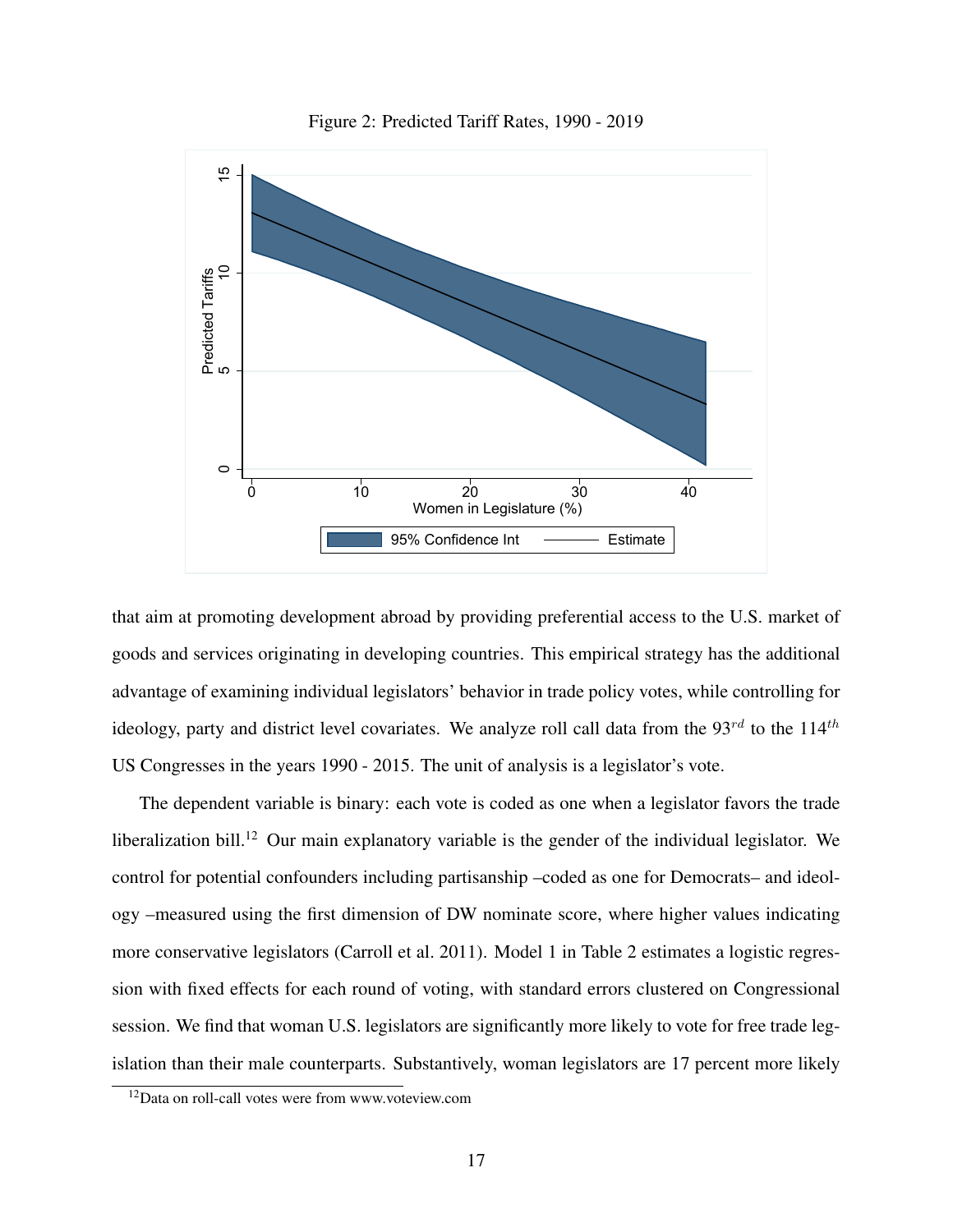<span id="page-18-0"></span>to vote in favor of this legislation.

|                    | (1)      | (2)       |
|--------------------|----------|-----------|
| Woman Legislator   | $0.162*$ | $0.184*$  |
|                    | (0.045)  | (0.055)   |
| Democrat           | $-0.863$ | $-0.921*$ |
|                    | (0.512)  | (0.330)   |
| <b>DW</b> Nominate | 0.717    | $0.971*$  |
|                    | (1.032)  | (0.412)   |
| High Skill         |          | 1.128     |
|                    |          | (2.274)   |
| Unemployment       |          | 1.634     |
|                    |          | (5.393)   |
| Log Likelihood     | $-4861$  | $-1620$   |
| AIC                | 9733     | 3248      |
| N                  | 9791     | 3668      |

Table 2: US Congressional Roll Call Votes on Free Trade Bills, 1990 - 2015

∗p < 0.05; Roll call fixed effects. Standard errors clustered on Congressional session.

However, given some citizen's concerns regarding the free trade agreements [\(Hiscox 2002;](#page-29-8) [Milner and Tingley 2011\)](#page-31-10), legislators vote on such bills might also reflect the characteristics of their constituency. Therefore, Model 2 includes control variables to account for the economic characteristics of US legislators' districts or states. We include measures for the percent of high skilled labor and unemployment rate.<sup>[13](#page-18-1)</sup> These added covariates do not substantively change our inference, as woman legislators are 20 percent more likely to vote for free trade legislation.<sup>[14](#page-18-2)</sup>

#### Experimental examination of trade preferences

The above analysis consistently shows that woman legislators are associated with lower tariffs, both at the cross-national level and in the U.S. Congress. Our explanation for this relationship is that woman legislators are more likely to support free trade, and that women legislatures value

<span id="page-18-1"></span> $13$ This values were obtained from [Milner and Tingley](#page-31-10) [\(2011\)](#page-31-10) replication data. Because of missingness, including these variables decreases sample size. We consider alternative controls and data sources. These variables do not change our inferences.

<span id="page-18-2"></span><sup>&</sup>lt;sup>14</sup>We also examine the robustness of the findings by accounting for confounders, such as contributions from labor PACs and corporate PACs, district education levels, median household income at the district level as well as percentage of foreign population of the district. The main inferences do not change. These robustness tests can be found in the replication materials.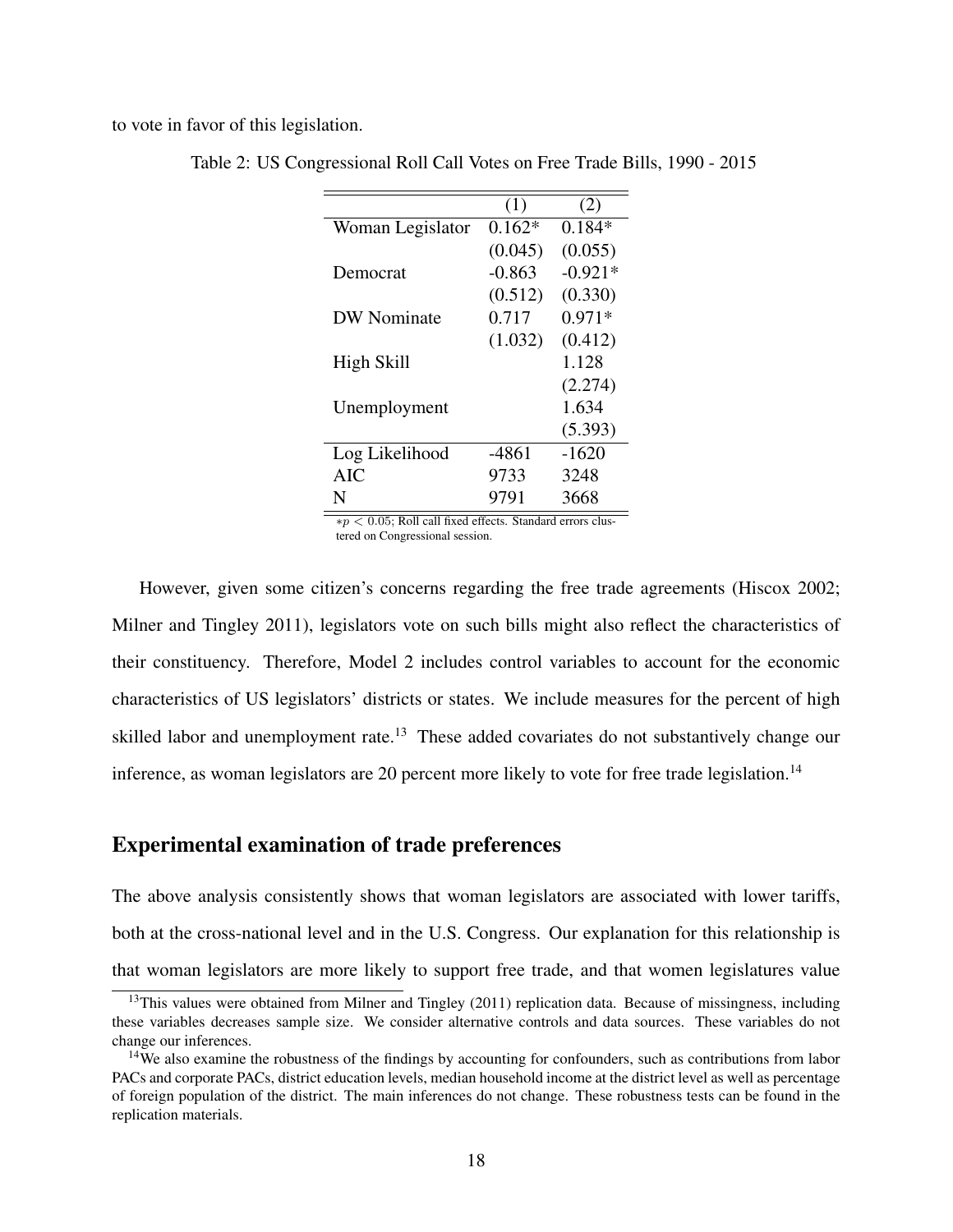trade openness as an effective means to improve the living conditions of women and promote development abroad. Unfortunately, our analysis can only indirectly test this mechanism. We argued that woman legislators in developed countries will be more likely to empathize with women's working conditions in less developed countries. We find it less likely that women legislators in less developed countries empathize with women's working status in more developed countries. Our analysis supports those expectations. We underscore, however, that while supportive these empirical patterns are only indirect tests of our theory.

To further test the potential mechanisms of our argument and reconcile our findings with those from survey-based research, we directly examine individuals' attitudes towards trade as a function of gender in a survey experiment. While we cannot directly assess legislators' attitudes on trade, we expect that our survey will first, provide some evidence for (or against) our proposed mechanism, and second, help explain the differences between our above results and previous survey research on the gender gap in trade attitudes. We are unaware of any previous surveys that focused on material and non-material consequences of protectionism at home and abroad. Our survey examines whether these factors matter for gendered differences in trade attitudes.

In addition, we consider the role of risk preferences on trade policy. [Guisinger](#page-29-0) [\(2016\)](#page-29-0) argues that women perceive more risk to their own employment as a result of trade openness than men. We suspect that woman legislators are more risk acceptant that the average American woman given that woman legislators have selected themselves into a career that is risk acceptant. Therefore, if risk attitudes drive trade attitudes, we expect that the most risk acceptant women in our survey to have favor attitudes to free trade.

We conducted a survey experiment to a sample of 1,500 U.S.-based respondents recruited by Amazon Mechanical Turk in May 2019. We asked respondents standard demographic and political attitudinal questions, followed by a vignette on trade. We told respondents the following:

*Congress considers many issues. If you were in Congress would you support or oppose the African Growth and Opportunity Act, a trade preference program that is at the center of U.S.-African engagement on trade and investment.*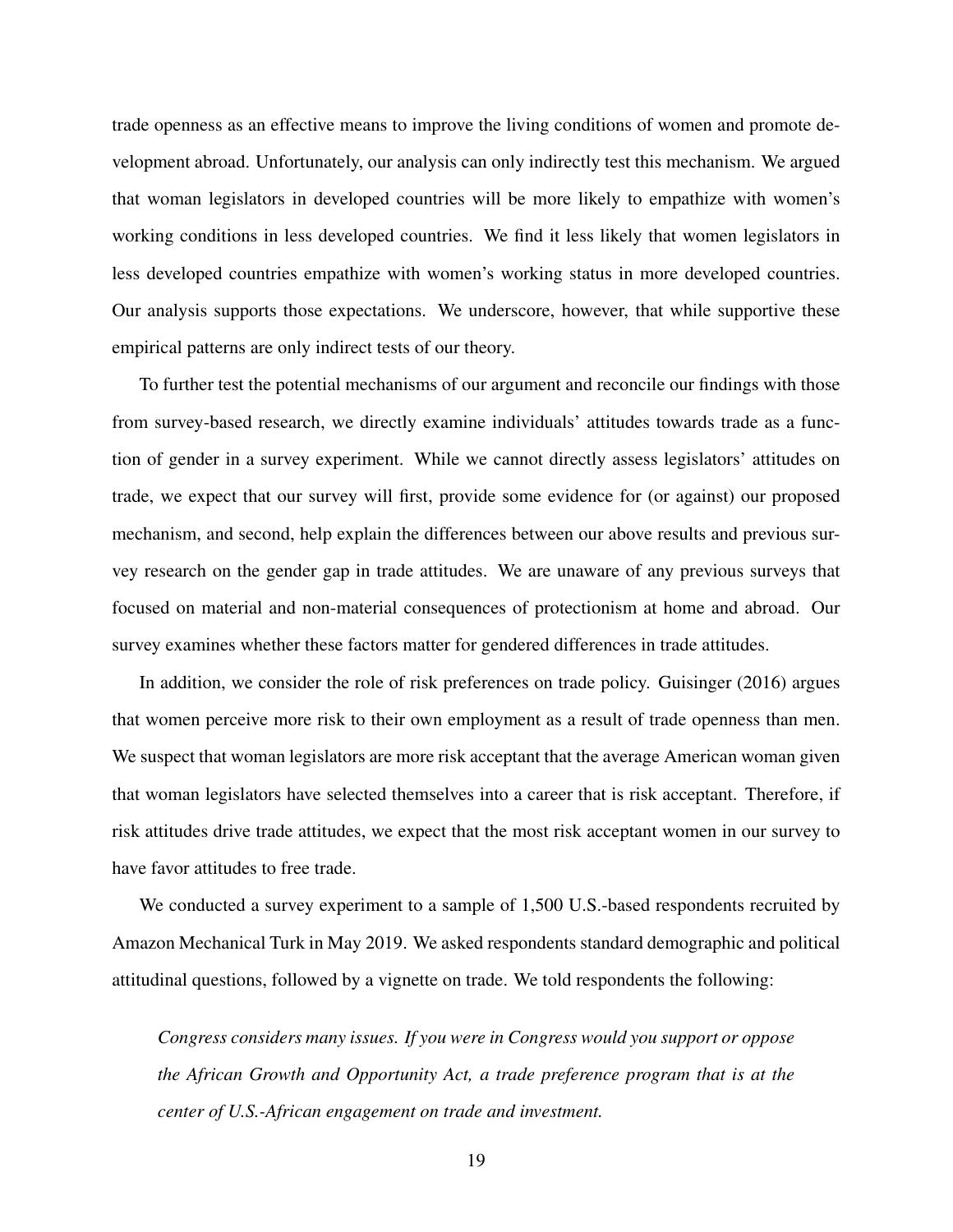Then some of the respondents were randomized into different treatment groups, which were provided more information about this trade policy. Respondents in treatment 1 were told about how the African Growth and Opportunity Act (AGOA) will benefit women in Africa. We expect that woman survey respondents will increase their support for AGOA as a result of this framing. Treatment 2 respondents were told that AGOA would benefit American women. Consistent with the first treatment, we expect that woman survey respondents will increase their support for AGOA as a result of this framing. Treatment 3 respondents were told about the expected job benefits of trade, but also the possible risks to the economy. We expect that respondents in this treatment group will have lower support for AGOA, though that lower support is conditional on existing risk attitudes. We outline these treatments and our expectations in Table [3.](#page-20-0)

<span id="page-20-0"></span>

| <b>TREATMENT GROUP</b> | ADDITIONAL INFORMATION                                                                                                                                                         | <b>EXPECTATIONS</b>                                                 |
|------------------------|--------------------------------------------------------------------------------------------------------------------------------------------------------------------------------|---------------------------------------------------------------------|
| Control                | {No added information}                                                                                                                                                         | Baseline comparison                                                 |
| T1                     | This trade program helps create better<br>educational and economic opportuni-<br>ties in Africa, particularly for women.                                                       | Higher support for trade for women                                  |
| T2                     | This trade program helps create better<br>educational and economic opportuni-<br>ties in the United States, particularly<br>for women.                                         | Higher support for trade for women                                  |
| T <sub>3</sub>         | While this trade program continues to<br>add more jobs to the U.S. economy,<br>there is a chance that some people will<br>lose their job as a result of its continu-<br>ation. | Higher support for trade for women<br>with risk acceptant attitudes |

Table 3: Survey Experiment Treatments

Following the vignette respondents were asked how likely they would support such a bill in Congress. We created a 7 point Likert scale of the respondents' answers, ranging from "Strongly Support" to "Strongly Oppose." Figure [3](#page-21-0) summarizes our sample's responses, conditional on gender. From this graph we can infer that women's support for trade does increase when the vignette highlights the benefits of trade for women in Africa. This result is consistent with our expectations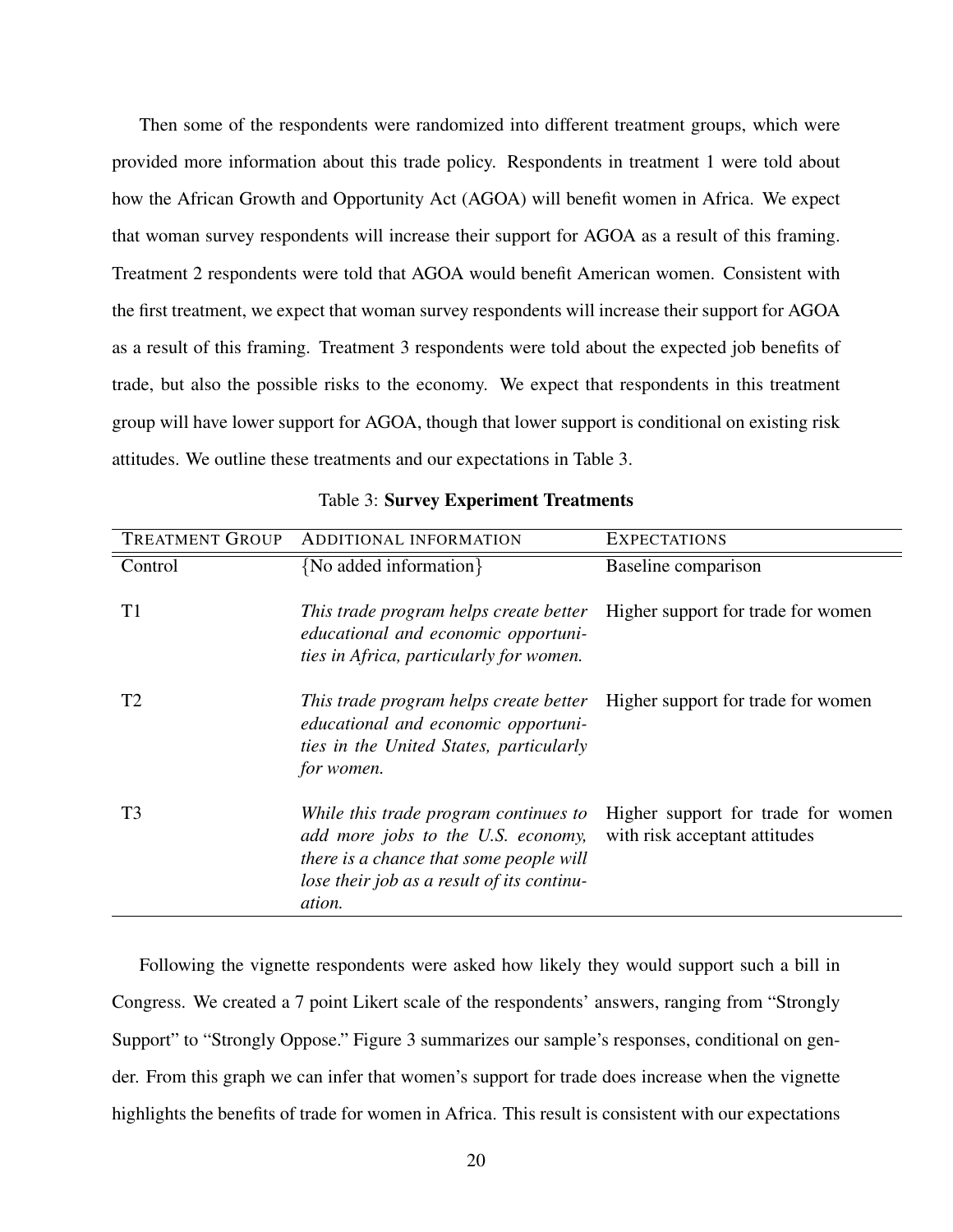that women legislators in developed countries care more about the material and non-material benefits of trade for women in developing states. As a placebo test, we asked respondents about a free trade agreement with the United Kingdom, with a treatment highlighting the benefits for British women (these results are reported in the appendix). In that test, we find no gendered differences in support for trade, suggesting that women's concerns for the material and non-material benefits of trade for women abroad extend more to developing countries than developed countries.

<span id="page-21-0"></span>

Figure 3: Treatment effects across randomized groups

Bars represent 95% confidence intervals. Treatment 1 highlights benefits of trade for women abroad. Treatment 2 highlights benefits of trade for women in the U.S. Treatment 3 highlights the risks of trade.

We observe a similar increase in the support for trade amongst woman respondents in treatment 2, but we also observe a similar increase of support amongst men. These results suggest that gendered differences in trade policy are more a function of the benefits of trade abroad than at home.

Table [4](#page-22-0) reports results for the first two treatment groups, relative to the control group. For the first treatment, we observe that women respond more positively than men to the benefits of trade to women abroad. For the second treatment, we observe that men and women respond favorably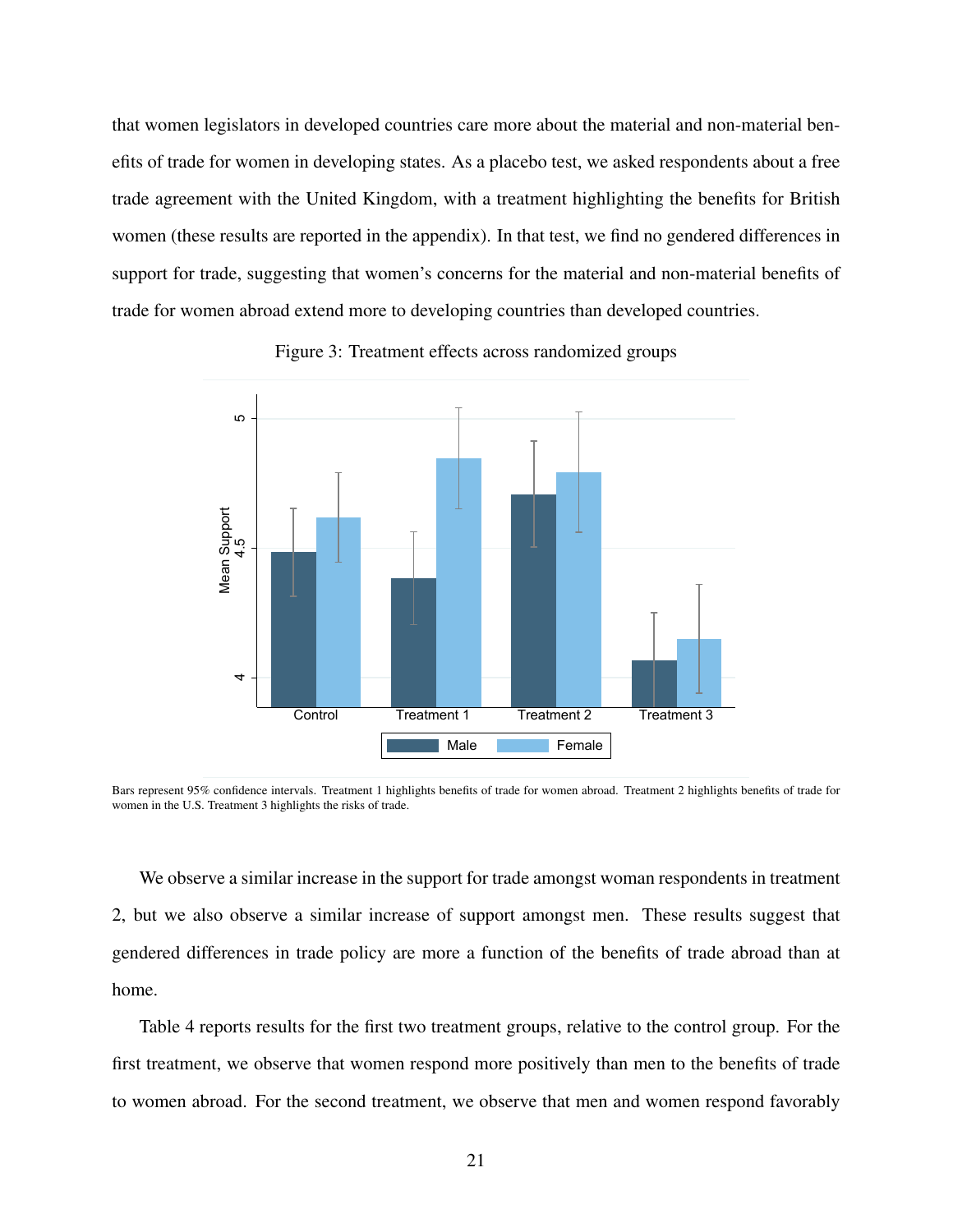<span id="page-22-0"></span>to the benefits of trade to women at home, but there is no statistical difference in this response to the treatment by gender.

|            | Control | T1: Benefits for<br>Women Abroad  | Effect             |
|------------|---------|-----------------------------------|--------------------|
| Woman      | 4.689   | 4.847                             | 0.158              |
|            | 280     | 177                               | $[-0.089, 0.406]$  |
| Man        | 4.574   | 4.3846                            | $-0.189$           |
|            | 371     | 260                               | $[-0.398, -0.019]$ |
| Difference |         |                                   | $0.348*$           |
|            |         |                                   | [0.672, 0.023]     |
|            | Control | T2: Benefits for<br>Women at Home | Effect             |
| Woman      | 4.759   | 4.794                             | 0.034              |
|            | 283     | 112                               | $[-0.259, 0.329]$  |
| Man        | 4.374   | 4.709                             | $0.335*$           |
|            | 401     | 148                               | [0.081, 0.589]     |
| Difference |         |                                   | $-0.300$           |
|            |         |                                   | $[-0.689, 0.088]$  |

Table 4: Effect of Treatments 1 & 2 by Gender

 $*p$  < 0.05; The table shows the mean support for trade policy by group. Cell sample sizes are in italics, and 95% confidence intervals are in brackets.

Treatment 3 highlights the risks of trade, which accounts for the lower support for this group of respondents. To analyze the effect of Treatment 3 (risk), we not only consider the importance of gender but also risk attitudes. Consistent with [Guisinger](#page-29-0) [\(2016\)](#page-29-0), we expect woman respondents to be more sensitive to the risk treatment, and therefore women who are more risk acceptant will be most supportive of trade. To measure risk attitudes, we replicate previous surveys on risk [\(Eckles](#page-29-9) [and Schaffner 2011\)](#page-29-9) and ask respondents the following question:

*Suppose you are the only income earner in the family and you have a good job guaranteed to give you income every year for life. Then suppose you are given the opportunity*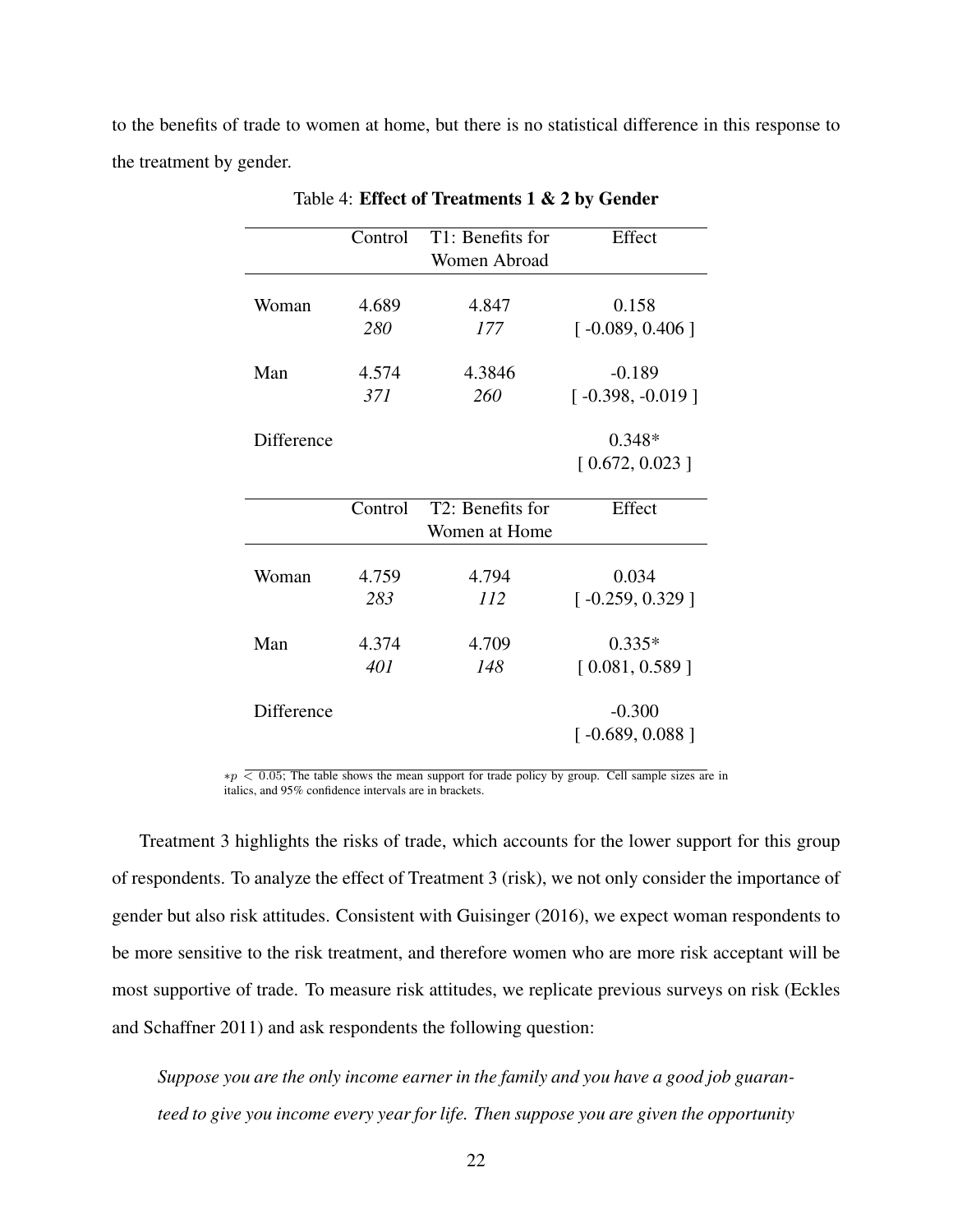*to take a new and equally good job, with a 50-50 chance it doubles your income and a 50-50 chance that it will cut your income by a third. Would you take the job?*

Respondents who answer "Yes" to this question are coded as risk acceptant and those who respond "No" are coded as risk averse. Figure [4](#page-25-0) show respondents' support for the AGOA trade policy by both gender and risk attitudes when they were randomized into Treatment 3. Risk averse respondents have lower support for trade under the risk treatment, with no obvious difference between genders. For risk acceptant respondents, we observe higher support for both men and women, but with a larger increase for women. We analyze these differences in Table [5,](#page-24-0) and find that the effect of the risk treatment affects men and women differently, conditional on risk attitudes. These results are consistent with [Guisinger'](#page-29-0)s [\(2016\)](#page-29-0) argument that the woman bias in support for protection could be driven by differences in risk attitudes and the perceived risks of trade liberalization. In addition, the results provide some evidence as why a gender gap exists in the existing trade-survey literature. If women respondents are more risk averse than men, and women respondents are more sensitive to the risks of trade, then we should expect men to be more favorable to free trade. However, for women who are more risk acceptant we should expect a stronger change in support for free trade compared to men.

Results from our survey experiment have limited implications on actual policy decisions because we could not directly ask legislators about the motivations for their trade policy choices. However, the findings from the experimental conditions are supportive of our proposed mechanism. They also provide plausible explanations for reconciling the results from the analysis of cross-national and legislative votes, with the gender gap in attitudes towards openness found in public opinion surveys. Our analysis of responses to the experimental conditions embedded in the survey shows that woman respondents are more favorable of trade liberalization when the benefits from trade reach women in developing countries. This is also consistent with arguments that women legislators act as transnational surrogate representatives for other women beyond their constituency [\(Angevine 2014\)](#page-27-6). We do not observe the same gendered difference when the benefits of trade focus on women at home. Finally, we observe that risk attitudes, particularly for women,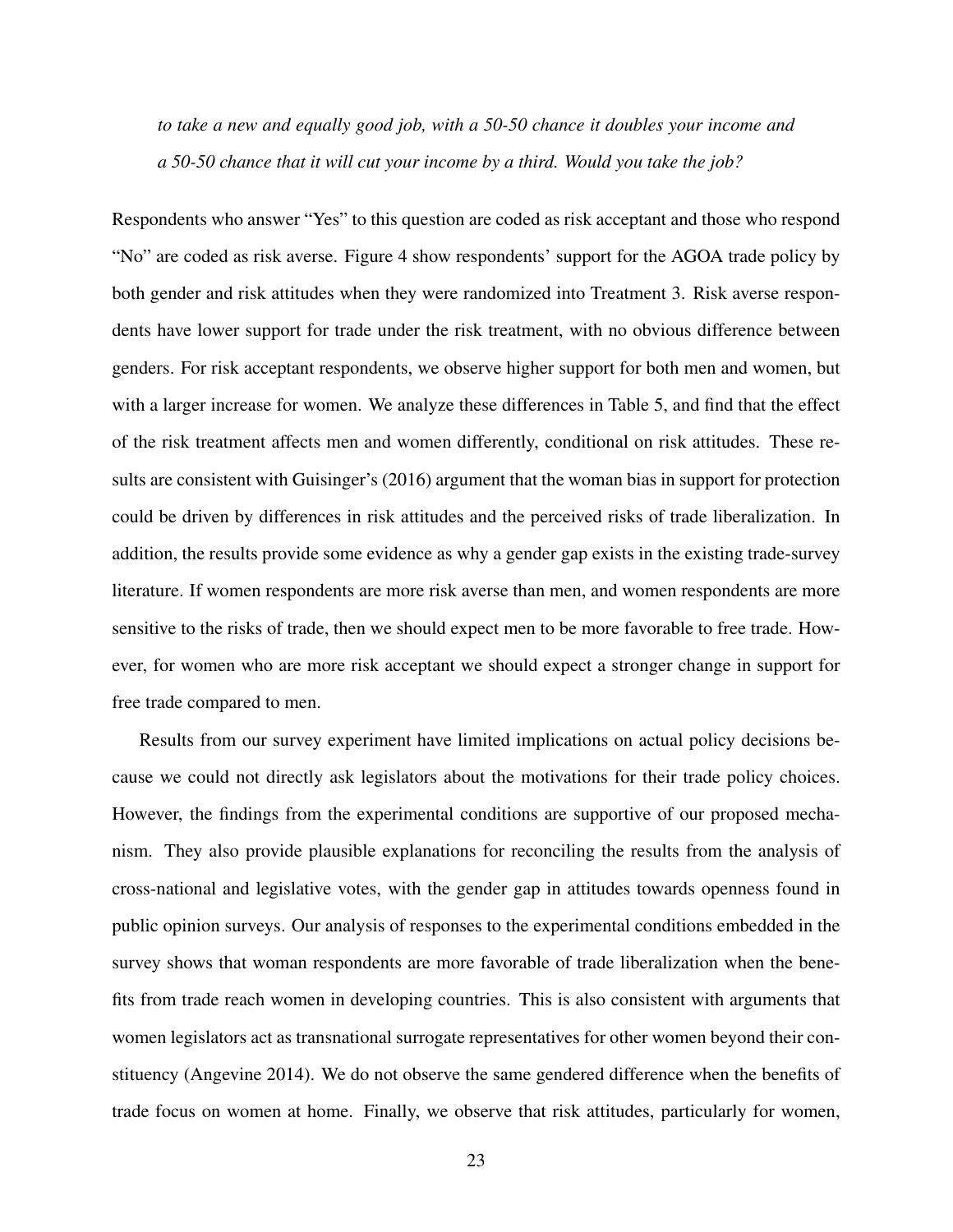|                                          | <b>Risk averse respondents</b> |                                   |                    |
|------------------------------------------|--------------------------------|-----------------------------------|--------------------|
|                                          | Control                        | T3: Risk Frame                    | Effect             |
|                                          |                                |                                   |                    |
| Woman                                    | 4.674                          | 4.014                             | $-0.660$           |
|                                          | 123                            | 137                               | $[-1.353, 0.032]$  |
| Man                                      | 4.380                          | 4.017                             | $-0.362$           |
|                                          | 142                            | 171                               | $[-0.996, -0.270]$ |
| Difference                               |                                |                                   | $-0.297$           |
|                                          |                                |                                   | $[-1.236, 0.641]$  |
|                                          |                                | <b>Risk acceptant respondents</b> |                    |
|                                          | Control                        | T3: Risk Frame                    | Effect             |
| Woman                                    | 4.466                          | 4.595                             | 0.128              |
|                                          | 45                             | 42                                | $[-1.467, 1.724]$  |
|                                          |                                |                                   |                    |
| Man                                      | 4.666                          | 4.161                             | $-0.505$           |
|                                          | 81                             | 93                                | $[-1.636, 0.625]$  |
| Difference                               |                                |                                   | 0.633              |
|                                          |                                |                                   | $[-1.322, 2.590]$  |
| Difference in differences by risk groups |                                |                                   |                    |
|                                          |                                |                                   |                    |
| Difference                               |                                |                                   | $0.931*$           |
| of differences                           |                                |                                   | [1.768, 0.093]     |

<span id="page-24-0"></span>Table 5: Effect of Treatment 3 by Gender and Risk Attitudes

 $*p < 0.05$ ; The table shows the mean support for trade policy by group. Cell sample sizes are in italics, and 95% confidence intervals are in brackets.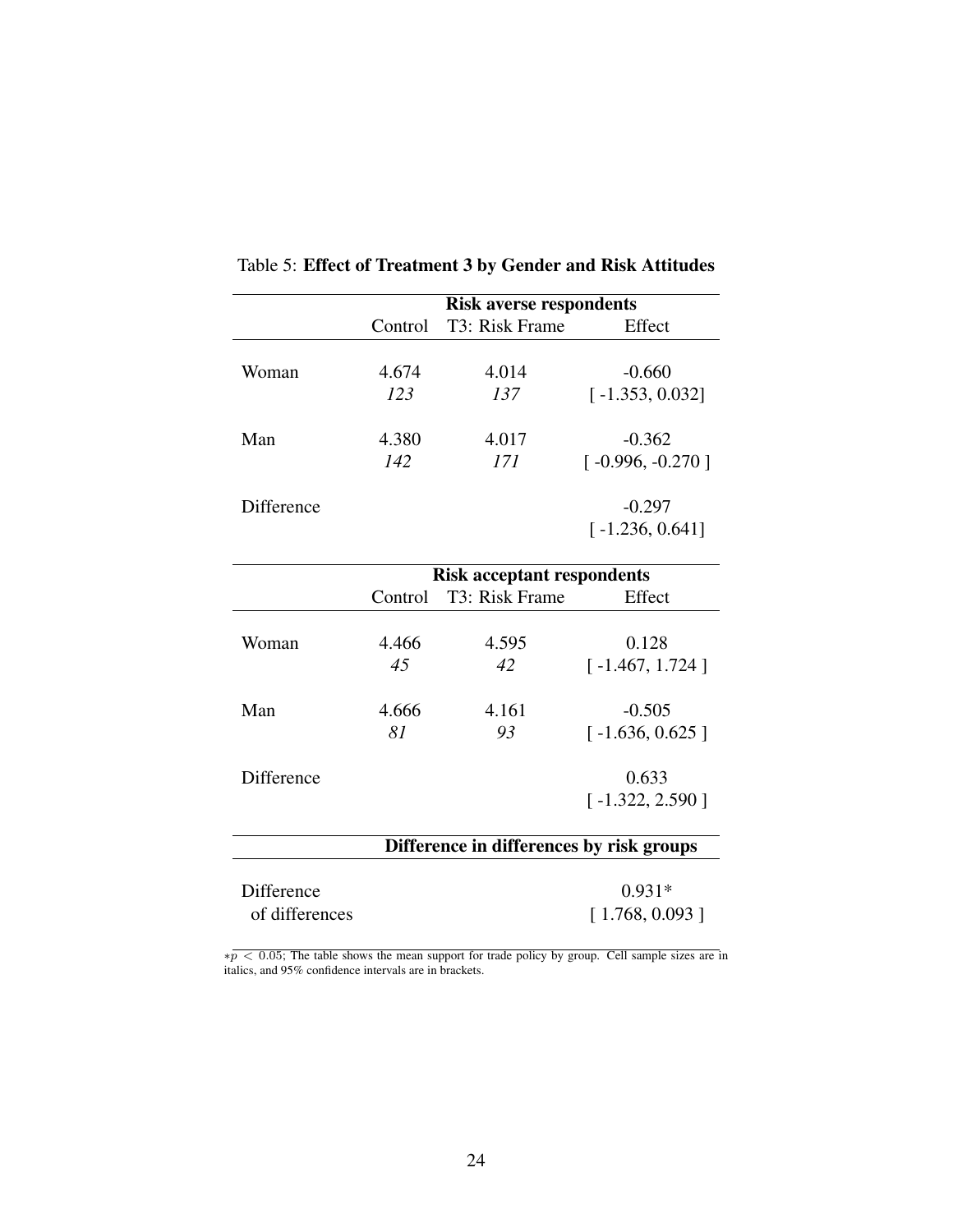<span id="page-25-0"></span>

Figure 4: Treatment effect of risk framing across

seem to drive support for free trade. If woman politicians have different risk attitudes than typical survey respondents, our results help explain why we can simultaneously observe a gender gap in survey responses and women legislators supporting trade liberalization. While these results are not definitive, they reveal a potentially fruitful line of future research on gender and trade issues.

### Conclusion

Trade openness is an effective tool for improving the living conditions and bargaining power of women in sectors engaged in the global economy. Empowering women in the household and the polity has positive development spillovers. Individual level research suggests that while less supportive of openness and more reluctant to endorse military and economic intervention abroad, women are more likely to support global peace and prosperity.

We argue that despite the gender gap in individual support for trade, women legislators are less protectionist than their male counterparts. When voting on trade, woman policymakers are

Bars represent 95% confidence intervals.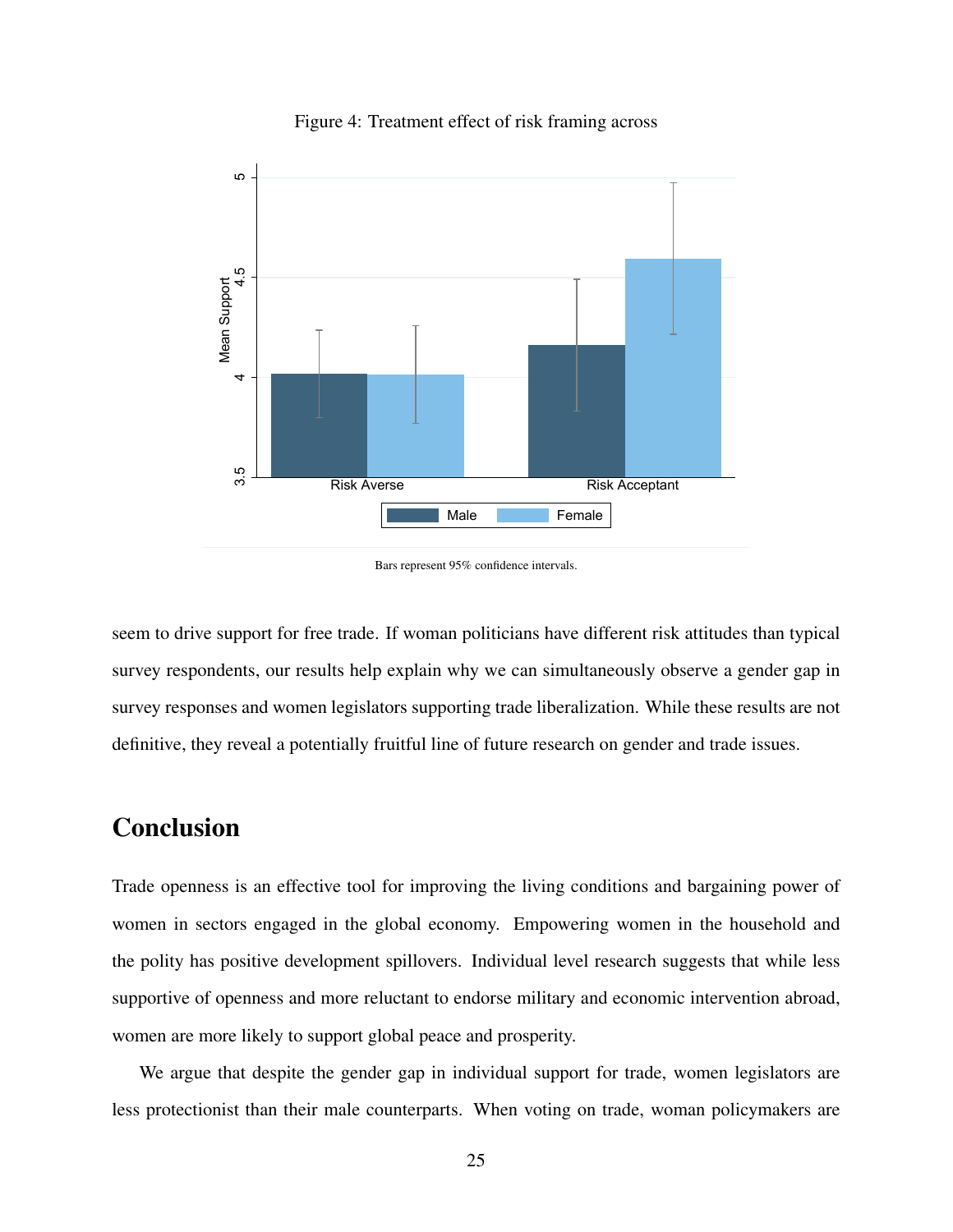more likely to weigh the economic and social effects of their policy choices for women. Our survey experiment suggests that the benefits for women abroad are most important, though further research is needed to examine this mechanism. Nonetheless, we expect that as more women gain legislative seats, tariffs will decrease. The trend will be more apparent in developed countries, as opening up to trade will result in higher exports from the developing world.

Using multiple empirical strategies we find individual level evidence that women's support for trade is a function of risk and the benefits of trade for women abroad. We unveil a complex, counterintuitive explanation that helps reconcile individual level preferences on trade and national policy outcomes reflected on tariffs. As women political participation in government is rising worldwide, our results have implications for understanding the future of national trade policy strategies. This is especially true in contemporary politics, where trade policy has been brought to the forefront of governments' agendas. Recent research on trade politics has focused on changing domestic preferences related to populism, economic nationalism, and support for radical political parties [\(Margalit 2019\)](#page-31-6). Our analysis focuses on an alternative political dynamic identified in recent research: descriptive representation has resulted in changes in substantive representation, and is reflected in policies related to women at home and abroad [\(Swers 2013\)](#page-32-3). However, this line of research often focuses on domestic policy outcomes rather than foreign policy. We argue that foreign policy analysis is general, and trade policy specifically, would benefit from considering the implications of women's descriptive representation. In addition, given the increasing use of experiments, surveys, and other types of individual level data in political economy research [\(Jensen,](#page-30-9) [Mukherjee and Bernhard 2014\)](#page-30-9), we believe it is important to connect that individual-level research to policy consequences.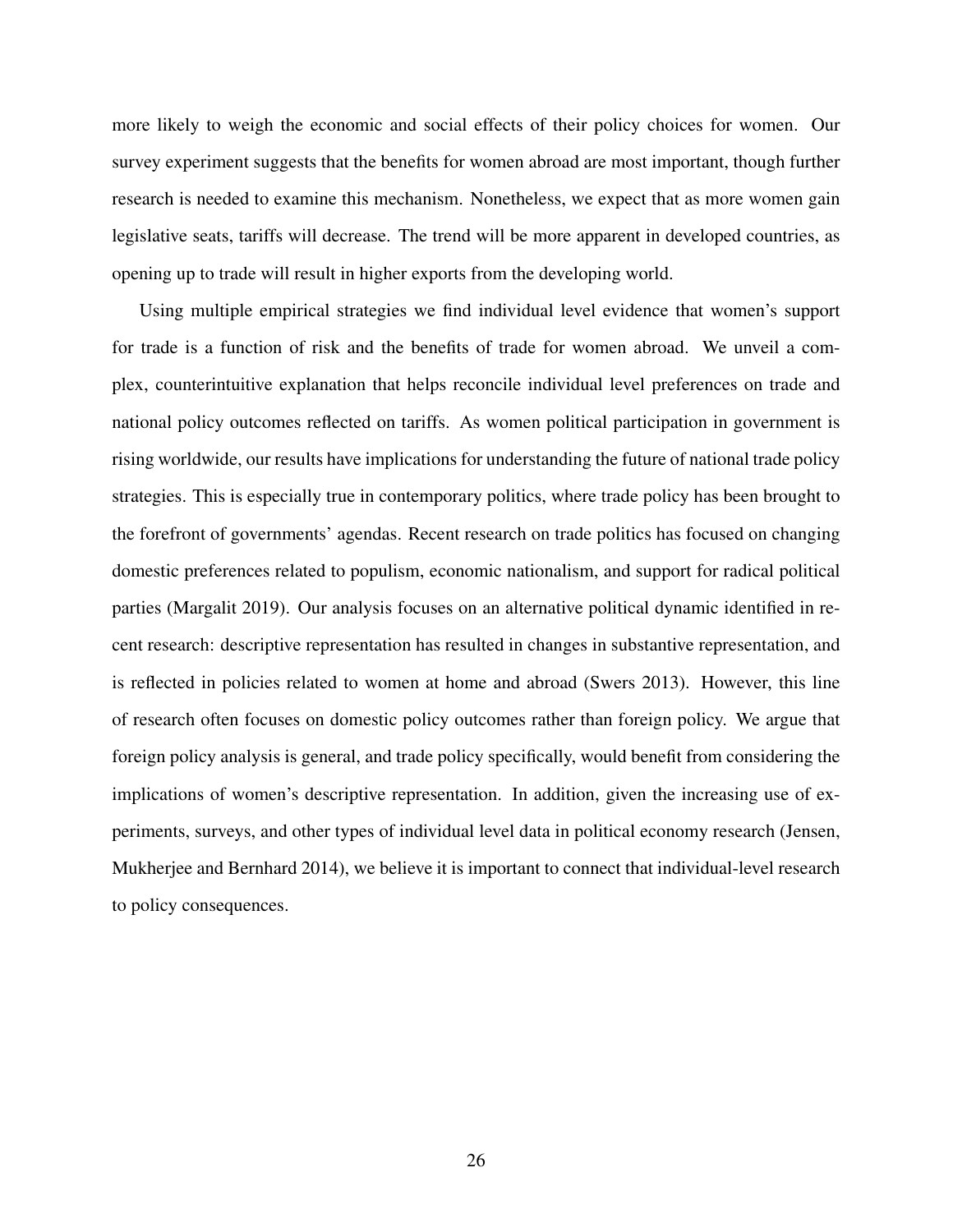### References

- <span id="page-27-2"></span>Aguayo-Tellez, Ernesto, Jim Airola, Chinhui Juhn and Carolina Villegas-Sanchez. 2010. Did trade liberalization help women? The case of Mexico in the 1990s. Technical report National Bureau of Economic Research.
- <span id="page-27-6"></span>Angevine, Sara. 2014. Women's Rights Foreign Policy in the US Congress: Policy Objectives, Congressional Motivations, and the Role of Policy Entrepreneurs PhD thesis Rutgers University.
- <span id="page-27-4"></span>Angevine, Sara. 2017. "Representing All Women: An Analysis of Congress, Foreign Policy, and the Boundaries of Women's Surrogate Representation." *Political Research Quarterly* 70(1):98– 110.
- <span id="page-27-5"></span>Anzia, Sarah F. and Christopher R. Berry. 2011. "The Jackie (and Jill) Robinson Effect: Why Do Congresswomen Outperform Congressmen?" *American Journal of Political Science* 55 (3):478– 493.
- <span id="page-27-0"></span>Ardanaz, Martin J., Maria Victoria Murillo and Pablo M. Pinto. 2013. "Sensitivity to Issue Framing on Trade Policy Preferences: Evidence from a survey experiment." *International Organization* 67(3):411–437.
- <span id="page-27-7"></span>Barnes, Tiffany D and Diana Z O'Brien. 2018. "Defending the realm: The appointment of female defense ministers worldwide." *American Journal of Political Science* 62(2):355–368.
- <span id="page-27-9"></span>Beck, Nathaniel and Jonathan N Katz. 2011. "Modeling dynamics in time-series-cross-section political economy data." *Annual Review of Political Science* 14:331–352.
- <span id="page-27-3"></span>Becker, Gary S. 2010. *The economics of discrimination*. University of Chicago Press.
- <span id="page-27-1"></span>Black, Sandra E and Elizabeth Brainerd. 2004. "Importing equality? The impact of globalization on gender discrimination." *Industrial & Labor Relations Review* 57(4):540–559.
- <span id="page-27-8"></span>Bratton, Kathleen A. 2005. "Critical mass theory revisited: The behavior and success of token women in state legislatures." *Politics & Gender* 1(1):97–125.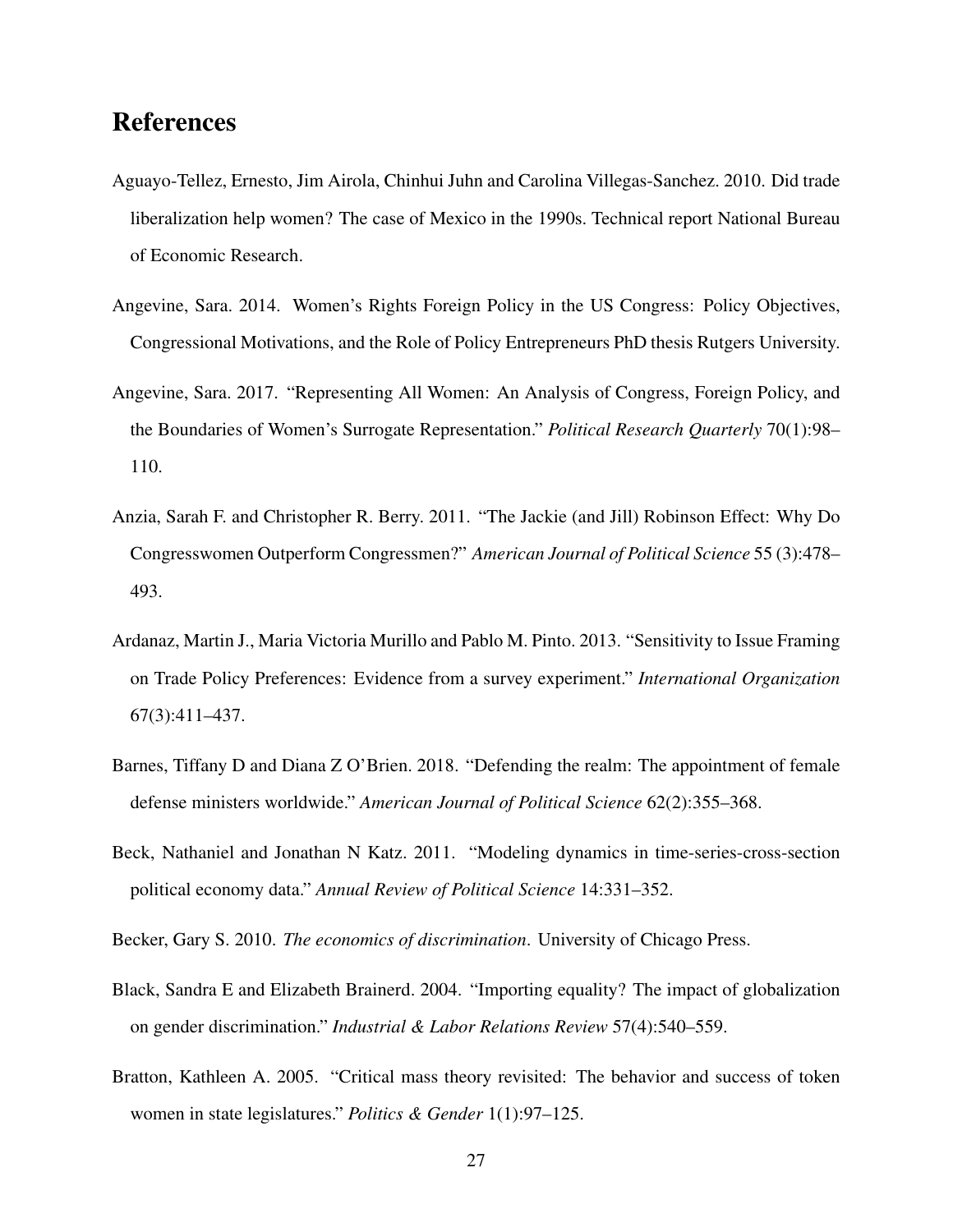- <span id="page-28-4"></span>Breuning, Marijke. 2001. "Women's Representation and Development Assistance: A Cross-National Study." *Women & Politics* 23(3):35–55.
- <span id="page-28-0"></span>Burgoon, Brian and Michael J. Hiscox. 2008. "The Gender Divide over International Trade: Why Do Men and Women Have Different Views about Openness to the World Economy?" Unpublished Manuscript, Department of Government, Harvard University.
- <span id="page-28-8"></span>Carroll, Royce, Jeff Lewis, James Lo, Nolan McCarty, Keith Poole and Howard Rosenthal. 2011. "DW-NOMINATE scores with bootstrapped standard errors." *Available at: voteview. com/dwnomin. htm* .
- <span id="page-28-6"></span>Carroll, Susan J. 2002. Representing Women: Congresswomen's Perceptions of Their Representaional Roles. In *Women Transforming Congress*, ed. Cindy Simon Rosenthal. University of Oklahoma Press.
- <span id="page-28-3"></span>Center for American Women and Politics. 2001. "Women State Legislators: Past, Present, and Future.".

URL: *http://www.cawp.rutgers.edu/research/topics/documents/StLeg2001Report.pdf*

- <span id="page-28-5"></span>Childs, Sarah and Mona Lena Krook. 2009. "Analysing women's substantive representation: From critical mass to critical actors." *Government and Opposition* 44(2):125–145.
- <span id="page-28-1"></span>Colantone, Italo and Piero Stanig. 2018. "The trade origins of economic nationalism: Import competition and voting behavior in Western Europe." *American Journal of Political Science* 62(4):936–953.
- <span id="page-28-2"></span>Cooke, Thomas J. and Adrian J. Bailey. 1996. "Family Migration and the Employment of Married Women and Men." *Economic Geography* 72(1):38–48.
- <span id="page-28-7"></span>Coppedge, Michael, John Gerring, Carl Henrik Knutsen, Staffan I Lindberg, Jan Teorell, Kyle L Marquardt, Juraj Medzihorsky, Daniel Pemstein, Josefine Pernes, Johannes von Römer et al. 2019. "V-dem methodology v9." *V-Dem Working Paper Forthcoming* .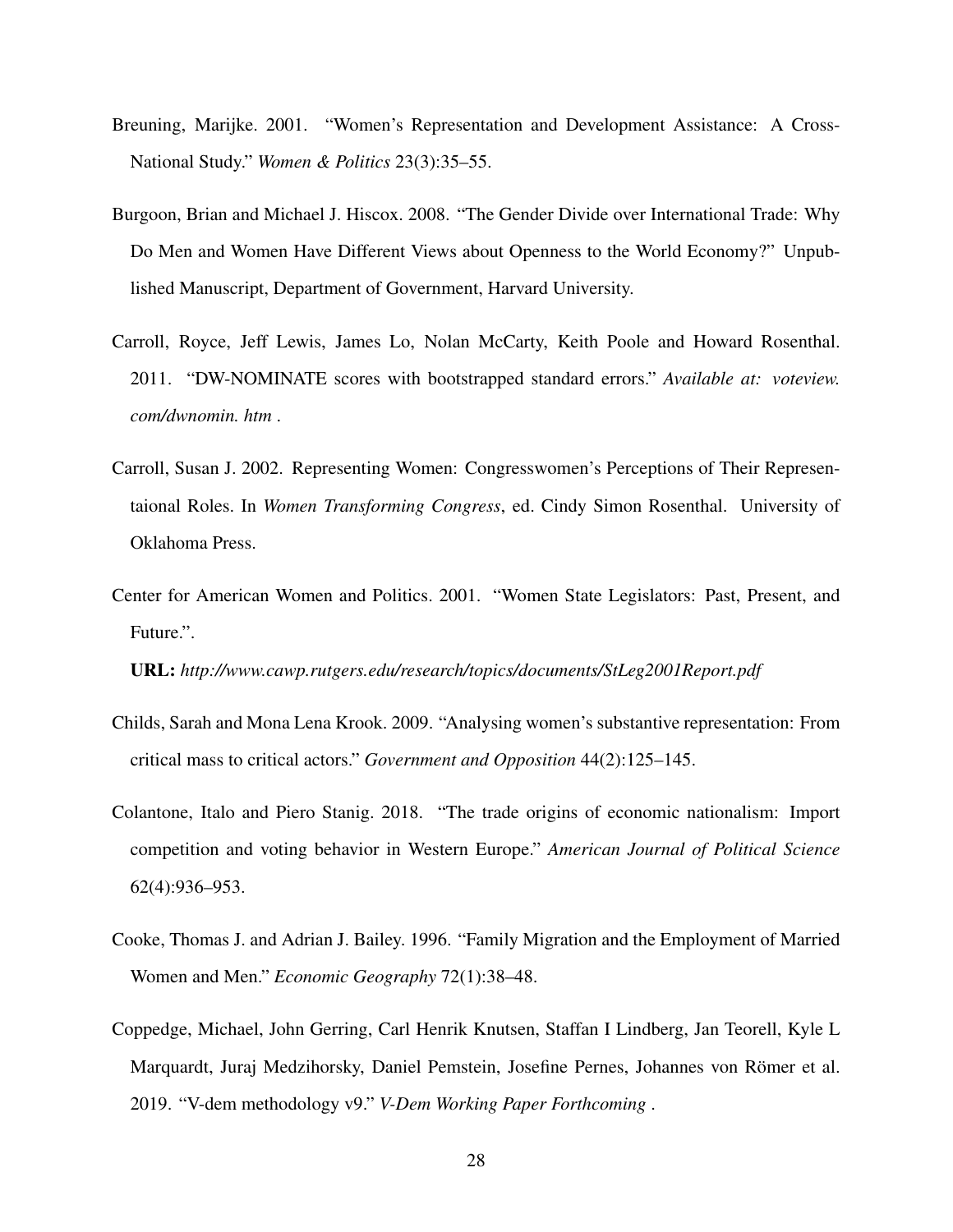- <span id="page-29-6"></span>De Boef, Suzanna and Luke Keele. 2008. "Taking time seriously." *American Journal of Political Science* 52(1):184–200.
- <span id="page-29-3"></span>Dolan, Julie. 1997. "Support for Women's Interests in the 103rd Congress." *Women & Politics* 18  $(4):81 - 94.$
- <span id="page-29-4"></span>Duflo, Esther. 2012. "Women Empowerment and Economic Development." *Journal of Economic Literature* 50(4):1051–79.

URL: *http://www.aeaweb.org/articles?id=10.1257/jel.50.4.1051*

- <span id="page-29-9"></span>Eckles, David L and Brian F Schaffner. 2011. "Risk tolerance and support for potential military interventions." *Public Opinion Quarterly* 75(3):533–544.
- <span id="page-29-7"></span>Esarey, Justin and Leslie A Schwindt-Bayer. 2019. "Estimating causal relationships between women's representation in government and corruption." *Comparative Political Studies* 52(11):1713–1741.
- <span id="page-29-0"></span>Guisinger, Alexandra. 2016. "Information, gender, and differences in individual preferences for trade." *Journal of Women, Politics & Policy* 37(4):538–561.
- <span id="page-29-2"></span>Hafner-Burton, Emilie M, Neil Narang and Brian C Rathbun. 2019. "Introduction: What Is Populist Nationalism and Why Does It Matter?" *The Journal of Politics* 81(2):707–711.
- <span id="page-29-1"></span>Hainmueller, Jens and Michael J Hiscox. 2006. "Learning to love globalization: Education and individual attitudes toward international trade." *International Organization* 60(2):469–498.
- <span id="page-29-5"></span>Hayes, Danny and Jennifer L Lawless. 2016. *Women on the run: Gender, media, and political campaigns in a polarized era*. Cambridge University Press.
- <span id="page-29-8"></span>Hiscox, Michael J. 2002. "Commerce, coalitions, and factor mobility: Evidence from congressional votes on trade legislation." *American Political Science Review* 96(3):593–608.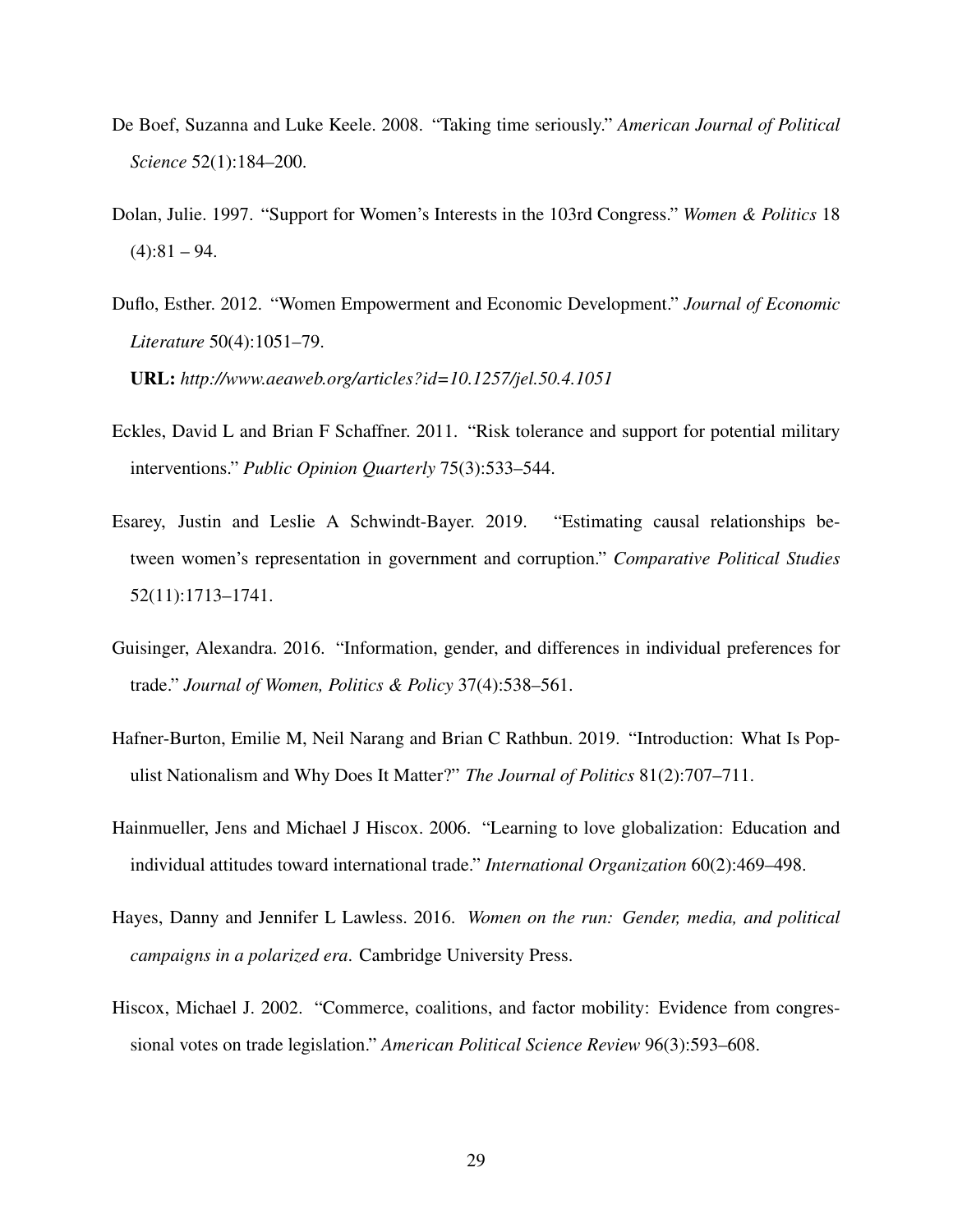- <span id="page-30-9"></span>Jensen, Nathan M, Bumba Mukherjee and William T Bernhard. 2014. "Introduction: survey and experimental research in international political economy." *International Interactions* 40(3):287– 304.
- <span id="page-30-3"></span>Juhn, Chinhui, Gergely Ujhelyi and Carolina Villegas-Sanchez. 2013. "Trade liberalization and gender inequality." *The American Economic Review* 103(3):269–273.
- <span id="page-30-4"></span>Juhn, Chinhui, Gergely Ujhelyi and Carolina Villegas-Sanchez. 2014. "Men, women, and machines: How trade impacts gender inequality." *Journal of Development Economics* 106:179– 193.
- <span id="page-30-8"></span>Kam, Cindy D and Elizabeth N Simas. 2010. "Risk orientations and policy frames." *The Journal of Politics* 72(2):381–396.
- <span id="page-30-7"></span>Krook, Mona Lena and Diana Z O'Brien. 2012. "All the president's men? The appointment of female cabinet ministers worldwide." *The Journal of Politics* 74(3):840–855.
- <span id="page-30-5"></span>Krueger, Alan B. 1996. Observations on international labor standards and trade. Technical report National Bureau of Economic Research.
- <span id="page-30-1"></span>Maestas, Cherie D, Sarah Fulton, L Sandy Maisel and Walter J Stone. 2006. "When to risk it? Institutions, ambitions, and the decision to run for the US House." *American Political Science Review* 100(2):195–208.
- <span id="page-30-6"></span>Mansbridge, Jane. 2003. "Rethinking Representation." *American Political Science Review* 97  $(4):$ 515 – 528.
- <span id="page-30-2"></span>Mansbridge, Jane. 2005. "Quota problems: Combating the dangers of essentialism." *Politics & Gender* 1(4):622–638.
- <span id="page-30-0"></span>Mansfield, Edward D. and Diana C. Mutz. 2009. "Support for Free Trade: Self-Interest, Sociotropic Politics, and Out-Group Anxiety." *International Organization* 63(3):425–457.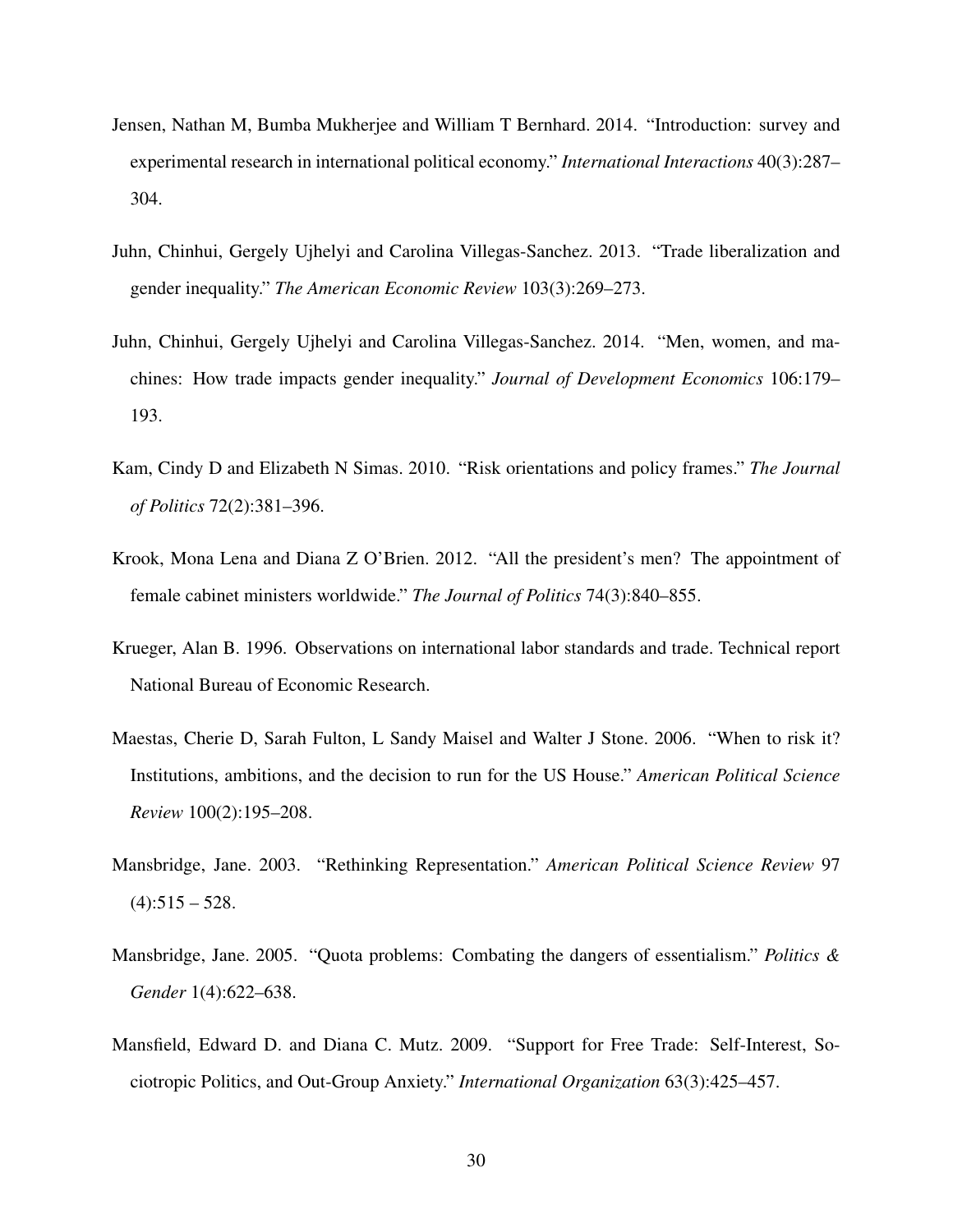- <span id="page-31-4"></span>Mansfield, Edward D., Diana C. Mutz and Laura R. Silver. 2014. "Men, Women, Trade, and Free Markets." *International Studies Quarterly* 59(2):303–315.
- <span id="page-31-6"></span>Margalit, Yotam. 2019. "Political responses to economic shocks." *Annual Review of Political Science* .
- <span id="page-31-3"></span>Mayda, Anna Maria and Dani Rodrik. 2005. "Why are some people (and countries) more protectionist than others?" *European Economic Review* 49(6):1393–1430. URL: *http://www.sciencedirect.com/science/article/pii/S0014292104000042*
- <span id="page-31-7"></span>Mckinnish, Terra. 2008. "Spousal Mobility and Earnings." *Demography* 45(4):829–849.
- <span id="page-31-9"></span>Mendelberg, Tali, Christopher F. Karpowitz and Nicholas Goedert. 2014. "Does Descriptive Representation Facilitate Women's Distinctive Voice?" *American Journal of Political Science* 58:291–306.
- <span id="page-31-10"></span>Milner, Helen V and Dustin H Tingley. 2011. "Who supports global economic engagement? The sources of preferences in American foreign economic policy." *International Organization* 65(1):37–68.
- <span id="page-31-5"></span>Milner, Helen V and Keiko Kubota. 2005. "Why the move to free trade? Democracy and trade policy in the developing countries." *International organization* 59(1):107–143.
- <span id="page-31-1"></span>O'Rourke, Kevin H. and Richard Sinnott. 2001. "The Determinants of Individual Trade Policy Preferences: International Survey Evidence." *Brookings Trade Forum: 2001* pp. 157–196.
- <span id="page-31-0"></span>Paxton, Pamela, Jennifer Green and Melanie Hughes. 2008. "Women in Parliament, 1945-2003: Cross-National Dataset." *Inter-university Consortium for Political and Social Research* 24340.
- <span id="page-31-8"></span>Pearson, Kathryn and Logan Dancey. 2011. "Speaking for the Underrepresented in the House of Representatives: Voicing Women's Interests in a Partisan Era." *Politics & Gender* 7 (4):493–519.
- <span id="page-31-2"></span>Scheve, Kenneth F and Matthew J Slaughter. 2001. "What determines individual trade-policy preferences?" *Journal of International Economics* 54(2):267.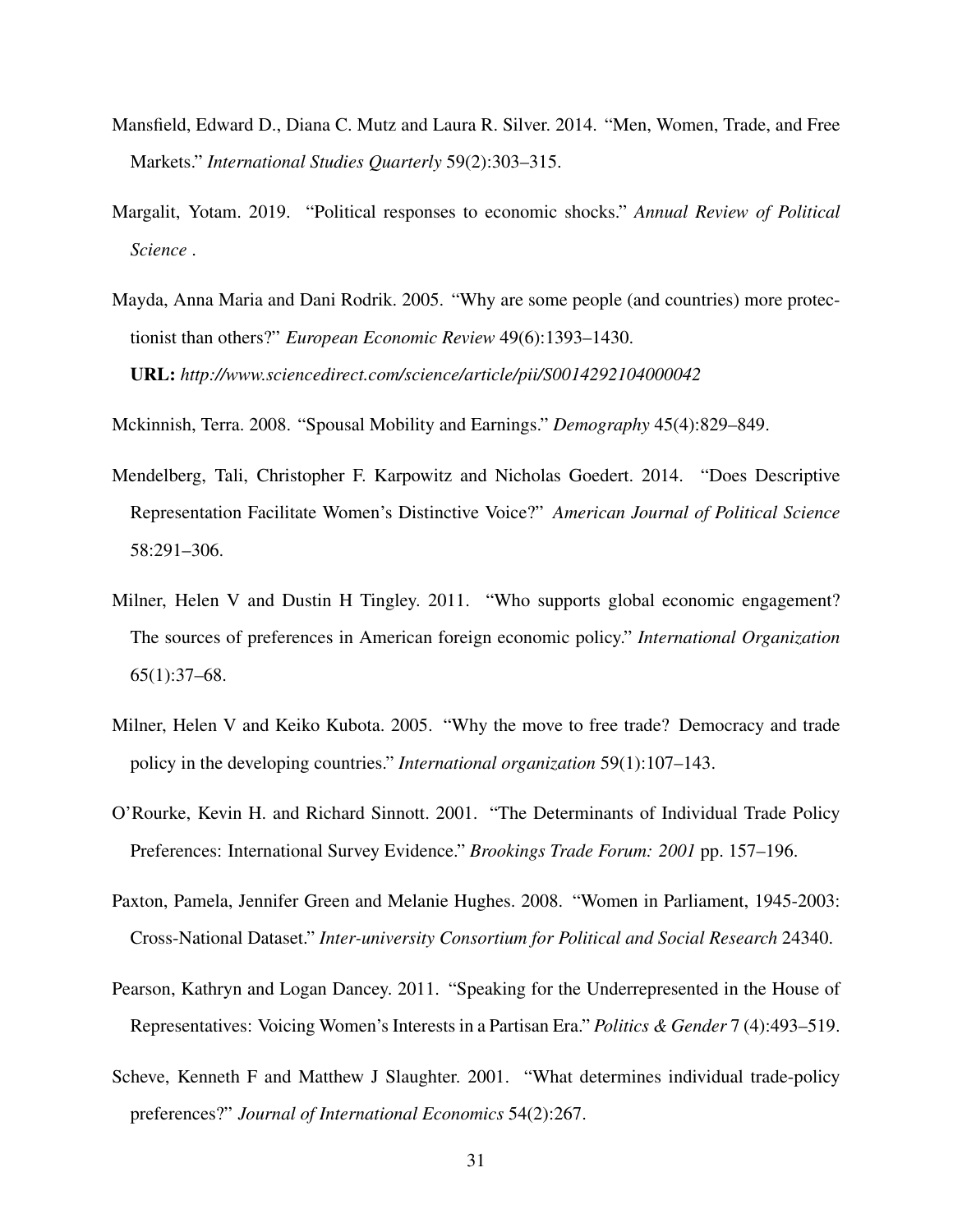- <span id="page-32-1"></span>Schneider, Monica C and Angela L Bos. 2014. "Measuring stereotypes of female politicians." *Political psychology* 35(2):245–266.
- <span id="page-32-8"></span>Shea, Patrick E and Charlotte Christian. 2016. "The Impact of Women Legislators on Humanitarian Military Interventions." *Journal of Conflict Resolution* forthcoming:0022002716631105.
- <span id="page-32-2"></span>Sweet-Cushman, Jennie. 2016. "Gender, risk assessment, and political ambition." *Politics and the Life Sciences* 35(2):1–17.
- <span id="page-32-6"></span>Swers, Michele L. 1998. "Are Women More Likely to Vote for Women's Issue Bills than Their Male Colleagues?" *Legislative Studies Quarterly* 23 (3):435 – 448.
- <span id="page-32-7"></span>Swers, Michele L. 2002. *The Difference Women Make, The Policy Impact of Women in Congress.* Chicago, IL: University of Chicago Press.
- <span id="page-32-5"></span>Swers, Michele L. 2006. "Providing For The Common Defense: An Analysis Of Gender Differences In Defense Policy Participation In The US Senate." *Legislative Studies Quarterly* 31 (1):136.
- <span id="page-32-3"></span>Swers, Michele L. 2013. *Women in the club : gender and policy making in the Senate*. University of Chicago Press.
- <span id="page-32-9"></span>Thomas, Sue. 1991. "The Impact of Women on State Legislative Policies." *The Journal of Politics* 53 (4):958–976.
- <span id="page-32-10"></span>Thomas, Sue. 1994. *How women legislate*. Oxford University Press.
- <span id="page-32-0"></span>Tomz, Michael, Judith L Goldstein and Douglas Rivers. 2007. "Do we really know that the WTO increases trade? Comment." *American Economic Review* 97(5):2005–2018.
- <span id="page-32-4"></span>Wängnerud, Lena. 2000. "Testing the politics of presence: Women's representation in the Swedish Riksdag." *Scandinavian political studies* 23(1):67–91.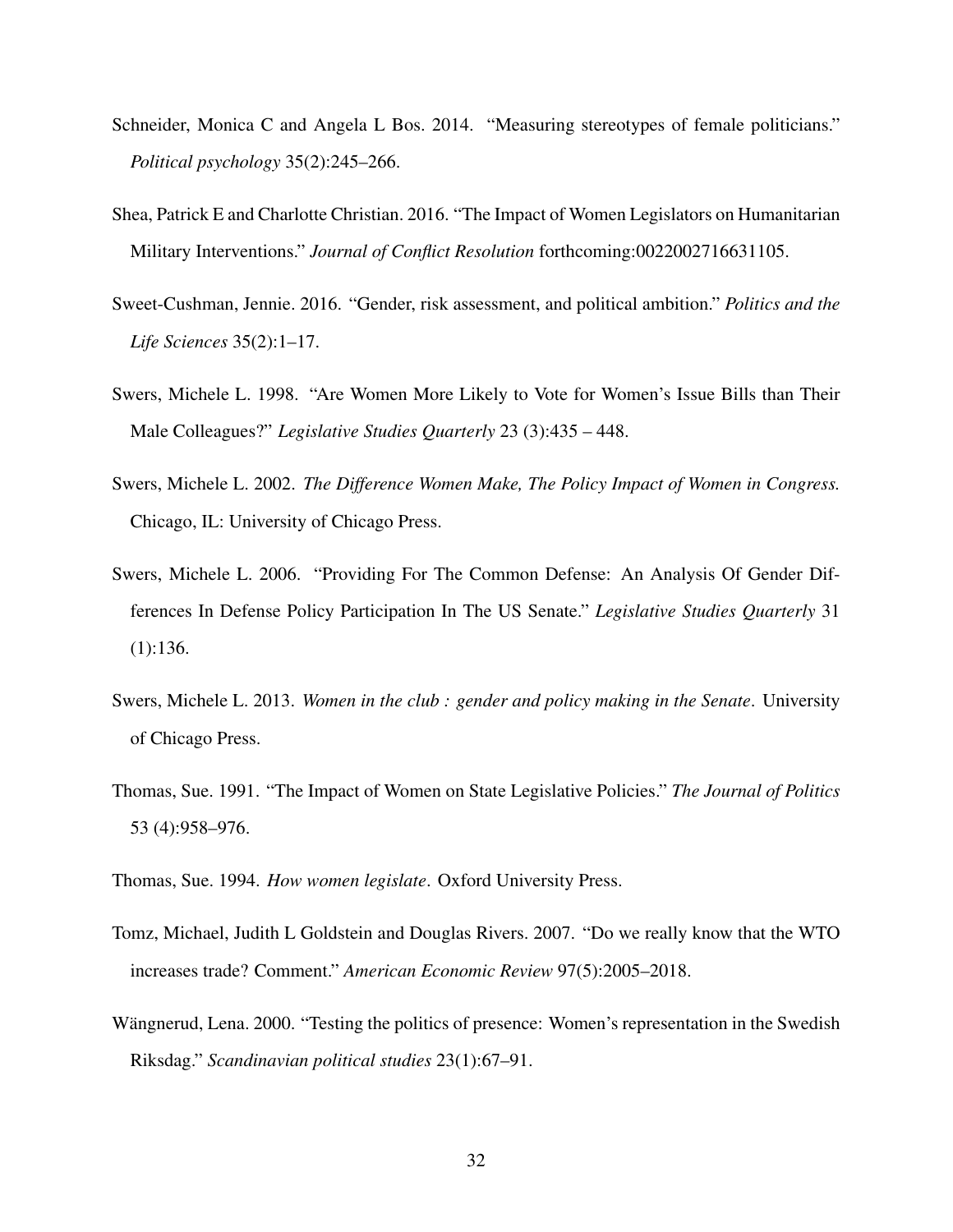- <span id="page-33-1"></span>Wängnerud, Lena. 2009. "Women in parliaments: Descriptive and substantive representation." *Annual Review of Political Science* 12:51–69.
- <span id="page-33-2"></span>Weinberg, Bruce A. 2000. "Computer use and the demand for female workers." *Industrial & Labor Relations Review* 53(2):290–308.
- <span id="page-33-3"></span>Wiseman, Alan, Craig Volden and Dana Wittmer. 2013. "When Are Women More Effective Lawmakers Than Men?" *American Journal of Political Science* 57 (2):326 – 341.

<span id="page-33-0"></span>World Bank. 2016. *World Development Indicators 2016*. Washington, D.C.: World Bank.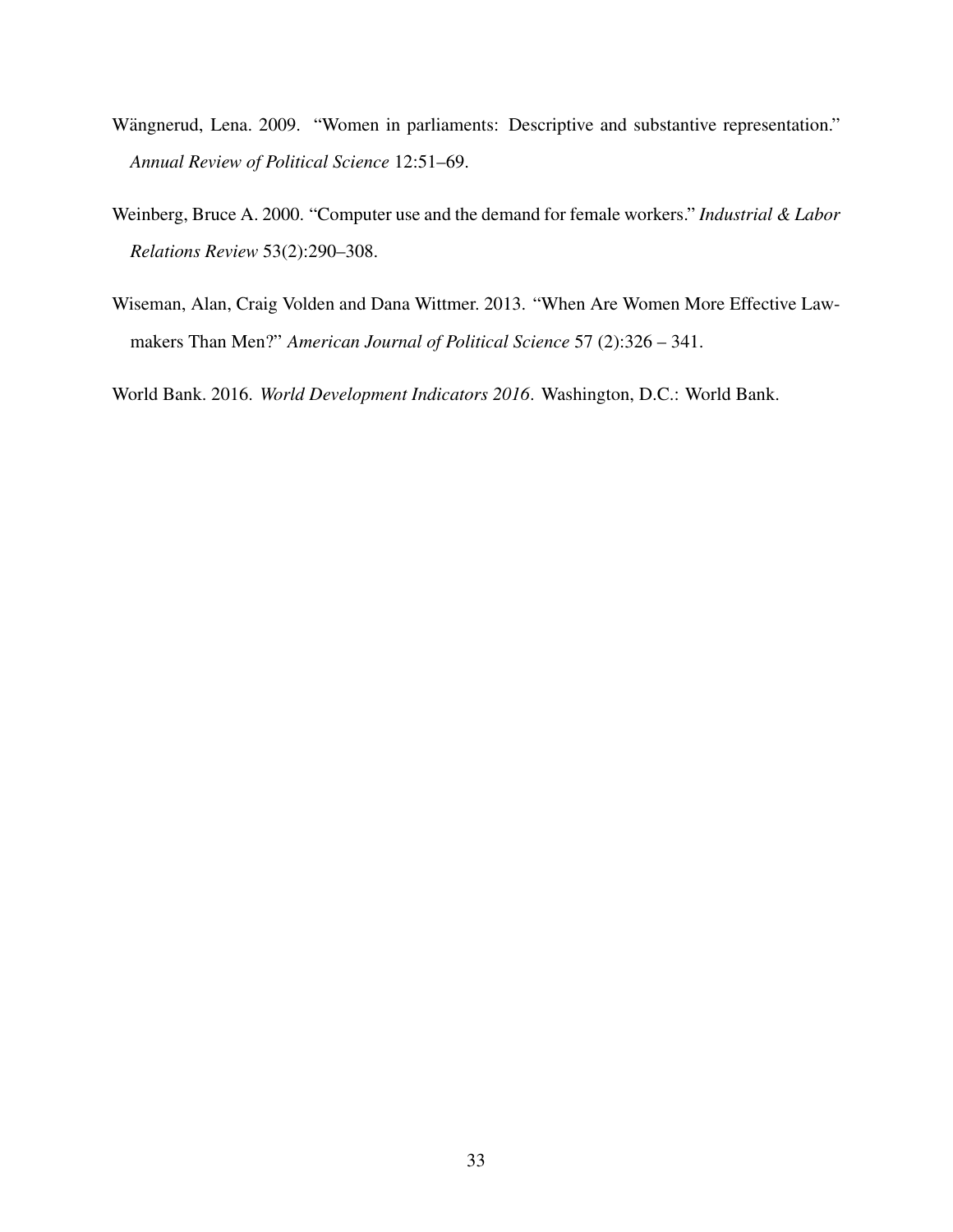# Supplemental Appendix

# A List of Countries in Sample of Tests 1 & 2

| Country              | Years         |
|----------------------|---------------|
| <b>United States</b> | 1992 - 2018   |
| Canada               | 1995 - 2018   |
| Mexico               | 1996 - 2018   |
| Chile                | $2010 - 2018$ |
| Switzerland          | 1996 - 2018   |
| Poland               | 1996 - 2003   |
| Austria              | 1992 - 1994   |
| Hungary              | 1996 - 2003   |
| Czech Republic       | 1995 - 2003   |
| Slovak Republic      | 2000 - 2003   |
| Finland              | 1992 - 1994   |
| Sweden               | 1992 - 1994   |
| Norway               | 1996 - 2018   |
| Iceland              | 1999 - 2018   |
| Turkey               | 1996 - 2018   |
| <b>Israel</b>        | 2012 - 2018   |
| South Korea          | 1997 - 2018   |
| Japan                | 1992 - 2018   |
| Australia            | 1997 - 2018   |
| New Zealand          | 1993 - 2018   |

Table 1: Sample of OCED, Non-EU Countries, 1990 - 2018 <u> Andreas Andreas Andreas Andreas Andreas Andreas Andreas Andreas Andreas Andreas Andreas Andreas Andreas Andreas</u>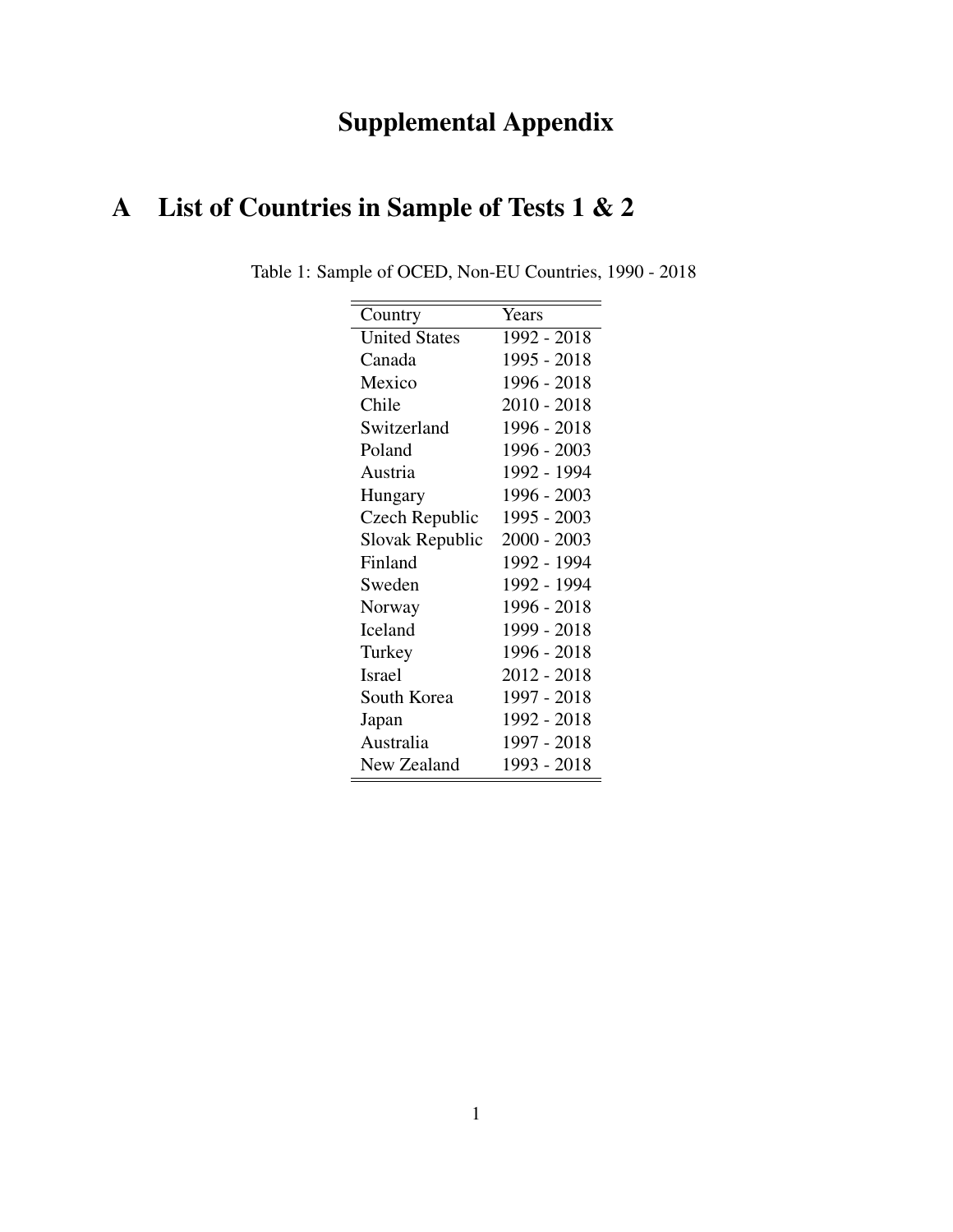| <b>Variable</b>             | <b>Mean</b> | Std. Dev. | Min.     | Max.   | N   |
|-----------------------------|-------------|-----------|----------|--------|-----|
| Tariffs (All)               | 3.234       | 3.023     | $\theta$ | 18.56  | 272 |
| Tariffs (MFN)               | 4.473       | 3.375     | $\Omega$ | 19.87  | 272 |
| Women in Legislature $(\%)$ | 20.736      | 11.111    | 1.3      | 47.6   | 327 |
| Unemployment                | 6.086       | 3.226     | 1.7      | 19.9   | 293 |
| <b>GDP</b>                  | 27.027      | 1.757     | 22.744   | 30.44  | 316 |
| Growth                      | 2.576       | 2.669     | $-5.914$ | 10.731 | 316 |
| GDP per cap                 | 37.419      | 21.931    | 6.424    | 91.594 | 316 |

Table 2: Summary statistics

### B Summary Statistics

C Error Correction Model for Test #1

### D Placebo Test I: Tariff rates for developing states

### E Most Favored Nation (MFN) tariff rates

The manuscript examines the weighted average of all tariff rates as the outcome of interest for national trade policy. This section examines an alternative outcome: weighted Most Favored Nation (MFN) tariff rates. These data are drawn from World Bank Indicators. As shown in Table 5, our inferences remain the same. More women representation decreases tariff rates.

### F Placebo Test II: benefits to women in developed countries

We argue that women in developed countries care about the material and non-material benefits of trade for women in developing states. As a placebo test, we asked respondents about a free trade agreement with the United Kingdom, with a treatment highlighting the benefits for British women. The control group were given the following vignette: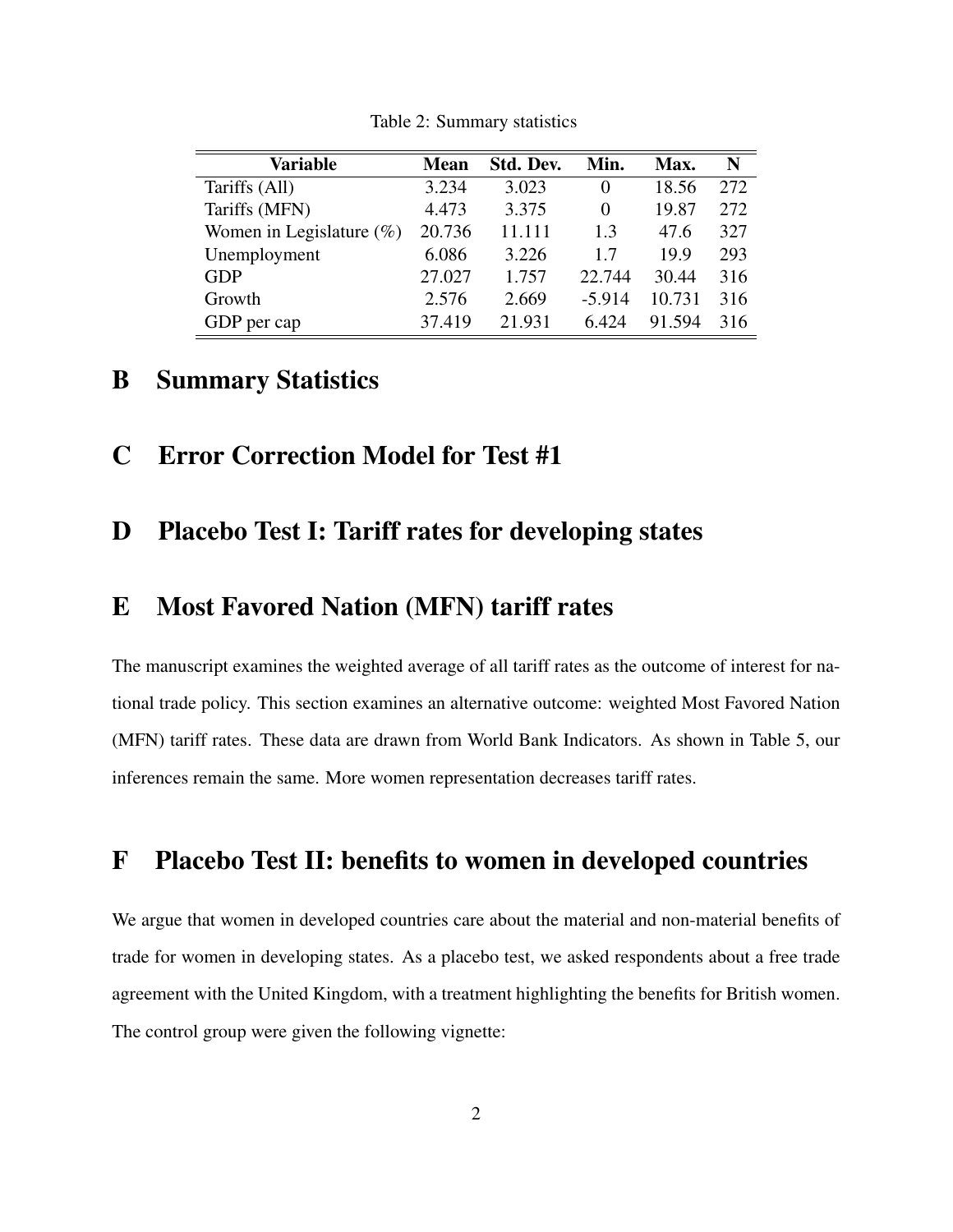|                                           | (1)       | (2)        |
|-------------------------------------------|-----------|------------|
| Long Run Multiplier                       | $-0.325*$ | $-0.309*$  |
| Women in Legislature                      | (0.063)   | (0.067)    |
|                                           |           |            |
| Women in Legislature $_{t-1}$             | $-0.234*$ | $-0.120*$  |
|                                           | (0.047)   | (0.030)    |
| $\Delta$ Women in Legislature (%)         | 0.014     | $-0.022$   |
|                                           | (0.055)   | (0.031)    |
| Unemployment $_{t-1}$                     | 0.095     | $0.076*$   |
|                                           | (0.052)   | (0.032)    |
| $\Delta$ Unemployment                     | $-0.198$  | $-0.150*$  |
|                                           | (0.134)   | (0.074)    |
| $GDP_{t-1}$                               | $-2.202$  | $-1.227$   |
|                                           | (1.861)   | (1.111)    |
| $\Delta$ GDP                              | 37.834    | $-111.298$ |
|                                           | (153.490) | (85.682)   |
| GDP per cap $_{t-1}$                      | 0.056     | $0.131*$   |
|                                           | (0.065)   | (0.042)    |
| $\Delta$ GDP per cap                      | $-0.122$  | 0.051      |
|                                           | (0.195)   | (0.115)    |
| $Growth_{t-1}$                            | $-0.490$  | 1.017      |
|                                           | (1.512)   | (0.845)    |
| $\Delta$ Growth                           | $-0.432$  | 1.048      |
|                                           | (1.508)   | (0.844)    |
| Tariffs <sub><math>t-1</math></sub> (All) | $-0.720*$ |            |
|                                           | (0.049)   |            |
| Tariffs $_{t-1}$ (MFN)                    |           | $-0.387*$  |
|                                           |           | (0.038)    |
| R-Squared                                 | 0.52      | 0.57       |
| <b>AIC</b>                                | 829       | 525        |
| N                                         | 248       | 248        |
| Countries                                 | 19        | 19         |

Table 3: ECM Women Legislators and Tariffs Rates, 1990 - 2015

∗p < 0.05; ; MFN = Most Favored Nation, All = All states. Sample analyzed includes only OECD, non-EU states. Unit and year fixed effects included. F-Test of ∆ coefficients fails to reject the null hypothesis that these are jointly zero.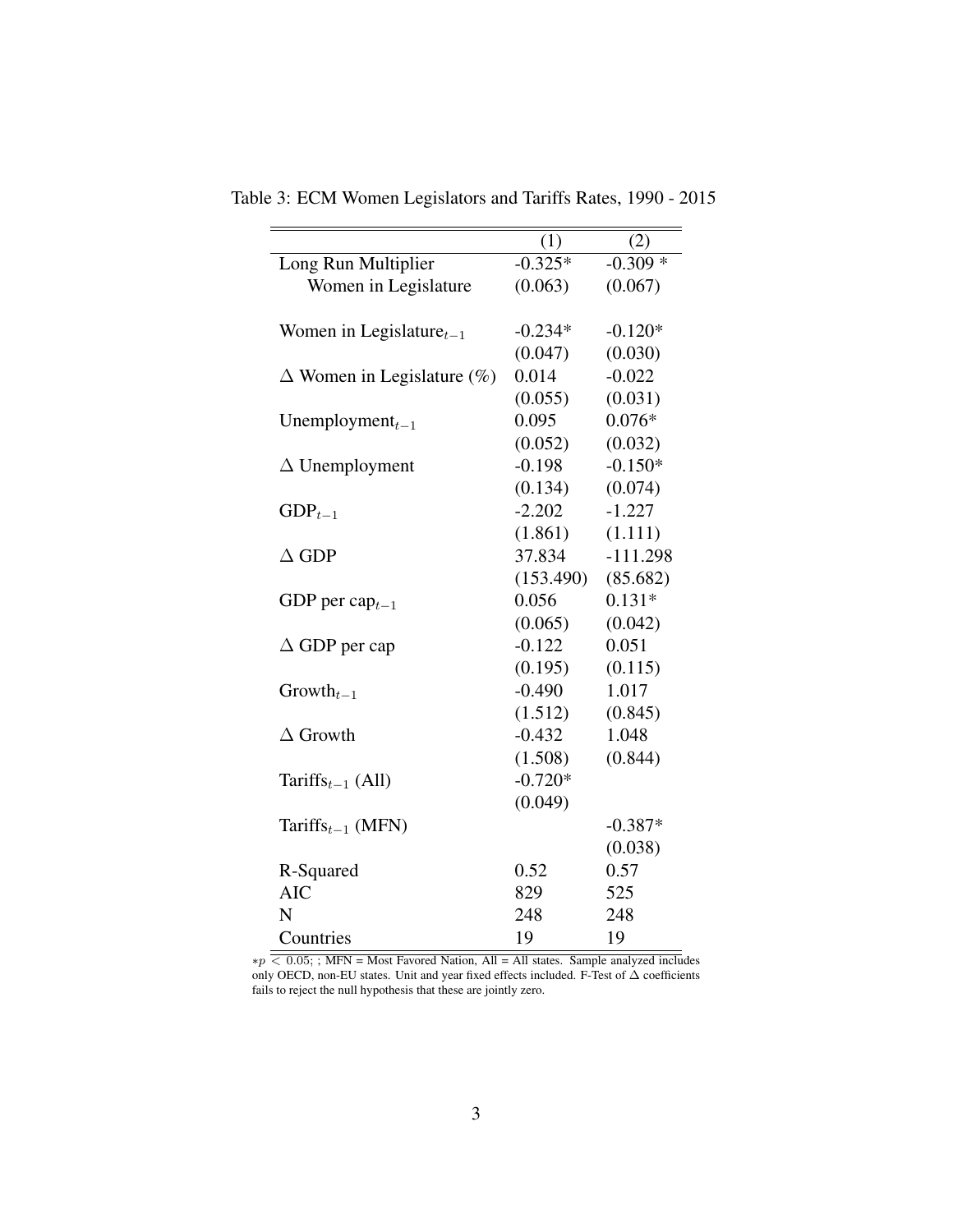|                                           | (1)       | (2)       | (3)       | (4)       |
|-------------------------------------------|-----------|-----------|-----------|-----------|
|                                           | (All)     |           | (MFN)     |           |
| Women in Legislature $(\%)$               | $-0.023$  | $-0.014$  | 0.007     | 0.006     |
|                                           | (0.012)   | (0.012)   | (0.010)   | (0.011)   |
| Tariffs <sub><math>t-1</math></sub> (All) | $0.603*$  | $0.561*$  |           |           |
|                                           | (0.020)   | (0.021)   |           |           |
| Tariffs <sub><math>t-1</math></sub> (MFN) |           |           | $0.642*$  | $0.613*$  |
|                                           |           |           | (0.019)   | (0.020)   |
| Unemployment                              | $-0.000$  | 0.014     | $-0.026$  | $-0.016$  |
|                                           | (0.030)   | (0.030)   | (0.026)   | (0.026)   |
| <b>GDP</b>                                | $-2.573*$ | $-2.253*$ | $-2.059*$ | $-2.540*$ |
|                                           | (0.379)   | (0.572)   | (0.315)   | (0.495)   |
| Growth                                    | $-0.031*$ | $-0.012$  | $-0.011$  | $-0.002$  |
|                                           | (0.014)   | (0.015)   | (0.012)   | (0.013)   |
| GDP per cap                               | 0.035     | $0.096*$  | 0.018     | 0.064     |
|                                           | (0.045)   | (0.046)   | (0.039)   | (0.039)   |
| R-Squared                                 | 0.61      | 0.63      | 0.61      | 0.63      |
| AIC                                       | 5714      | 5668      | 5245      | 5218      |
| N                                         | 1446      | 1446      | 1446      | 1446      |
| Countries                                 | 138       | 138       | 138       | 138       |

Table 4: ECM Women Legislators and Tariffs Rates in Non-OECD States, 1990 - 2015

∗p < 0.05; ; MFN = Most Favored Nation, All = All states. Sample analyzed includes only non-OECD, non-EU states. Unit and year fixed effects included.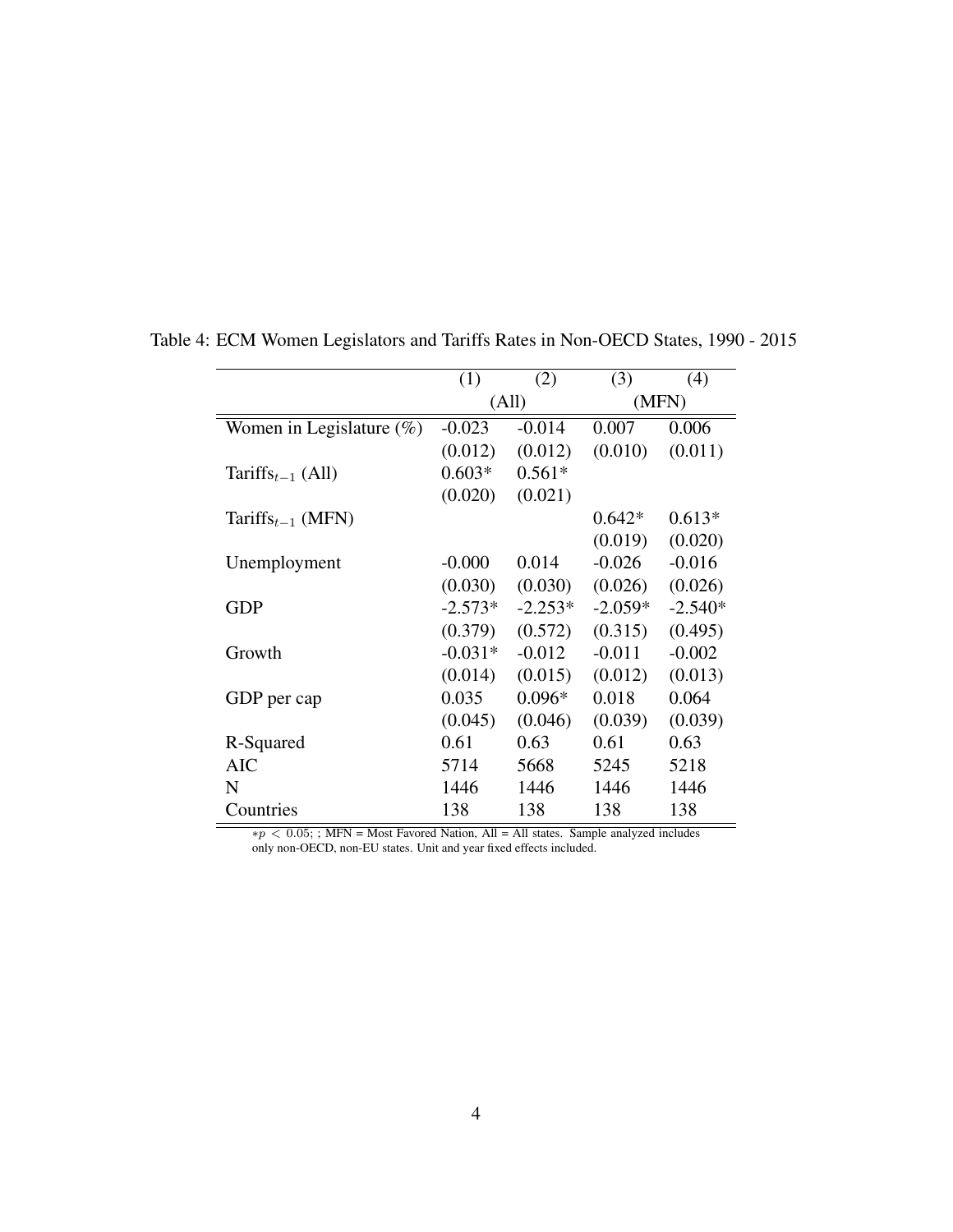|                              | <b>OLS</b> | IV        |
|------------------------------|------------|-----------|
|                              | (1)        | (2)       |
| Women in Legislature $(\%)$  | $-0.171*$  | $-0.288*$ |
|                              | (0.041)    | (0.112)   |
| Unemployment                 | $-0.080$   | $-0.262*$ |
|                              | (0.072)    | (0.105)   |
| Growth                       | $-0.016$   | $-0.015$  |
|                              | (0.044)    | (0.048)   |
| GDP per capita               | $0.214*$   | $0.209*$  |
|                              | (0.060)    | (0.087)   |
| Liberal Index                | 1.514      | $-0.224$  |
|                              | (2.474)    | (2.782)   |
| Gender Empowerment           | $-11.154*$ | $-8.561$  |
|                              | (5.509)    | (8.728)   |
| <b>School Enrollment</b>     | 11.303*    | 11.781*   |
|                              | (2.807)    | (3.023)   |
| <b>Country Fixed Effects</b> | Ye s       | Yes       |
| <b>Year Fixed Effects</b>    | Yes        | Yes       |
| R-Squared                    | 0.63       | 0.62      |
| <b>AIC</b>                   | 886        | 596       |
| N                            | 245        | 171       |

Table 5: Women Legislators and MFN Tariffs Rates, 1990 - 2019

∗p < 0.05; ; All RHS variables are lagged one year. Sample analyzed includes only OECD, non-EU states.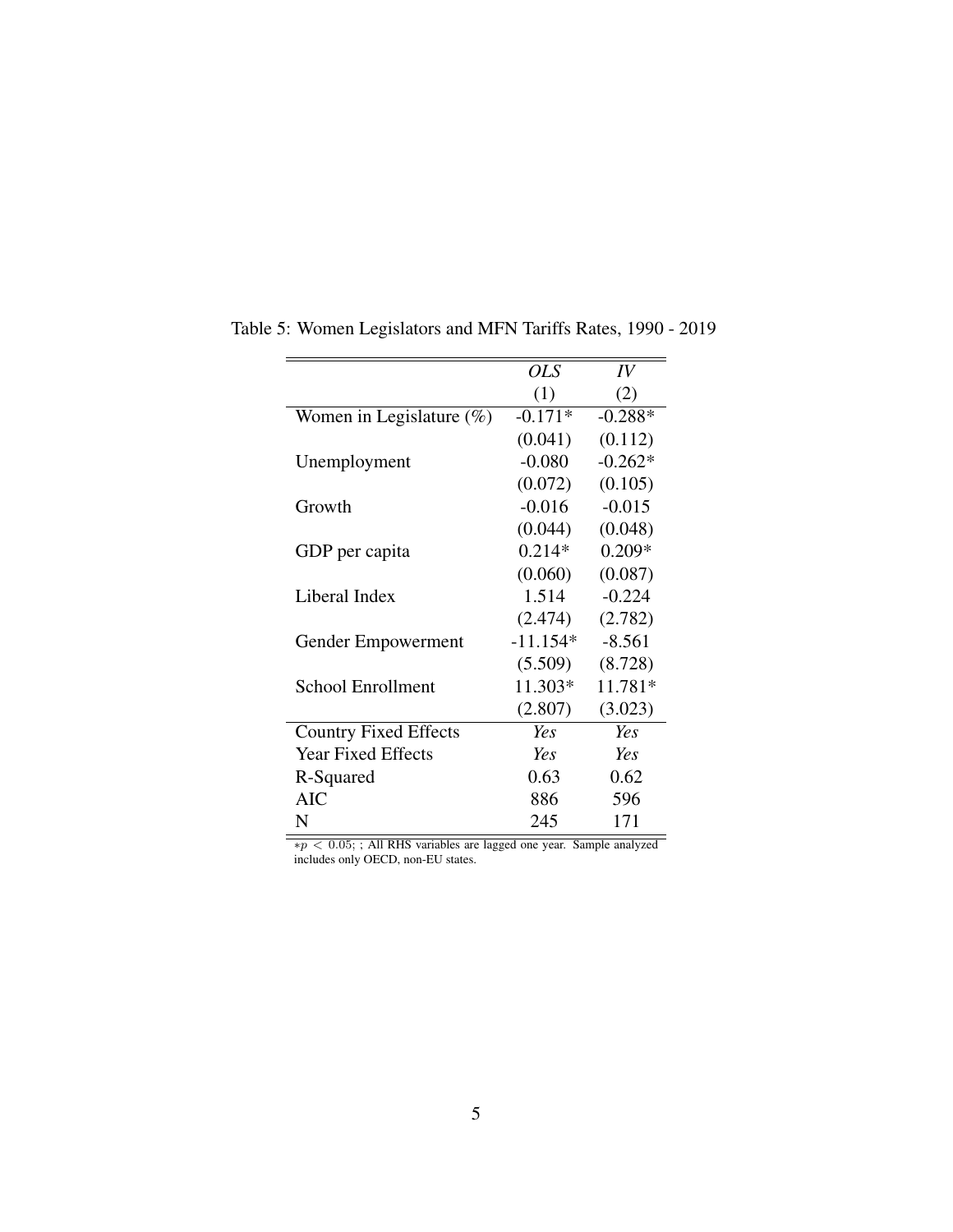*Congress considers many issues. If you were in Congress would you support or oppose the preferential trade agreement with United Kingdom, a program that is at the center of U.S.-U.K. engagement on trade and investment.*

A random group of respondents was assigned to a treatment group receiving additional information about the benefits of the trade agreement for women in the UK:

*Congress considers many issues. If you were in Congress would you support or oppose the preferential trade agreement between U.S and United Kingdom, a trade program that is at the center of U.S.-U.K. engagement on trade and investment. This trade program helps create better educational and economic opportunities in U.K., particularly for women.*

Both groups were then asked to whether they supported the trade agreement. In that test, we find that the treatment *decreases* support for the trade agreement. We find no gendered differences in that declined support, suggesting that females' concerns for the material and non-material benefits of trade for women abroad extend more to developing countries than developed countries.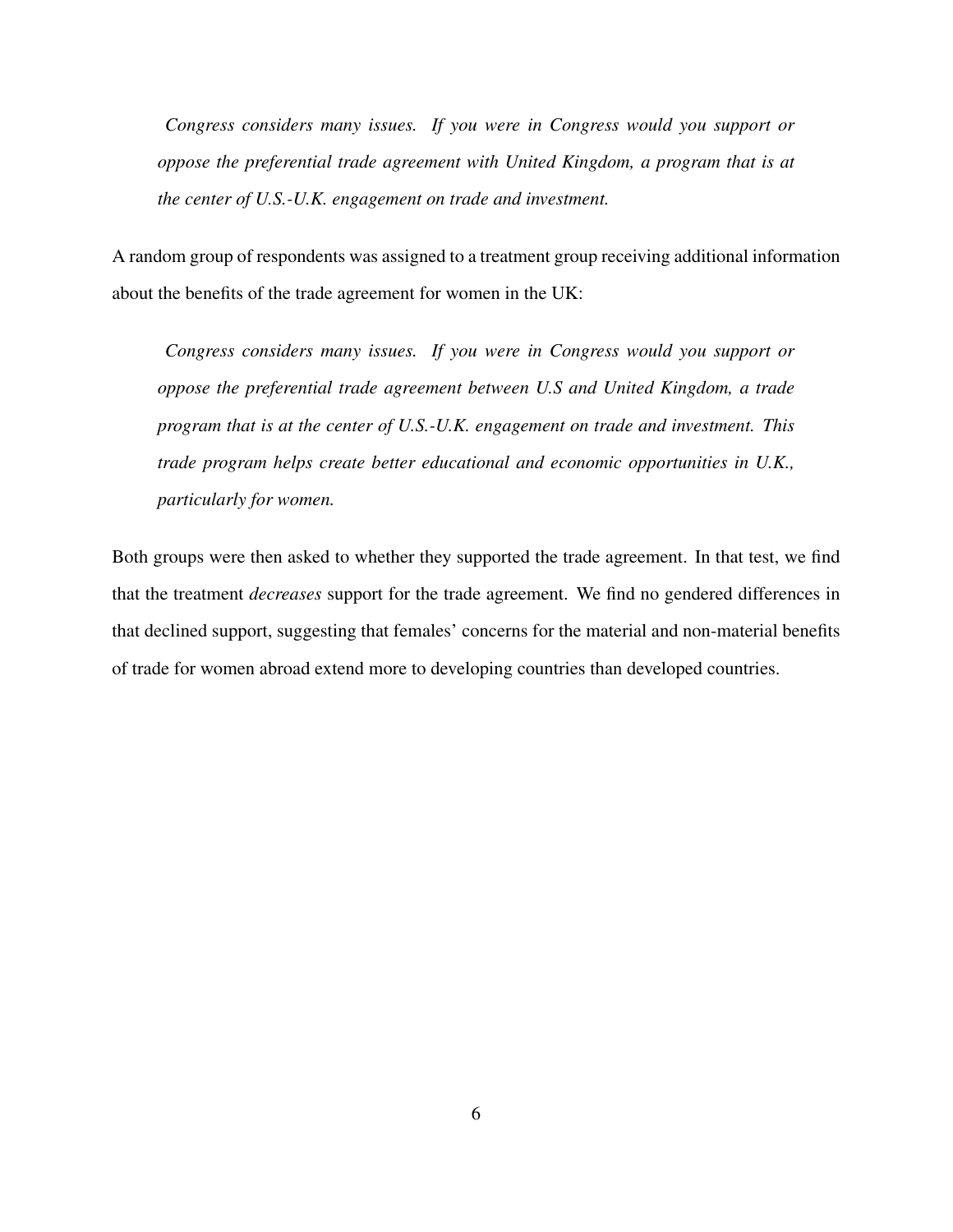

Figure 1: Treatment effects across randomized groups for UK benefits

Bars represent 95% confidence intervals.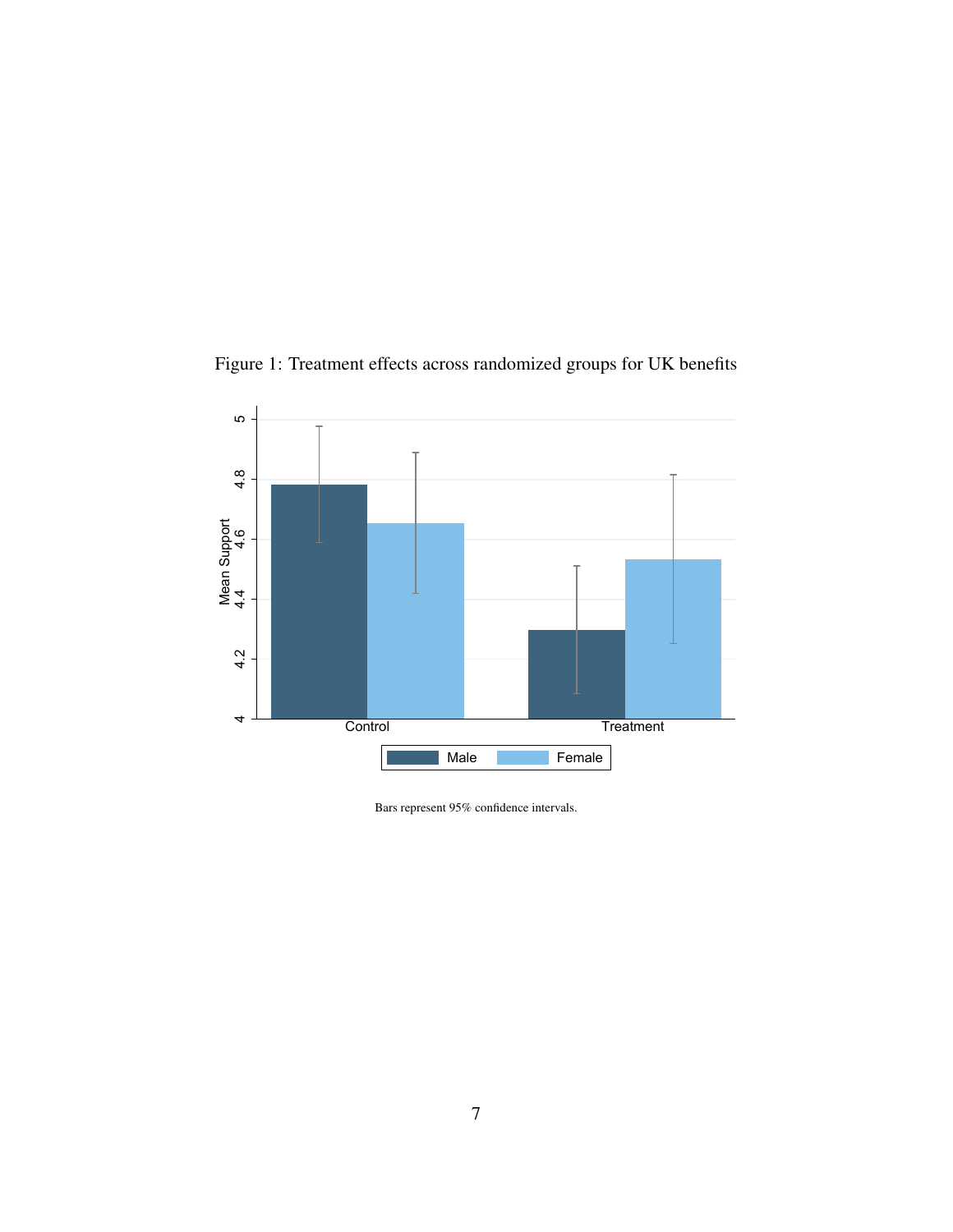# G Our survey experiment and APSA's Principles and Guidance for Human Subjects Research

While we conducted our survey in 2019, our research adheres to the 2020 APSA Council Principles and Guidance for Human Subjects Research. The recruitment, informed consent and protection of human subjects was reviewed and approved by the University of [redacted]'s IRB, following federal guidelines ([redacted] IRB Study #00001530). The study relied on Amazon MTurk respondents; only people with MTurk account residing in the United States were able to participate. The platform requires workers to be at least 18 years old to complete the surveys. Adults who are unable to consent were excluded from the study. The recruitment posting described the project and provided a link to the survey for participants to take.

The landing page of the survey explained the nature of the study, the scope of the project and asked for informed consent to participate in the survey; participants who did not provide informed consent were not allowed to take the survey. The online survey was self-administered survey and dependent on the participants' voluntary participation. Participants were notified that participation was completely voluntary, that they could withdraw from survey at any time, that all of the responses were confidential and that the research team would make any possible effort to keep the confidentiality of participants. Participants were also informed that they could refuse to answer any question, and terminate the survey at any time. After collecting responses, answers to survey questions were kept confidential and all identifying information was removed; respondents were only identified by their MTurk ID which does not contain any personal identifying information.

The average respondent completed the survey in 5 minutes; each respondent received a payment of \$0.75 for participating in the project. The payment is equivalent to a \$9 hour, which was above the federal minimum wage for 2019. The project did not engage in deception; we presented hypothetical scenarios for them to consider their support or opposition to policy inter